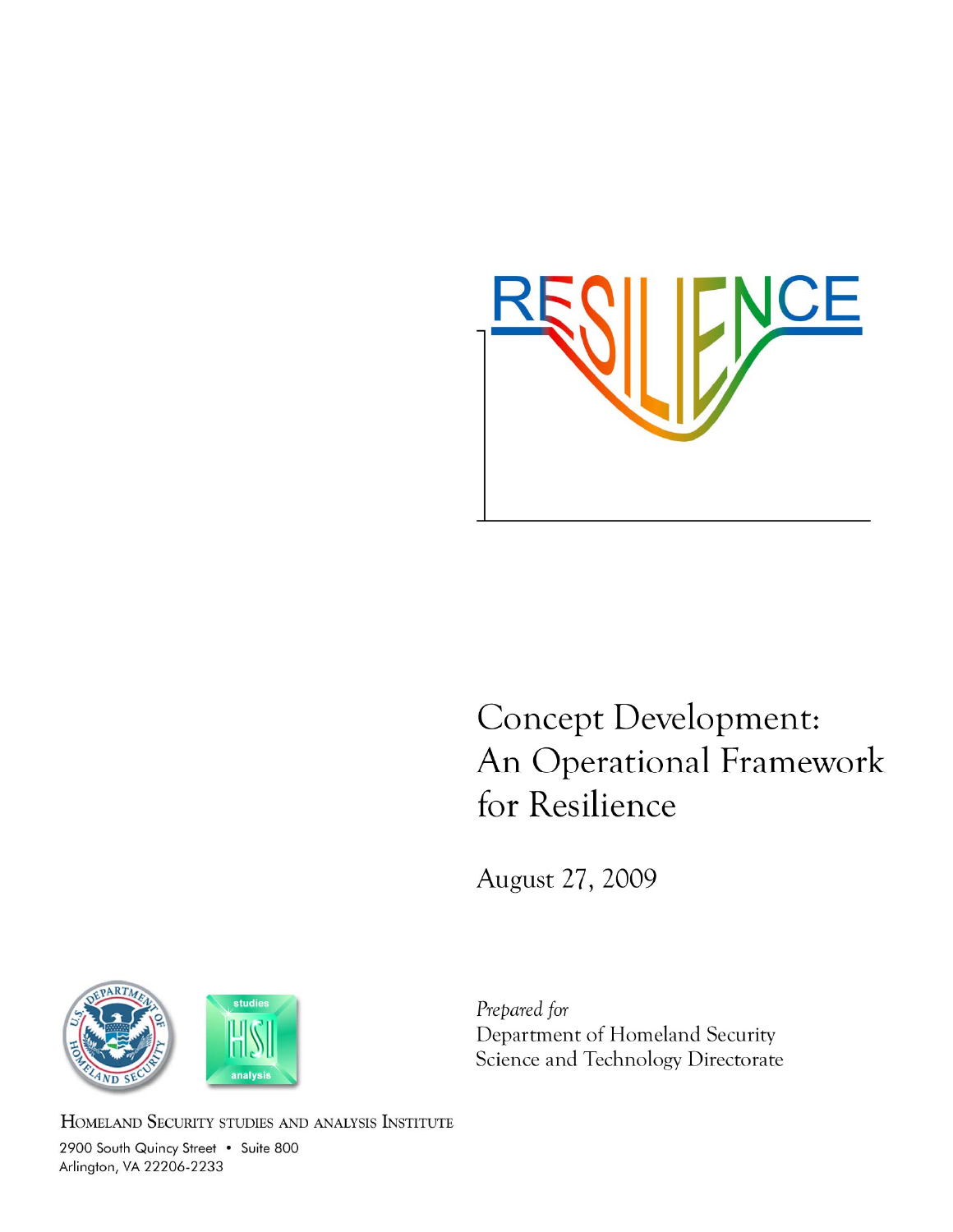#### **HOMELAND SECURITY STUDI IES AND ANALYSIS INSTITUTE**

The Homeland Security Act of 2002 (S Section 305 of PL 107-296, as codified in 6 U.S.C. 185) , herein referred to as the "Act," authorizes the Secretary of the Department of Homeland Security (DHS), acting through the Under Secretary for Science and Technology, to establish one or more federally funded research and development centers or FFRDCs to provide independent analysis of homeland security issues. . Analytic Services Inc. operates the HOMELAND SECURITY STUDIES AND ANALYSIS INSTITUTE (HSSAI) as a FFRDC for DHS under contract HSHQDC-09-D-00003.

HSSAI provides the government with the necessary expertise to conduct: cross-cutting mission analysis, st trategic studies and assessments, development of models that baseline current capabilities, development of simulations and technical evaluations to evaluate mission trade-offs, creation and evolution of high-level operational and system concepts, development of top-level system and operational req quirements and performance metrics, operational analysis across the homel land security enterprise, and analytic support for operational testing evaluation in tandem with the government's acquisition process. HSSAI also works with supports other federal, state, local, tribal, public and private sector organizations that make up the homeland security enterprise.

HSSAI's research is undertaken by mutual consent with DHS and is organized by Tasks in the annual HSSA AI Research Plan. This report presents the results of research and analysis conducted under

#### **Task 09-01.03.02.12 (C Concept Development)**

of HSsAI's Fiscal Year 2009 Research Plan. The purpose of the task is to develop an integrated and operationall ly-oriented approach to the concept of resilience in the context of homeland policy and planning.

The results presented in this report do not necessarily reflect official DHS opinion or policy.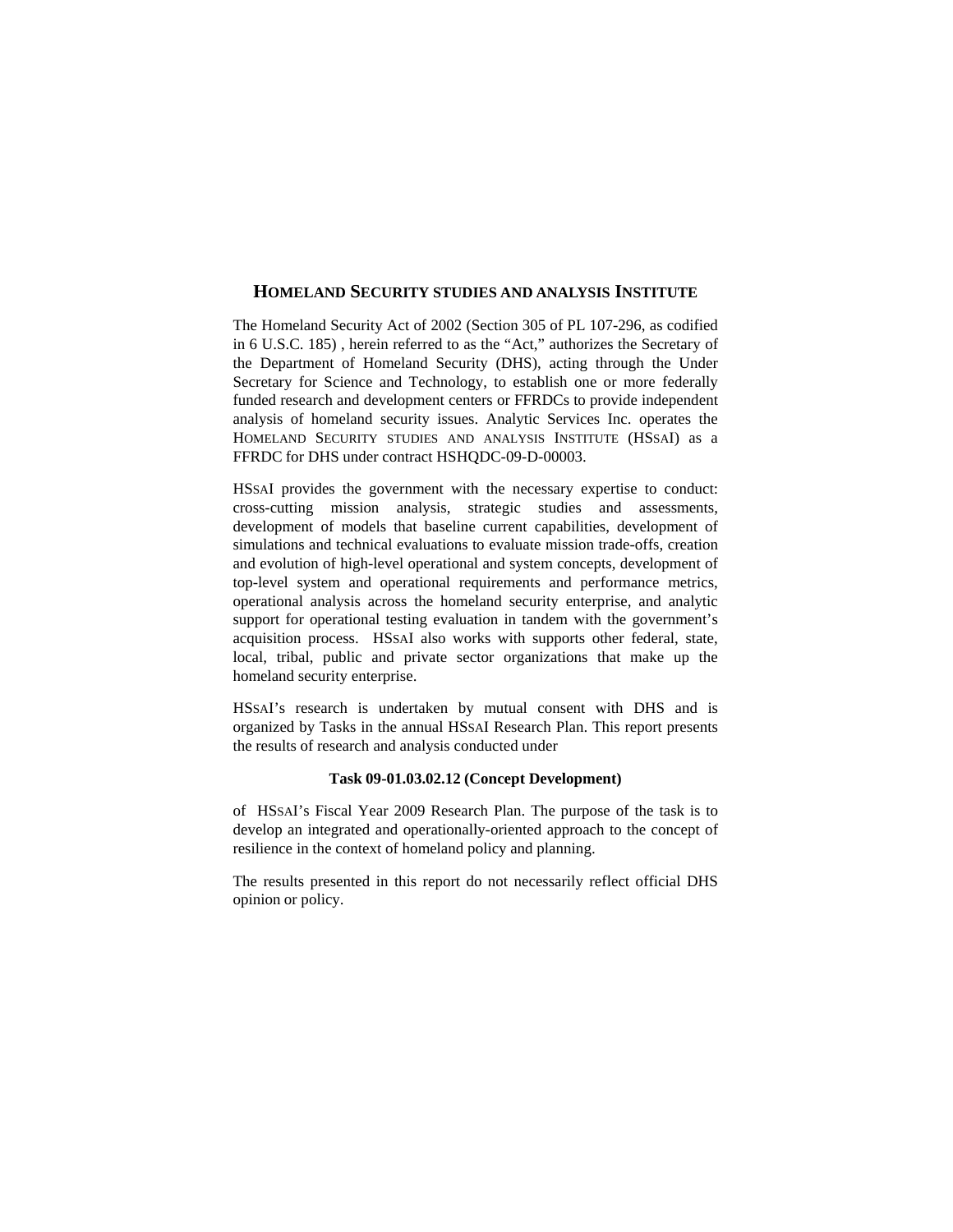

HOMELAND **SECURITY** STUDIES & ANALYSIS INSTITUTE

Jerome Kahan *Task Lead* 

Andrew Allen *Senior Analyst* 

Justin George *Associate Analyst* 

George Thompson, *Deputy Director, Plans and Programs*

# **CONCEPT DEVELOPMENT: AN OPERATIONAL FRAMEWORK FOR RESILIENCE**

**27 August 2009**

*Prepared for*  **Department of Homeland Security Science and Technology Directorate**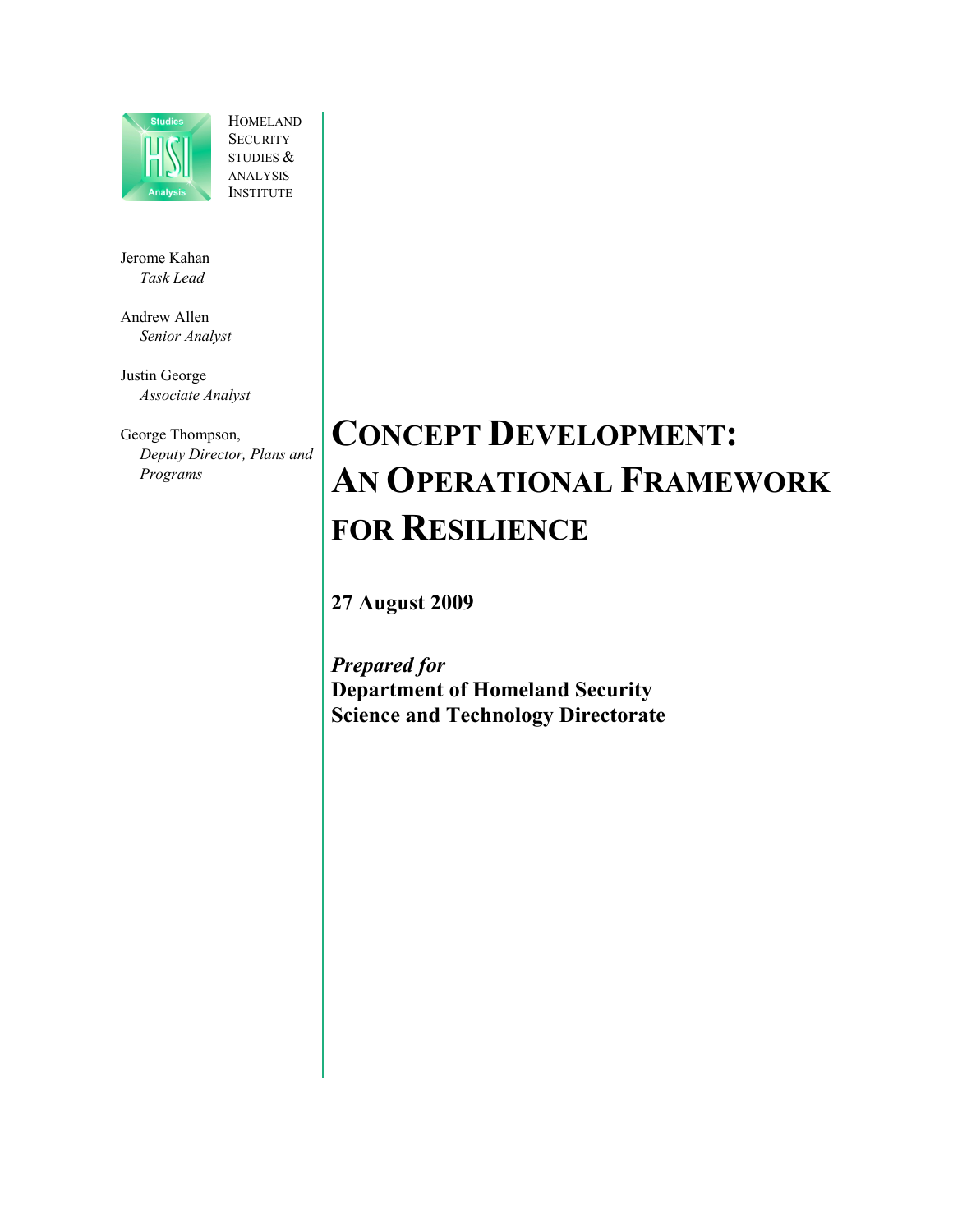#### **HOMELAND SECURITY STUDIES AND ANALYSIS INSTITUTE**

Analytic Services Incorporated 2900 S. Quincy Street Arlington, VA 22206 Tel (703) 416-3550 • Fax (703) 416-3530 www.homelandsecurity.org

#### **HSSAI Publication Number: RP09-01.03.02.12-1**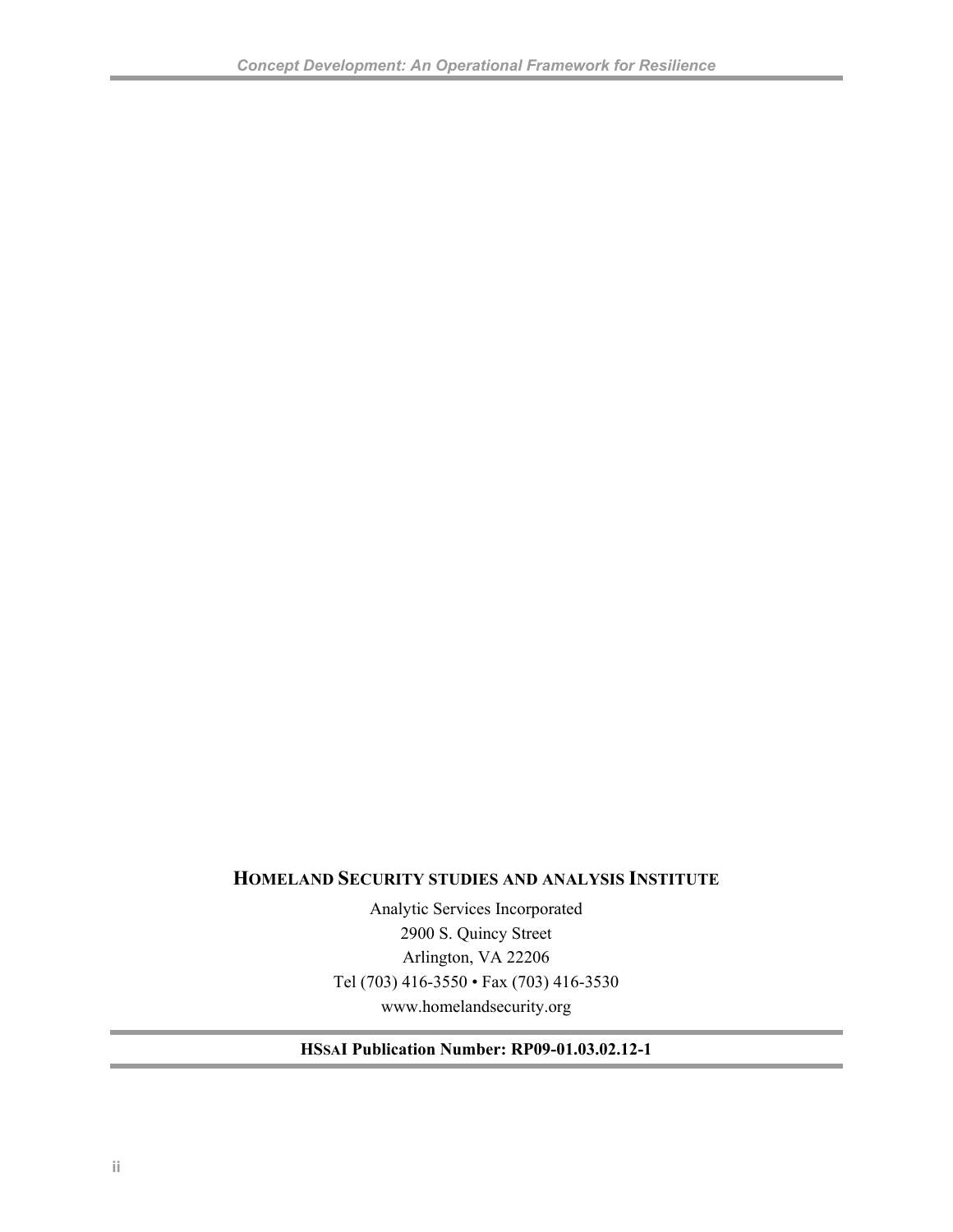## **TABLE OF CONTENTS**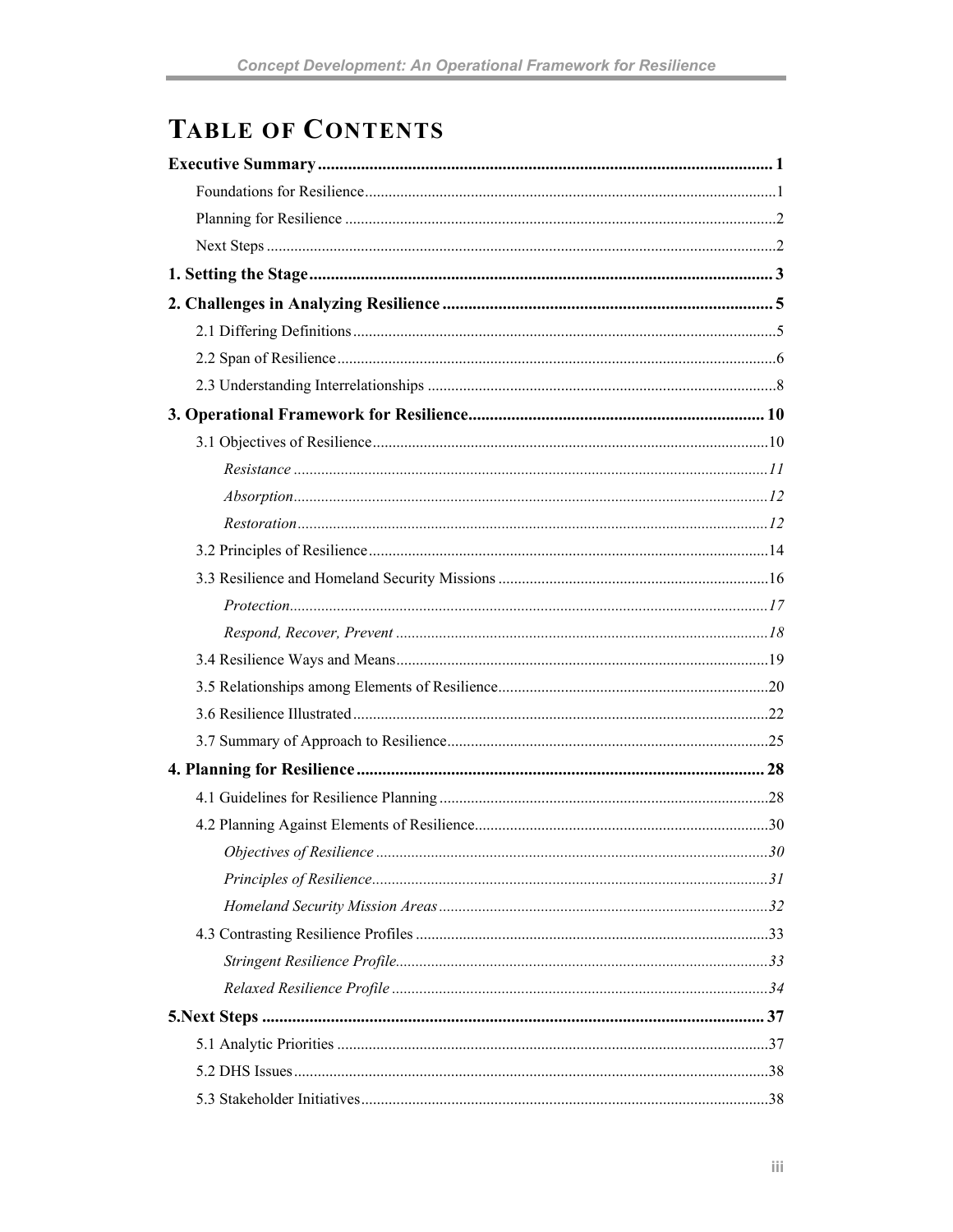## **LIST OF FIGURES**

| Figure 3: Expected Function Performance in Non-resilient and Resilient Systems  24 |  |
|------------------------------------------------------------------------------------|--|
|                                                                                    |  |
|                                                                                    |  |

## **LIST OF TABLES**

Table 1: Crosswalk of Resilience Objectives with Principles and Missions .................... 26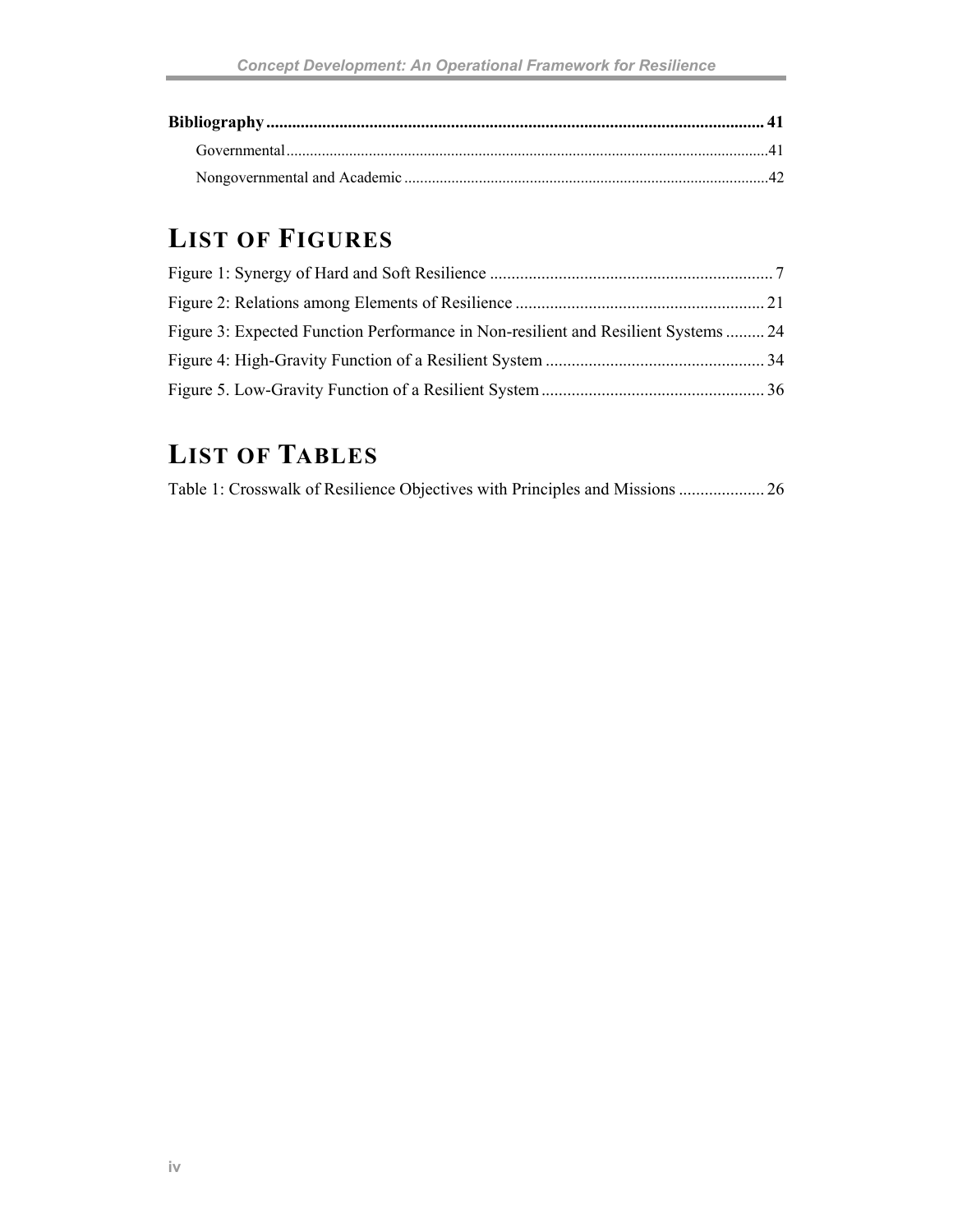## **EXECUTIVE SUMMARY**

There is growing interest in the subject of resilience on the part of President Obama's Administration, as well as lively discussion regarding this issue in academic, business, and governmental circles generally. This paper offers an operational framework that can prove useful to the Department of Homeland Security (DHS) and stakeholders at all levels, both public and private, as a basis for incorporating resilience into our infrastructure and society in order to make the nation safer.

### **Foundations for Resilience**

The essence of our approach is to formulate a holistic framework for resilience, accounting for the complexities that provide the basis for operational implementation of practical solutions that incorporate resilience into our critical infrastructure and society. The intent is not to replace current policies, programs, and activities, but to reorient and revise such efforts to reflect the features of resilience.

We see resilience as the aggregate result of accomplishing three objectives regarding critical systems and their key functions. Accomplishment of these three objectives is driven by eight principles. Those principles guide the application of practical ways and means to achieve resilience across the full spectrum of homeland security missions.

The three interrelated, mutually reinforcing objectives or end states that drive our approach are *resistance, absorption, and restoration.*

- *Resistance* is accomplished when the threat or hazard damage potential is limited through interdiction, redirection, avoidance, or neutralization efforts. The actual amount of damage received by targeted critical systems and their key functions, whether physical or societal, is constrained to the extent feasible. The entire system experiences less damage than would otherwise be the case*.*
- *Absorption* is accomplished when consequences of a damage-causing event are mitigated. Effects on quality, equity, and functionality are swiftly contained and reduced to the extent feasible. The system experiences damage, but maintains its structure and key functions. It bends, but does not break.
- *Restoration* is accomplished when the system is rapidly reconstituted and reset to its preevent status. Damage to critical systems' most vital nodes and pathways have been repaired. Key functions are reestablished, possibly at alternative sites or with substitute processes, and possibly at an enhanced level of functionality.

The eight principles key to achieving resilience are: *robustness, threat and hazard limitation, consequence mitigation, adaptability, risk-informed planning and readiness, risk-informed investment, harmonization of purposes,* and *comprehensiveness of scope.* These principles serve both as conceptual lenses for understanding resilience features and as criteria for realizing resilience objectives. They can help planners designand select ways and means best suited for incorporation into homeland security mission capabilities.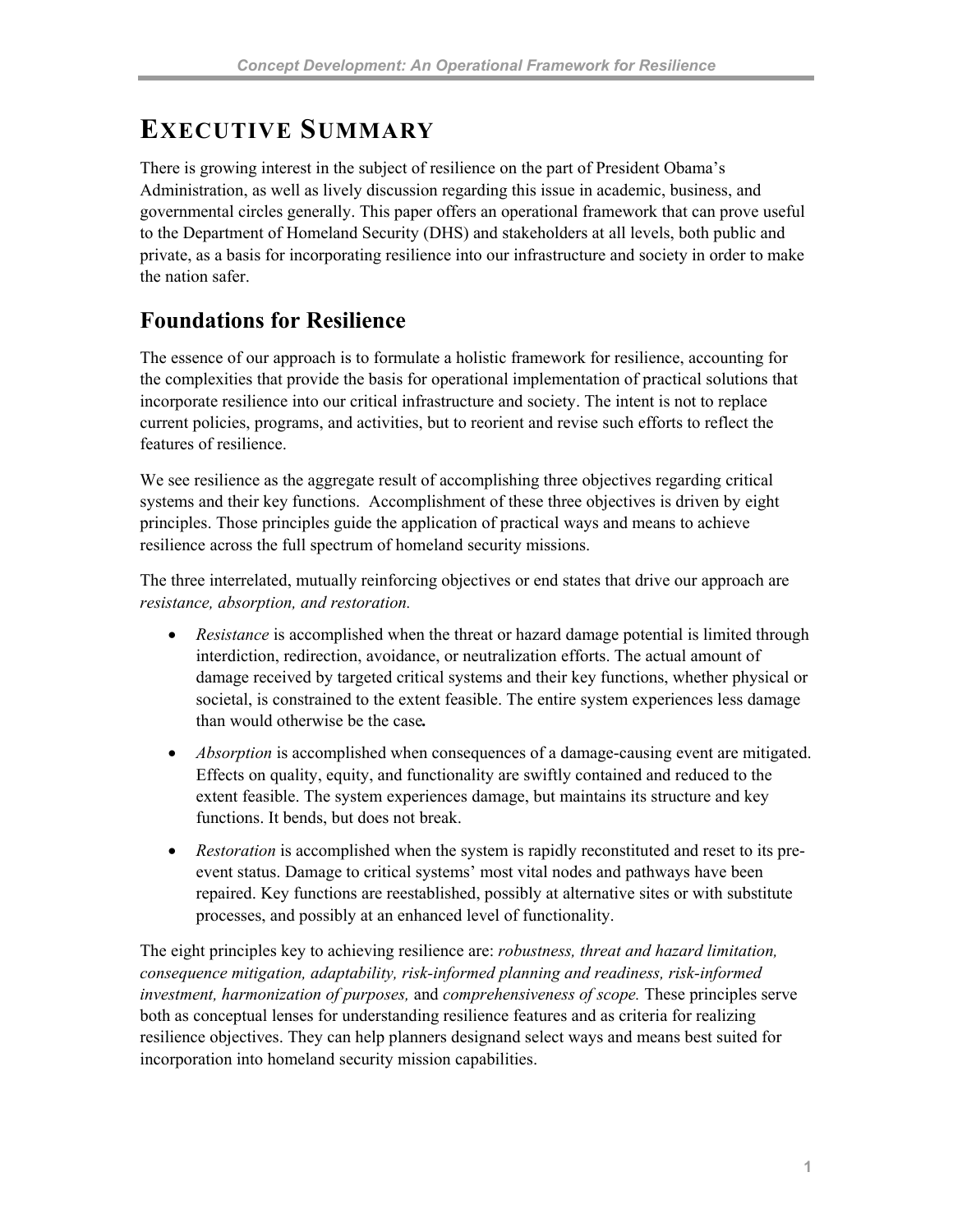### **Planning for Resilience**

Resilience needs to be planned in advance—*before* systems are damaged and undesired consequences occur. Such planning can be challenging, given the different interpretations currently attached to "resilience," and the complexity inherent in the concept.

Planners need to account for the fact that resilience is both broad and deep. It encompasses both "hard" systems (such as infrastructure and assets) and "soft" systems (such as communities and individuals). It entails economic, societal, and governmental activities. And it impacts stakeholders at all levels. Planners need to bound the planning space—by region, city, or sector with risk-informed methods that help establish priorities.

Resilience planners can benefit from a method for describing and illustrating the resilience behavior of critical systems and their key functions when these are confronted with specific threats or hazards. A simple but visually direct technique for accomplishing this is to *establish a "resilience profile" for key functions within critical systems.* Such a profile is delimited by three design parameters: *function, latency limit, and minimum performance boundary.* Investment strategies can be developed using these profiles to identify cost-effective ways and means to incorporate resilience capabilities across the homeland security mission spectrum for the system in question. Solutions need to be practiced and tested.

### **Next Steps**

This paper presents a high-level framework for understanding resilience, along with a set of guidelines for operationalizing this concept—translating it into specific policies, procedures, and programs. Operationalizing resilience will require additional analysis and careful attention to detail.

The next steps include answering the following questions:

- What specific areas of further analysis might be given high priority with a view towards making resilience truly operational?
- How might DHS assist the White House staff in making resilience part of our overall homeland security approach?
- How can stakeholder perspectives on resilience at private and public levels be anticipated and accommodated?

Operationalizing the resilience framework presented in the paper will not be easy. But the potential payoff in terms of enhanced economic, individual, and societal security is immense.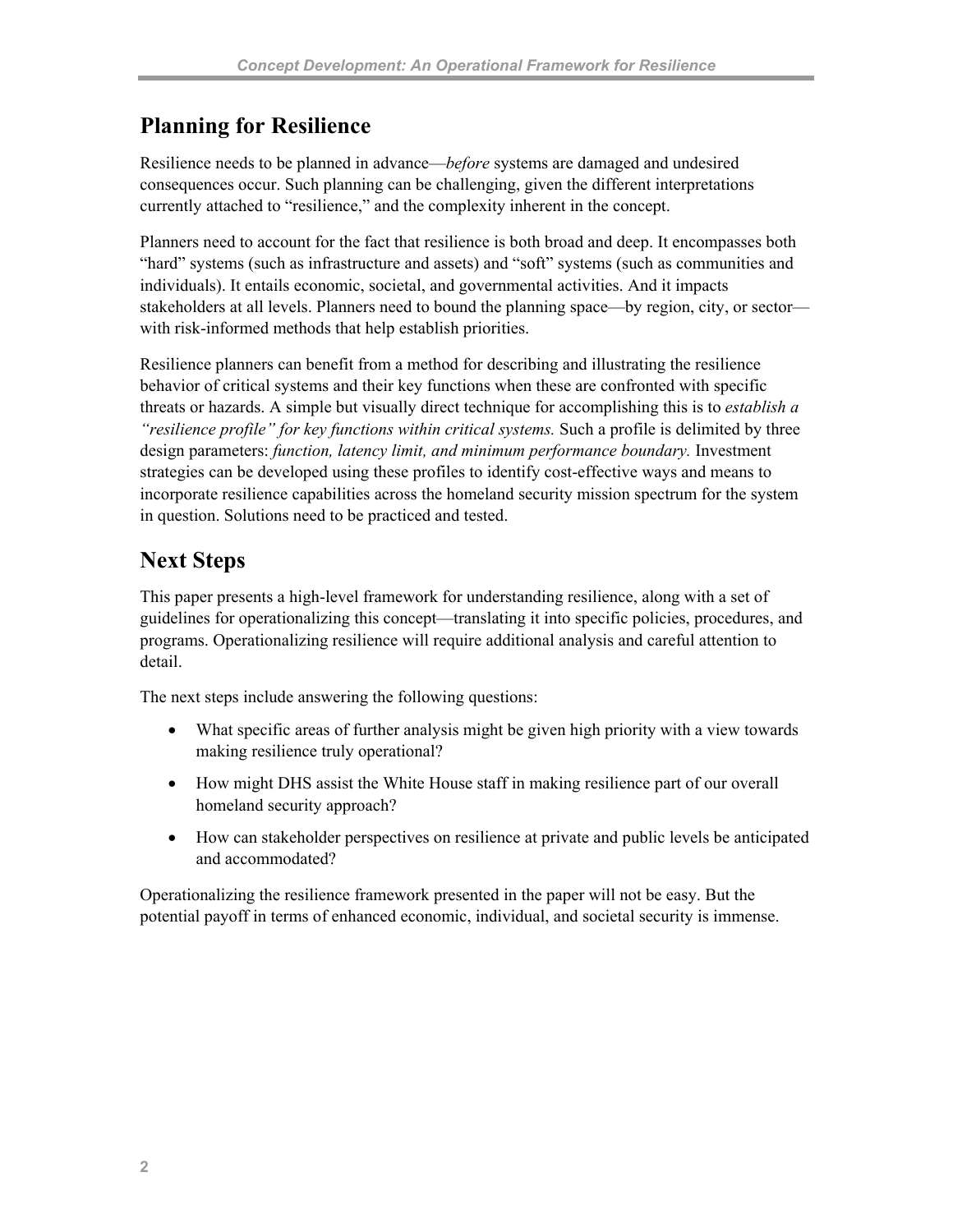## **1. SETTING THE STAGE**

In the aftermath of the September 11th terrorist attacks, and to an even greater extent after the damage wreaked by hurricane Katrina, the concept of resilience has been part of broader efforts to develop policies and programs that seek to secure the homeland against such significant challenges. Attempts to define and apply resilience have occurred against the backdrop of ongoing debates about the brittleness of our aging infrastructure and the readiness of our domestic population to effectively cope with large-scale catastrophes of human or natural origin.

As found in academic and governmental circles, as well as the private sector, there is a wide variety of creative, well-researched, and often countervailing perspectives on the meaning of resilience, its span of coverage, how to implement this concept, and the roles of all homeland security stakeholders. Yet the common theme among these sources is that resilience is important to the safety and security of the nation, deserving recognition as such by decision makers and incorporation with high priority into our homeland security initiatives.

In a report to help in transitioning to a new Administration, the importance of resilience was highlighted by DHS's Homeland Security Advisory Council (HSAC) as one of the top 10 challenges facing the next Secretary of Homeland Security.<sup>1</sup> This emphasis is consistent with the earlier Report of the HSAC Critical Infrastructure Task Force (CITF), which recommended that the Department "promulgate critical infrastructure resilience as the top level strategic objective the desired outcome—to drive national policy and planning."<sup>2</sup>

In calling for greater national resilience, an influential expert on resilience observed that "the United States is becoming a brittle society … the private sector [should] take the lead in advancing resilience at the company and community levels."<sup>3</sup> The need for resilience in our physical and cyber infrastructure is reflected in the National Infrastructure Protection Plan (NIPP), which for many years has been a major instrument designed to provide "the unifying structure for the integration of existing and future CIKR [critical infrastructure and key resources] protection efforts and resiliency strategie*s* into a single national program."<sup>4</sup>

During the 2008 U.S. presidential campaign, substantial emphasis was placed on the concept of resilience by then-candidate Obama and his spokespersons as a strategic homeland security construct.<sup>5</sup> Until recently, the Obama Administration has been silent on this issue, at least in public.

<sup>&</sup>lt;sup>1</sup> U.S. Department of Homeland Security, Homeland Security Advisory Council, *Top Ten Challenges Facing the Next Secretary of Homeland Security*, Washington, DC, September 11, 2008, pp. 11-12.

<sup>2</sup> U.S. Department of Homeland Security, Homeland Security Advisory Council, *Report of the Critical Infrastructure Task Force*. Washington, DC, January 2006, p. 4; www.dhs.gov/xlibrary/assets/HSAC\_CITF\_Report\_v2.pdf.

<sup>3</sup> Stephen E. Flynn, "America the Resilient," *Foreign Affairs*, March/April 2008, pp. 2-8.

<sup>4</sup> U.S. Department of Homeland Security, *National Infrastructure Protection Plan* (NIPP), Washington, DC, 2009; http://www.dhs.gov/files/programs/editorial\_0827.shtm.

 $<sup>5</sup>$  These positions, calling for resilience to play a central role in safeguarding the nation, were articulated in a number of</sup> venues by key Obama advisors. Two examples are "Homeland Security in 2010: Strategy and Resilience in the Face of Global Terrorism: The Candidates' Positions," CSIS, September 9, 2008, and "Resilience in Homeland Security Policy," panel sponsored by the Reform Institute, October 1, 2008.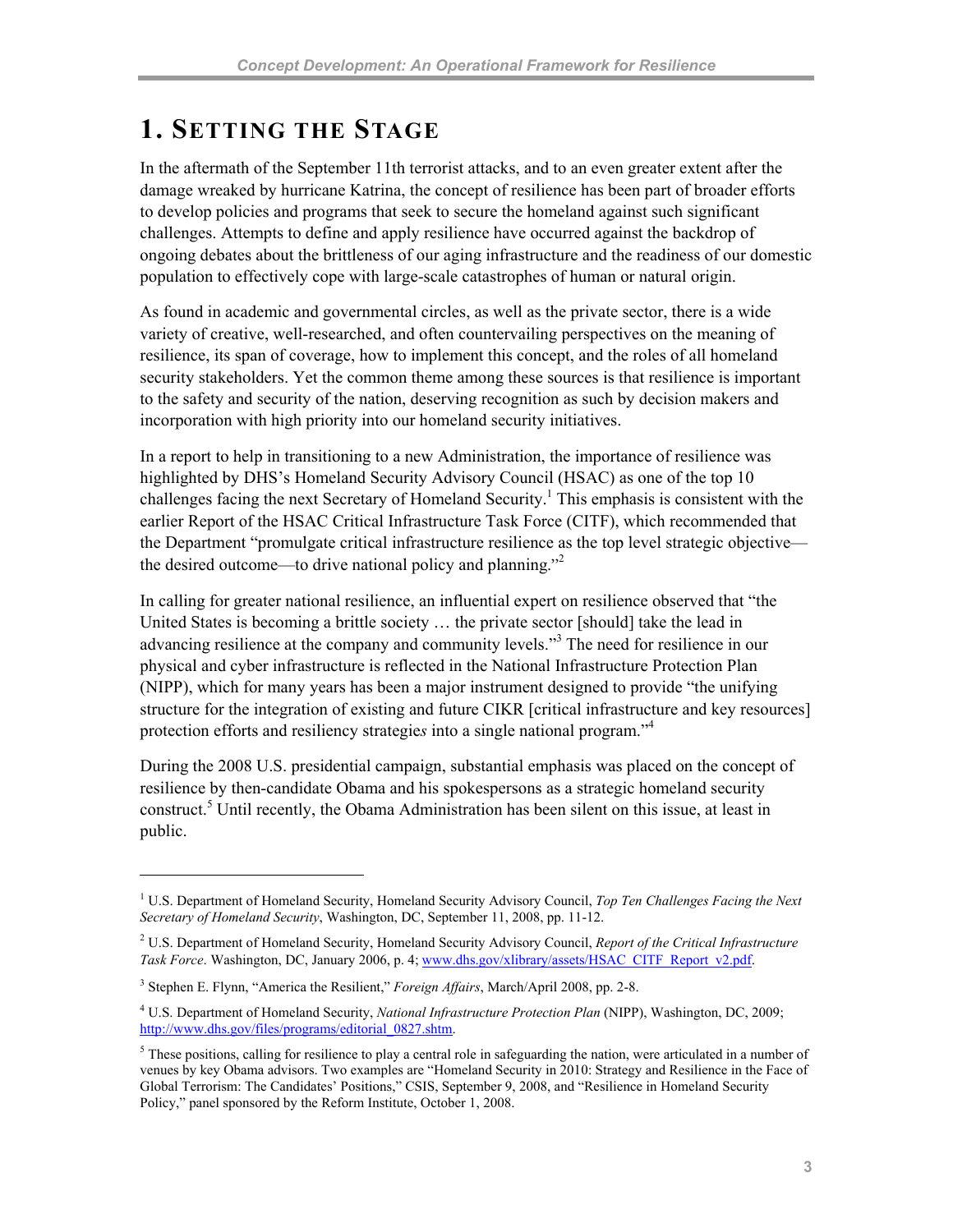However, in May 2009, a press report noted that the Administration had established a new National Security Council (NSC) Directorate for Resilience. As reported, this Directorate would focus on "preparedness and response for a domestic WMD attack, pandemic, or natural catastrophe." <sup>6</sup> Although not explicitly tied to the new Resilience Directorate, the White House counter-terrorism (CT) website currently promotes an understanding of resilience that includes the social as well as the physical infrastructure of the nation, with emphasis on working with private and government partners to develop a critical infrastructure protection (CIP) and resilience plan that includes investments in business, technology, civil society, government, and education<sup>7</sup>

Resilience, in the broadest sense, was also an element in a recent speech by the Secretary of Homeland Security. In presenting a "four-level collective response" to homeland security, the Secretary noted "the urgent need to refocus our counter-terror approach… to make it more layered, networked, and resilient," and referred to resilience as one of the "values that define our nation."8

Beyond these characterizations, however, there are few if any public details on what the Obama Administration sees as the mission of the new Resilience Directorate, how it sees the basic issue of resilience as supporting its overall homeland security policy, what practical steps might be taken to implement a policy of resilience, and what role DHS might play in this regard.

Given this situation, the purpose of this paper is to translate the many concepts, constructs, perspectives, and approaches to resilience found in the sources we have reviewed into an integrated and cohesive structure.<sup>9</sup> More specifically, the aim of this effort is to present a practical and policy-relevant framework, including a set of planning guidelines that can be useful not only to DHS but also to stakeholders at all levels, public and private, who share the need and responsibility to incorporate resilience into our overall efforts to better safeguard the nation.**<sup>10</sup>**

The remaining sections of this paper will

- Summarize challenges inherent in analyzing the complex issue of resilience (section II)
- Present the major building blocks of an operational framework for resilience (section III)
- Provide guidelines for resilience planning (section IV)
- Propose steps for translating resilience from concept to reality (section V)

<sup>6</sup> Spencer S. Hsu, "Obama Integrates Security Councils, Adds New Offices: Computers and Pandemic Threats Addressed," *Washington Post*, May 26, 2009, p. 4; http://www.washingtonpost.com/wpdyn/content/article/2009/05/26/AR2009052603148.html.

<sup>&</sup>lt;sup>7</sup> See http://www.whitehouse.gov/issues/homeland\_security.

<sup>8</sup> Remarks to the Council on Foreign Relations, July 29, 2009, http://www.dhs.gov/ynews/speeches/sp\_1248891649195.shtm.

<sup>&</sup>lt;sup>9</sup> We consulted a cross-section of relevant sources, but could not, within time and resource constraints, conduct a truly exhaustive search and assessment of the vast number of sources on this topic. See the attached bibliography.

 $10$  This paper primarily employs high-level policy analysis in an attempt to provide an overall framework for resilience. We systematically seek to identify and structure an interrelated group of policy objectives, principles, and planning guidelines in order to present the issue of resilience in a practical, internally consistent, and coherent manner. Further, more detailed policy analysis can be employed to investigate specific resilience issues. Other techniques, such as systems analysis, program analysis, and economic analysis, offer complementary methods for addressing various dimensions of the this complex subject. See, for example, Robert Edson, *Systems Thinking Applied*, Analytic Services, December 3, 2008.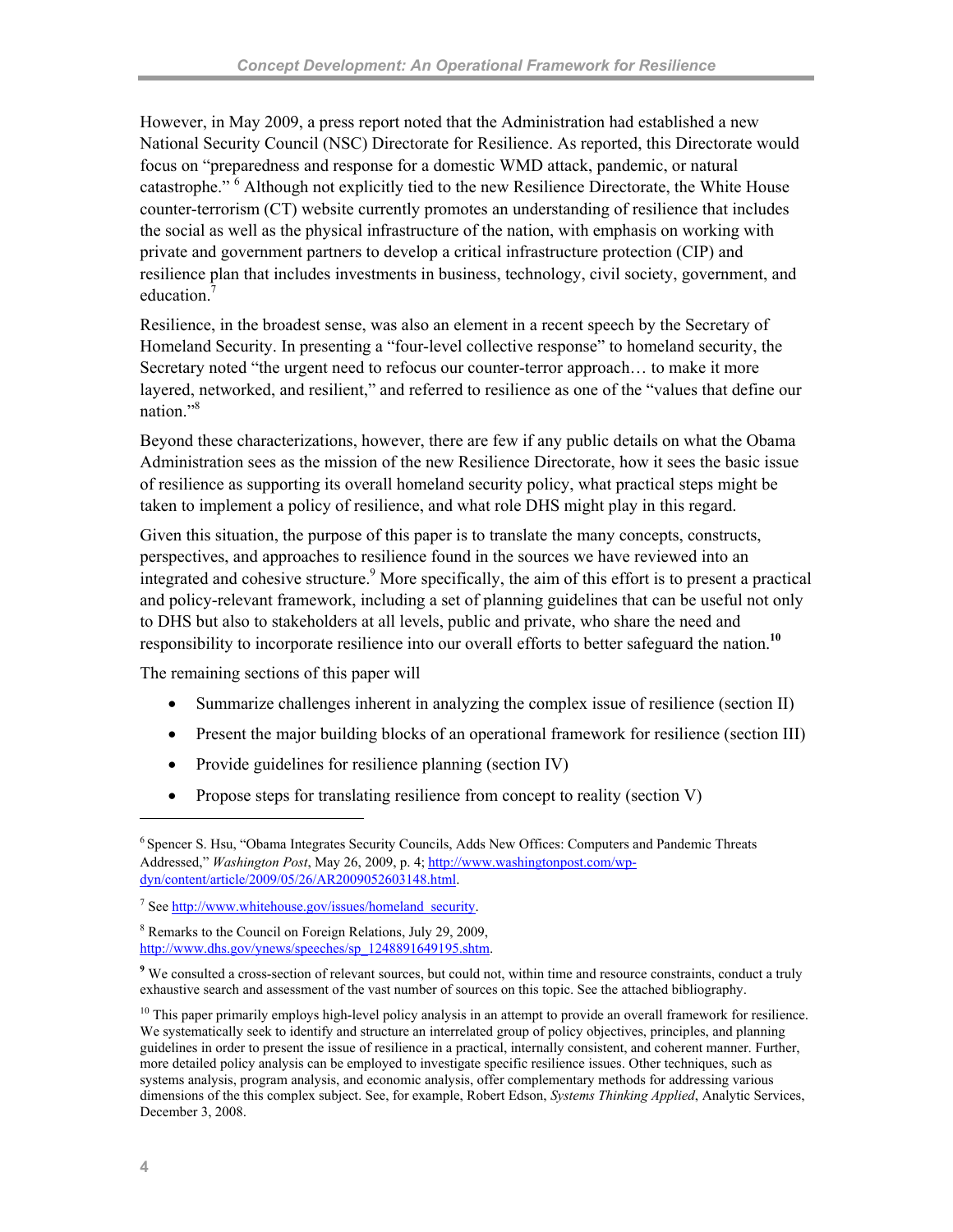## **2. CHALLENGES IN ANALYZING RESILIENCE**

Even if limited to the realm of homeland security, understanding and analyzing the resilience problem space is difficult and poses many challenges. Definitions, interpretations, and analyses addressing this concept come from all directions—from corporations to citizens, engineers to social workers, government officials to academic researchers—and from abroad as well as home. There are significant differences in stating the exact nature of the questions that need to be addressed.

The concept of resilience in the homeland security context is inherently complex and multidimensional, with many dynamic and interrelated parts. It has a broad range of applicability, from physical assets and industrial infrastructure to citizens and communities. A variety of methods can be employed to discover and solve problems in an attempt to produce useable solutions. Whatever approach is taken, tensions, dilemmas, and trades need to be considered.

Adding to the analytic complexities are the political complexities associated with obtaining input and buy-in from the major public and private stakeholders at all levels, all with their own perspectives and interests. Resource constraints and competing demands will limit the degree to which either public or private funds will be available over the next few years to support practical applications of resilience.

Our proposed operational framework for resilience draws upon the many insightful ideas we found in researching this subject. Given time and resource constraints and the vast array of sources, the research supporting this paper was not exhaustive, but we did review a relevant cross-section of the resilience community, both governmental and academic, as shown in the attached bibliography.

Before presenting our analysis, however, it might be useful to record the nature of the more important challenges inherent in any effort to address this issue: *differing definitions, span of coverage, and understanding interrelationships.*

### **2.1 Differing Definitions**

 $\overline{a}$ 

Many sources present definitions of resilience, which tend to take differing and sometimes inconsistent viewpoints.<sup>11</sup> In researching this paper, we found a number of definitions to be useful starting points:

• Researchers in 2005 offered the following definition, endorsed by the HSAC CITF:

Resiliency is defined as the capability of a system to maintain its functions and structure in the face of internal and external change and to degrade gracefully when it must. $^{12}$ 

<sup>&</sup>lt;sup>11</sup> Referring to the wide range of definitions offered by many experts and in many contexts, often with broad and differing interpretations, one expert argued that "resilience is in danger of becoming a vacuous buzzword from overuse and ambiguity." Adam Rose, "Economic Resilience to Natural and Man-made Disasters: Multidisciplinary Origins and Contextual Dimensions," *Environmental Hazards: Human and Policy Dimensions*, vol. 6 (2007), pp. 1-16.

<sup>&</sup>lt;sup>12</sup> Brad Allenby and Jonathan Fink. "Toward Inherently Secure and Resilient Societies," *Science*, vol. 309, No. 5737 (August 12, 2005), p. 1034. See the HSAC CITF Report, p. 5, which favors this definition.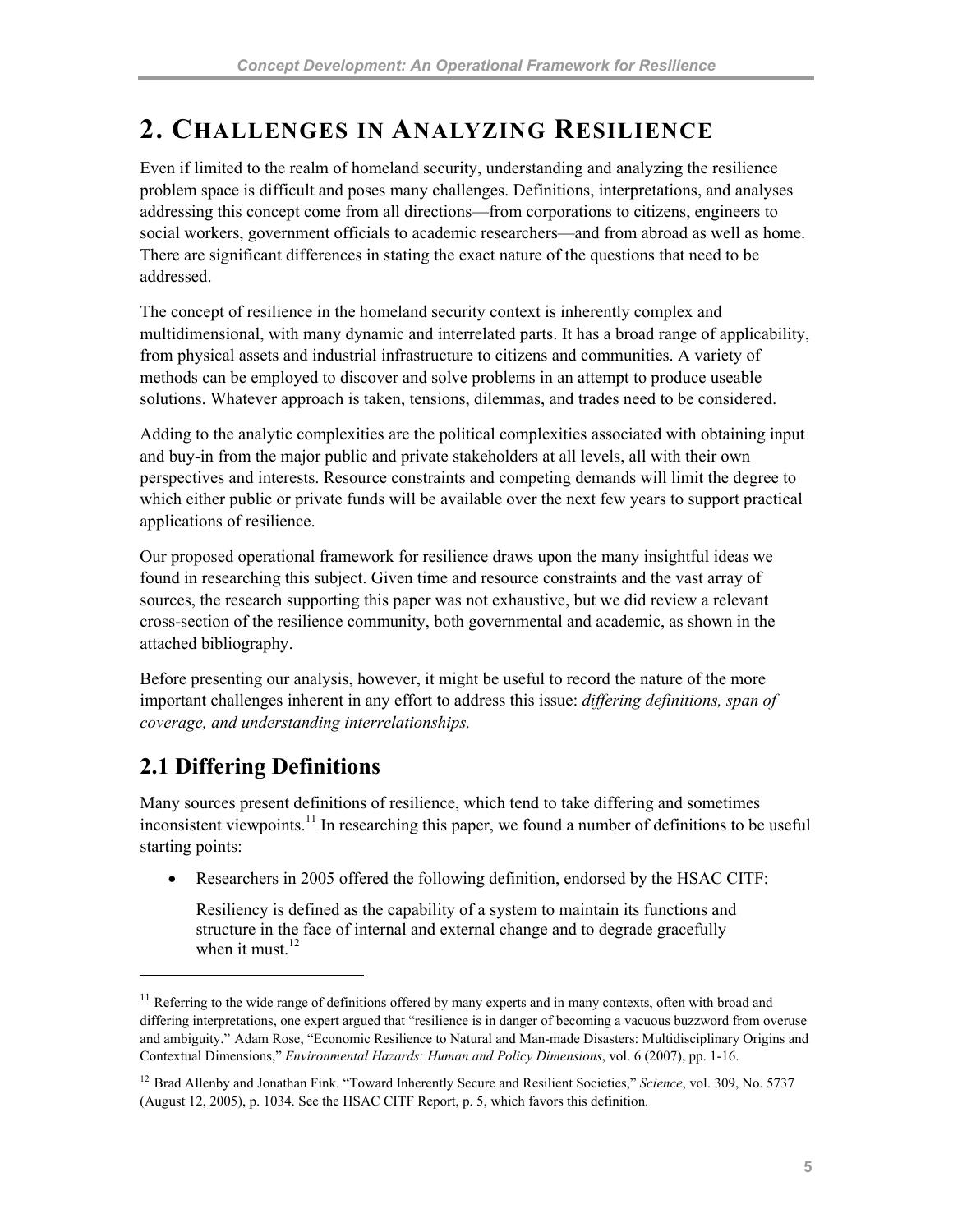• DHS has the following official definition:

[R]esilience is the ability of systems, infrastructures, government, business, and citizenry to resist, absorb, and recover from or adapt to an adverse occurrence that may cause harm, destruction, or loss of national significance.<sup>13</sup>

• With a societal, rather than physical focus, one expert argued the following:

A resilient community is one that can withstand an extreme event with a tolerable level of losses and takes mitigation actions consistent with achieving that level of protection.14

• From a foreign perspective, national resilience is defined as

The capacity of a society to prepare itself, to contain and effectively manage major national crises, to react in accordance with their severity and magnitude, and to "bounce back" expeditiously to an enhanced functioning.<sup>15</sup>

The range of definitions underscores the challenge of developing a useful framework for turning this concept into practice.

### **2.2 Span of Resilience**

One unavoidable challenge in analyzing resilience is the fact that it spans a wide spectrum of systems, both hard and soft. Hard resilience addresses institutions and infrastructure and refers to their structural, technical, mechanical, and cyber systems' qualities, capabilities, capacities, and functions. Soft resilience, in contrast, refers to the aspect of resilience related to family, community, and society, focusing on human needs, behaviors, psychology, relationships, and endeavors. In either case, organizations of the elements of these broad sets can be usefully thought of as systems with functional components.

Although the hard and soft aspects of resilience have often been addressed separately by different policy and research communities, they are synergistically interrelated. Without institutions and infrastructure, people would be forced to live a very rudimentary, isolated, and precarious existence. Without people, the institutions and infrastructure have no purpose and little ability to endure. Businesses and governments, for example, need to maintain the trust of their employees and their customers (citizens) if they are to remain viable.

It is also notable that these dynamics are seen in areas where populations and infrastructure are frequently subjected to natural disasters. Institutions and communities in these regions grow together in understanding the nature of catastrophic events and recognizing their roles and responsibilities in managing consequences of severe adversity. Confidence is built in their combined abilities to contend with disaster and its aftermath and learn from the event. In the

<sup>13</sup> U.S. Department of Homeland Security, *Risk Steering Committee; DHS Risk Lexicon*, Washington, DC, September 2008, pp. 23-24. Other aspects of resilience are also presented.

**<sup>14</sup>** D. Mileti, *Disasters by Design: A Reassessment of Natural Hazards in the United States* (Washington, DC: Joseph Henry Press, 1999), p. 5.

<sup>&</sup>lt;sup>15</sup> Meir Elron, "Israel's Homeland Security Concept: From Civil Defense to National Resilience," briefing presented to HSsaI, August 4, 2009.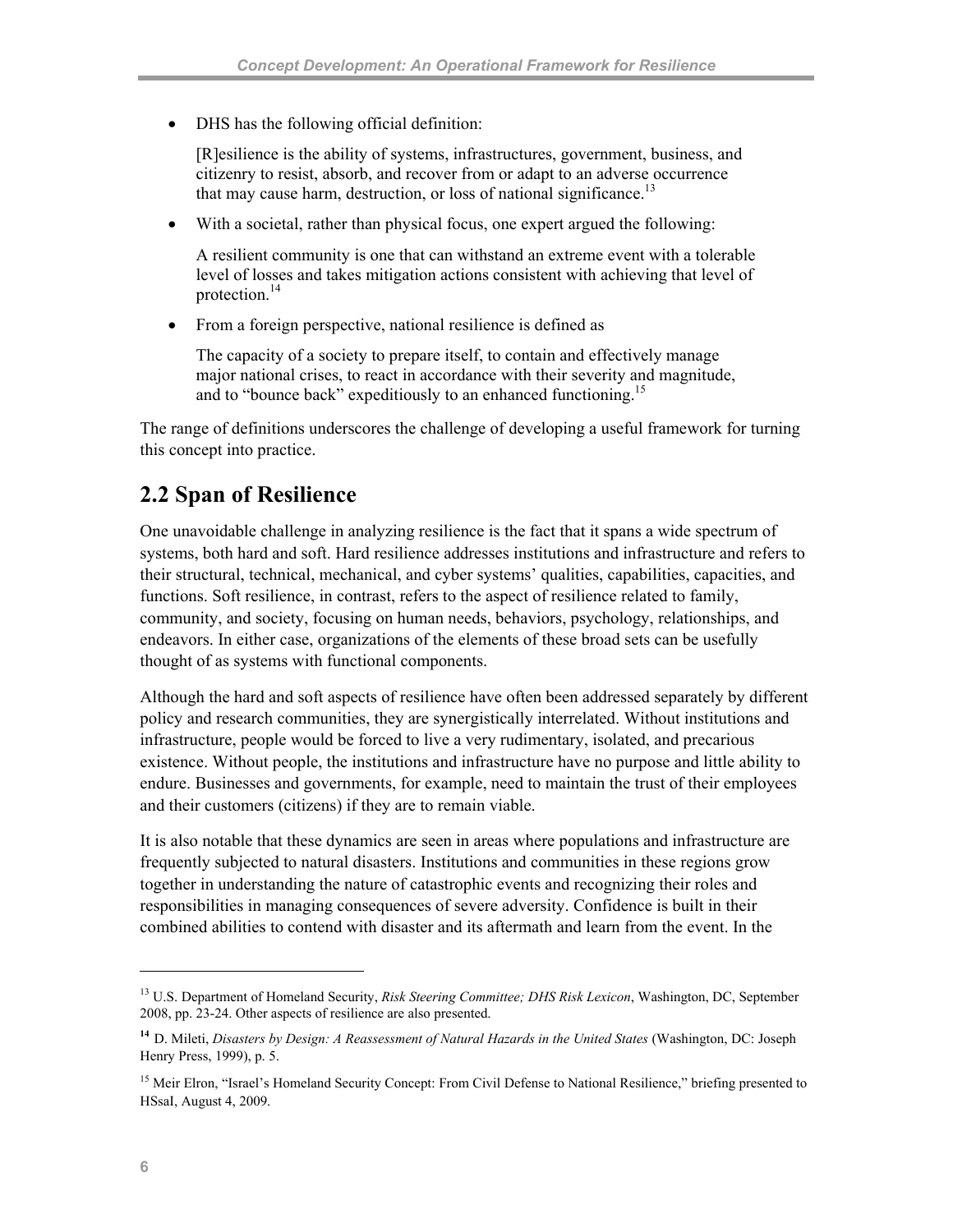public and private sectors, the ability of critical systems and key functions to fully recover from a catastrophe depends on the actions of staff, contractors, volunteers, and ordinary individuals.

The synergy that exists between the hard and soft aspects of resilience is illustrated in Figure 1.



**Figure 1: Synergy of Hard and Soft Resilience** 

In both its hard and soft aspects, resilience applies across three critical areas of American life: society, economy, and government.

*In society***,** the concept encompasses societal cohesion and continuity of key social relationships and related activities. Societal resilience emerges through the strength of family relationships and neighborhood ties; the operations of religious institutions, fraternal, and community service organizations; and the connections of clubs and other sorts of groups organized to promote citizenship, positive common interests, and quality of community life. Societal resilience is greatly enhanced when these various groups actively prepare to deal with severe adversity and adopt sound practices to maintain their readiness to effectively cope with the prospect, impact, and consequences of disaster. The more complex the society and the more robust its civil relationships, the more it needs those resources that enable it to be resilient. Cities and communities are often used to capture essential forms of societal systems. While a city can be thought of as a hard collection of buildings, streets, bridges, sewers, water pipes, and electrical power grids, a community is a soft collection of people who have some distinct and meaningful relationship with one another.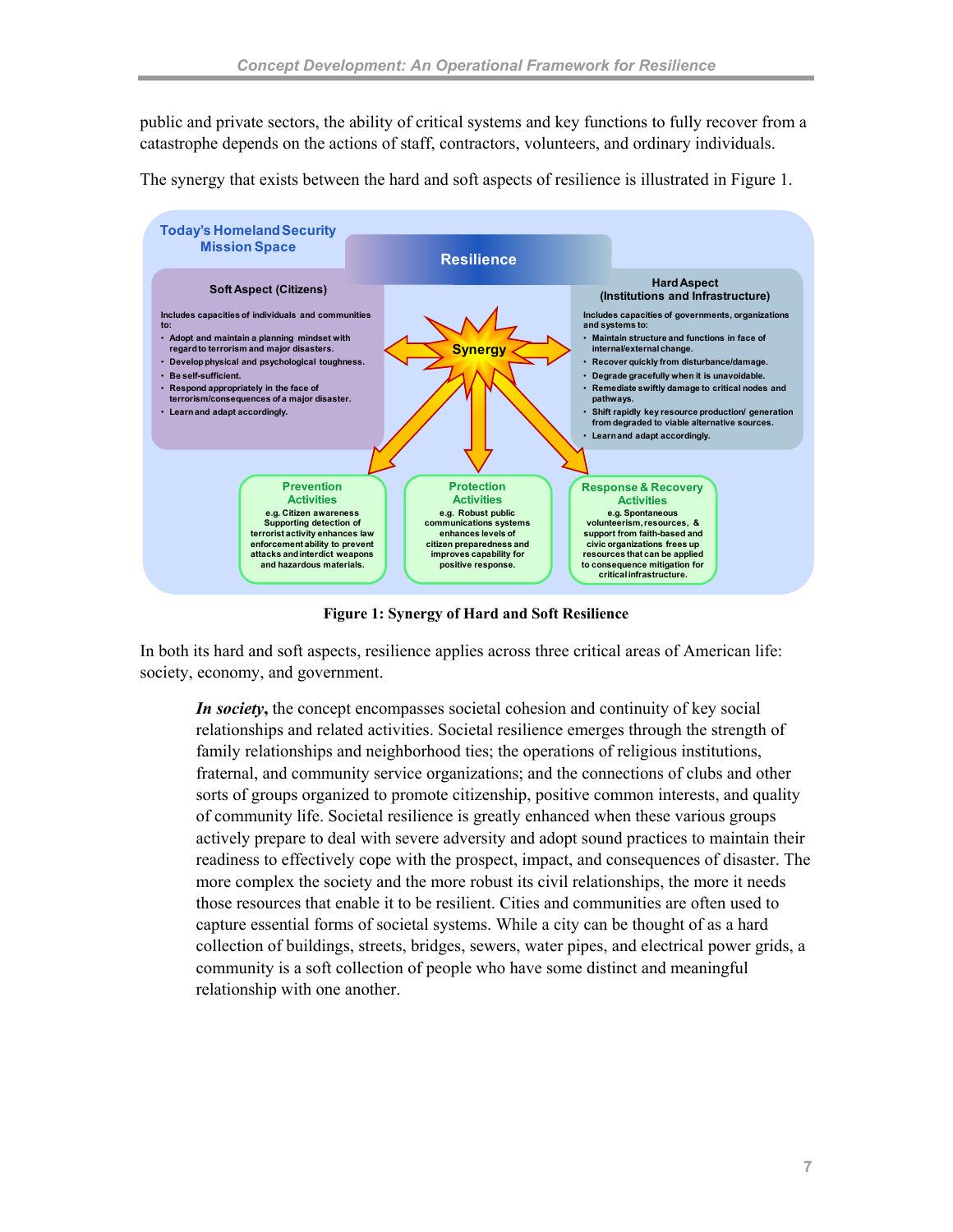*In the economy*, the private sector in this nation owns and operatives approximately 85% of the nation's critical infrastructure, spanning both hard and soft features.<sup>16</sup> Without support from the business community, resilience objectives cannot be fully achieved. Many businesses are integrating resilience objectives into their operating models because they view these measures as essential to their long-term profitability.<sup>17</sup> Business resilience emerges through business, corporate, and IT leaders deliberately working together across geographical, functional, business, and decision-making boundaries to build an organization that (in the face of a disaster) rebounds, adjusts quickly, and resumes operations.<sup>18</sup> These include continuity planning that recognizes interdependencies and complements governmental efforts because doing so makes good long-term business sense. But effective application of resilience requires participation across the entire business community in order to encompass all highly vulnerable systems and account for their interdependencies.

*In government*, resilience involves continuity of government (COG) and continuity of operations (COOP) programs to ensure preservation of government and continuing performance of national essential functions. Continuity also requires that state, local, and tribal governments work to ensure that they are able to maintain or rapidly resume effective functioning during and after catastrophes and are able to interact effectively with one another and the federal government.

In any discussion of resilience, particular note must be given to cyberspace as the nervous system of the nation's critical systems and key functions. It has become, in essence, the control system of the country. Cyberspace is composed of hundreds of thousands of interconnected computers, servers, routers, switches, and fiber-optic cables that allow a very large portion of our physical infrastructures to work. This vast array of hardware is crucially dependent on people with the proper skills and expertise to ensure its continuing operation and to defend it against both human threats and natural hazards. Thus, there are interrelated hard and soft aspects of cyberspace to be considered.

While adding complexity, the need to address the full span of resilience, as discussed above, is nevertheless essential for describing and understanding how resilience works in a practical sense.

### **2.3 Understanding Interrelationships**

There are the complexities associated with the existence of vast numbers of interconnections and interdependencies among and across systems, both hard and soft and combines. A vulnerability of any one system element potentially creates vulnerability for every other system it touches.

<sup>&</sup>lt;sup>16</sup> Jena Baker McNeill, "Backgrounder: Building Infrastructure Resiliency: Private Sector Investment in Homeland Security," Heritage Foundation, Washington, DC, No. 2184, September 23, 2008, p. 4.

 $17$  HASC CITF Report, p. 5. In this connection, a report addressing the "business case" for resilience concluded that "the ability to manage emerging risks, anticipate the interactions between different types of risk, and bounce back from disruption will be a competitive differentiator for companies and countries alike in the 21<sup>st</sup> century." Report of the Council on Competiveness, June 2007, cited by Flynn, p. 6.

<sup>&</sup>lt;sup>18</sup> One oft-cited example of a company's resilience is the manner in which Wal-Mart responded to Hurricane Katrina, standings as a model for what the government and other private organizations might apply. See "Hurricane Recovery in a Box," *Local Knowledge*, No. 1 (summer 2008), pp. 48-55.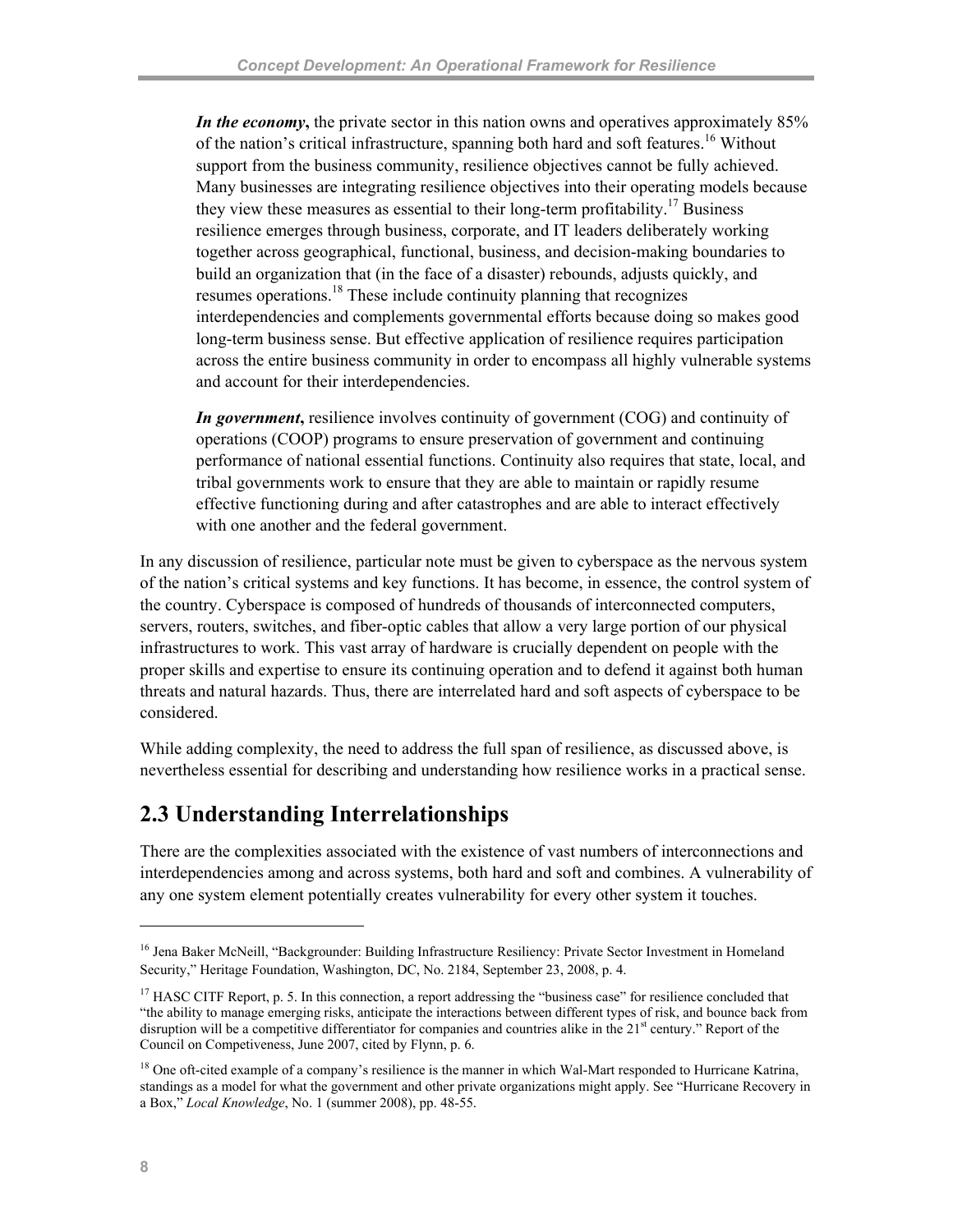Consequently, since vulnerabilities have the potential to propagate across the whole system of the American nation, countervailing capabilities and capacities that address such vulnerabilities for individual systems must, at least in principle, also account for the United States as a whole system. Such attention includes investments that make the overall system better able to absorb the impact of an event without losing the capacity to function.

This challenge is to find ways to isolate, integrate, and analyze all the resilience-related variables in play, as well as their interactions. Both qualitative and quantitative methods can be applied. Alternative solutions and trades might arise and would need to be compared. From a practical standpoint, all methods need to acknowledge that it is not possible to incorporate resilience into all systems at once. Ways need to be found to prioritize such efforts.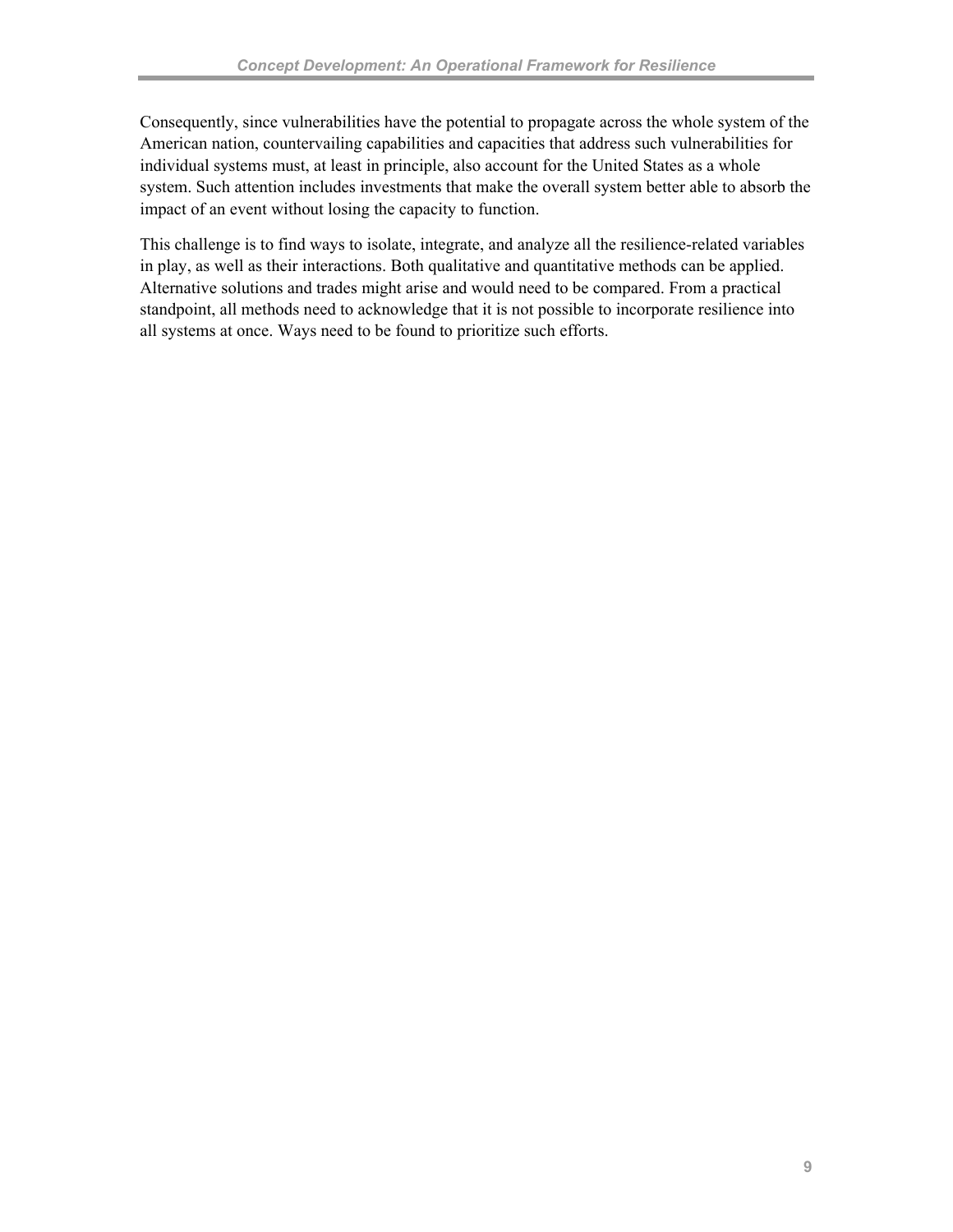## **3. OPERATIONAL FRAMEWORK FOR RESILIENCE**

The essence of our approach is to formulate a holistic framework for resilience, accounting for the complexities that can provide the basis for operational implementation of practical solutions for incorporating resilience into our critical infrastructure and society. The intent is not to replace current policies, programs, and activities, but to reorient and revise such efforts to reflect the features of resilience.

We see resilience as the aggregate result of achieving specific objectives in regard to critical systems and their key functions, following a set of principles that can guide the application of practical ways and means across the full spectrum of homeland security missions.

One way of understanding what is meant by the all-important concept of "critical systems and their key functions" is to recognize that some systems are more central than others to the normal operations of the domain in which they exist, be it hard or soft. In any particular instance, a function of a given system becomes key by performing a more vital role than functions within other systems. Such a function can participate in a much larger number of connections and/or dependencies. Establishing the presence of such key functions endows their host system with a critical quality.19

### **3.1 Objectives of Resilience**

The objectives (or end states) of resilience that underpin our approach are *resistance, absorption, and restoration.* As will be shown, the achievement of these resilience objectives is what ensures that the critical systems of American society, economy, and government can effectively continue in their key functions when challenged by major threats, whether advanced deliberately or via acts of nature.<sup>20</sup> Indeed, a basic tenet of our approach to resilience is to maintain the key functions of critical systems, both human and technical, pending restoration.

To achieve the three objectives identified above, a variety of ways and means for preventing, protecting, responding, and recovering can be combined to create capabilities, both active and passive. When effectively applied, such capabilities do the actual work of countering the damage potential of emerging threats and hazards, containing or deflecting the actual damage received by targeted critical systems and their key functions, and then remediating that damage. Below, we generally describe such "countermeasures" in association with each objective.

<sup>&</sup>lt;sup>19</sup> In our discussion, a function is essentially a node or hub within a "scale-free network." Such networks are dominated by a relatively small set of nodes connected to many other sites. The Internet is a prime example. A scale-free network is one in which some hubs appear to have an unlimited number of links and no node is typical of the others. These networks behave in certain predictable ways. They are quite resistant to accidental failures, but they tend to be extremely vulnerable to coordinated attacks. Destruction of hubs quickly breaks apart the network. Scale-free networks can be contrasted with "random" networks, which consist of nodes with randomly placed connections. The U.S. highway system is an example of a random network. See Albert-Laszlo Barabasi and Eric Bonabeau, "Scale-Free networks," *Scientific American*, vol. 288, no. 5 (May 2003), p. 60. For a further discussion of how hubs in scale-free networks enable the propagation of vulnerability, see Fan Xiao Wang and Guanrong Chen, "Complex Networks: Small-World, Scale-Free and Beyond," *IEEE Circuits and Systems Magazine*, first quarter 2003, pp. 15-16.

<sup>&</sup>lt;sup>20</sup> This view of resilience is aligned and consistent with the perspective put forth in the HSAC CITF Report, which characterizes resilience as a strategic objective—that is, a desired outcome, not as discrete defining actions that many definitions of resilience put forth. See Report, p. 6.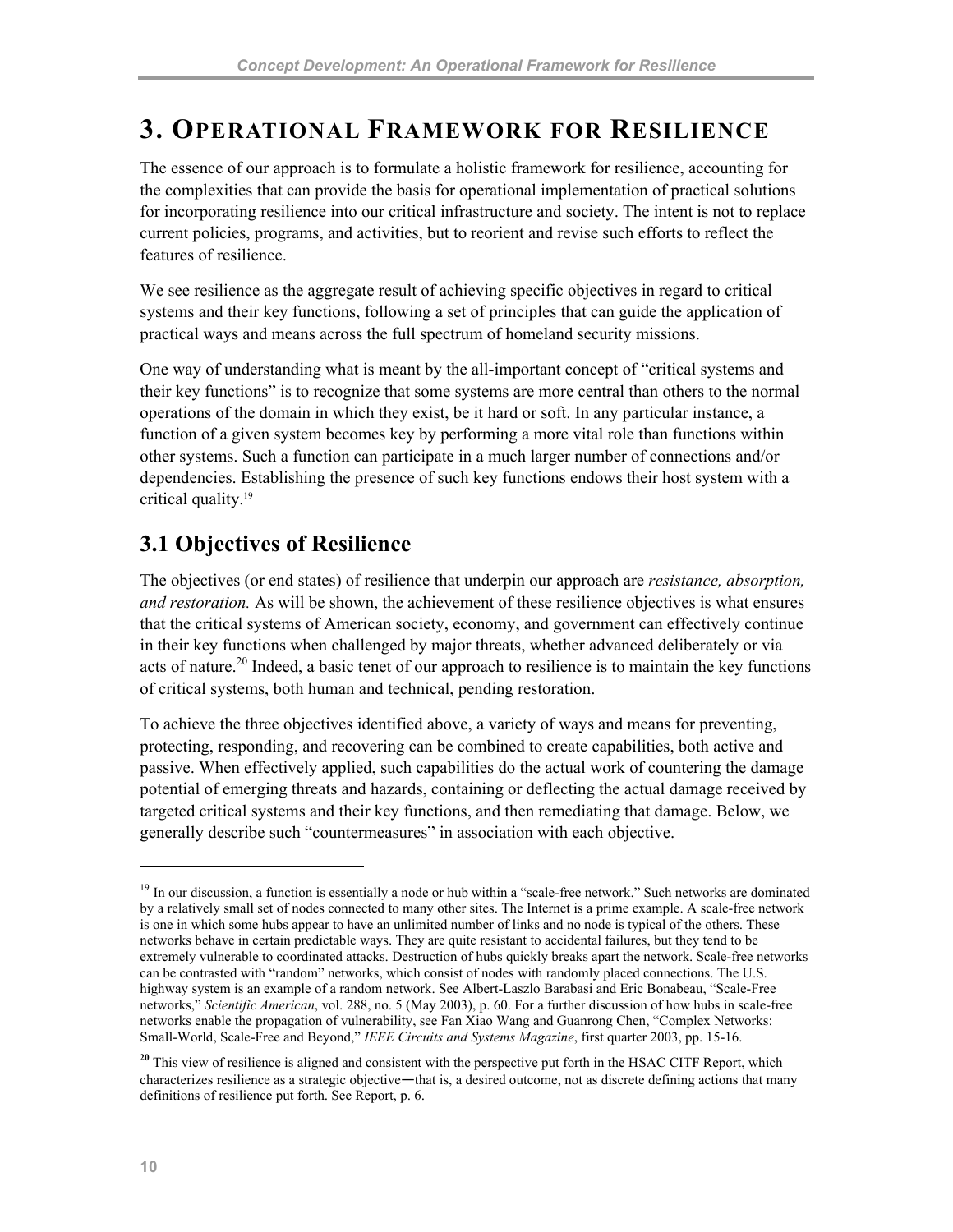#### *Resistance*

In the desired end state for this objective, the threat or hazard damage potential is limited. Damage mechanisms employed by human threats are interdicted and defeated and those associated with natural hazards are redirected, avoided, or neutralized where possible. As a result, the damage potential of the threat or hazard is attenuated, and the actual amount of damage received by the targeted critical system and its key functions is constrained to the extent feasible (including zero damage, if that is achievable). Most definitions of resilience do not address the issue of resistance, which we see as integral to a holistic perspective. Of the several definitions we have found in our research, the only one that specifically links resistance-related activities to resilience is that proposed by DHS in its Risk Lexicon document. In this end state, more than just a single damage mechanism would have been addressed. Resistance addressed the fact that the life cycle of a threatening or hazardous situation can include the approach of multiple potential damage mechanisms (human- or nature-driven) dispersed in space and time. Indeed, prudence suggests that incoming damage mechanisms of human threats or natural hazards should be expected to appear in combination, in sequence, or in other mixtures as fits their intent or character.

Countermeasures against threats and hazards in place and contributing value before and during the actual damage or disturbance event can be broadly categorized as active or passive.

- Active resistance countermeasures against human threats include intelligence, law enforcement, and security personnel that seek to identify and interdict threatening individuals or groups and defeat as many of their weapons as possible before they can be used. Active countermeasures against natural hazards tend to focus on avoidance of the hazard through activities such as evacuation.
- Passive resistance countermeasures against human threats include walls, fences, stand-off distance, and other physical barriers that thwart or redirect the efforts of bad actors. Passive countermeasures against natural hazards tend to be of the same sort: barriers that function to thwart the progress of a natural hazard or redirect its flow. Examples are artificial tidal barriers or natural wetlands that prevent flooding of coastal cities or firebreaks that shift the movement of wildfires away from homes and businesses.

Securing strategic warning and tactical warning is a particularly critical prerequisite for effectively achieving the desired end state of limiting the damage potential of both human threats and natural hazards. While some array of threat or hazard countermeasures should certainly be in place before the initial indications of an adverse situation emerge, the longer the amount of lead time available after warning, the greater the number of countermeasures that can be applied, where possible, to the threat and the sooner such countermeasures can be brought to bear.

To the extent that countermeasures are successful in limiting the damage potential of a threat or hazard, they help to set conditions that will affect achievement of the absorption and restoration objectives. More particularly, these countermeasures make it more cost-effective to meet the absorption and restoration objectives because the damage-limited resistance end state serves to lessen the burdens that will have to be addressed to achieve them.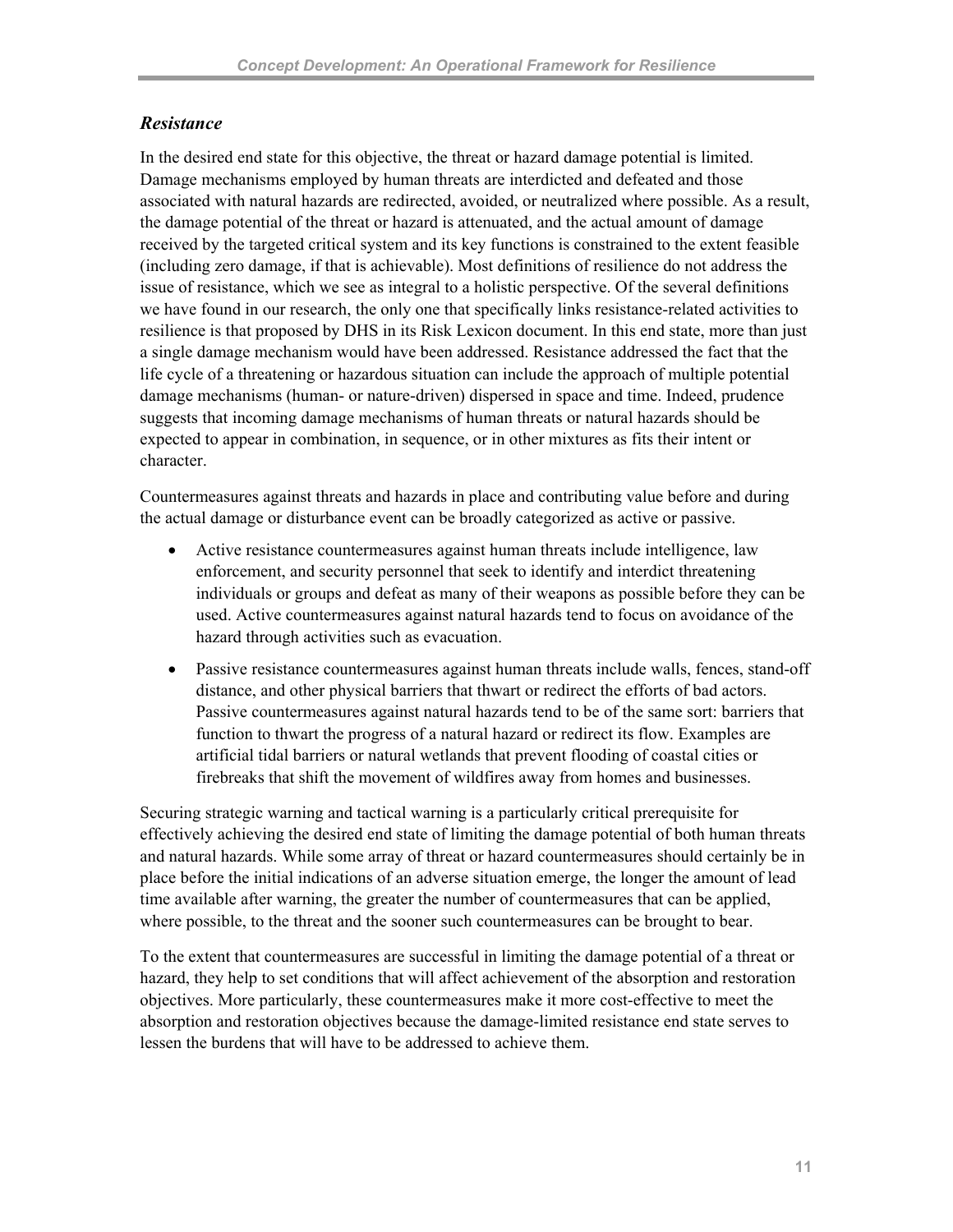#### *Absorption*

In the desired end state for this objective, consequence effects are mitigated. In general, this means that the effects on quality, equity, and functionality generated by damage that accumulates within the targeted system are swiftly contained and reduced to the extent feasible. Specifically, this means that the targeted system has maintained its structure and key functions in the face of internal and external change and has recovered quickly from damage or disturbance. It is important to remember that critical systems almost always perform more than one function. Some of these will be essential in character, while others will be peripheral. In either case, if system degradation has been unavoidable, then this condition has only manifested itself slowly and gracefully.

Countermeasures that support the absorption objective by mitigating consequences are in place and contributing value before, during, and after the damage event occurs (that is, when damage is received by the targeted system). Value flows from their existence as a ready supply of countervailing support and aid in the event of an unexpected adverse occurrence. As with resistance, these countermeasures can be both active and passive.

- Active absorption countermeasures include such forces as security, damage control, and maintenance personnel that either act prior to a damage mechanism's arrival to implement physical reinforcement, bracing or bolstering procedures ("battening the hatches"), or react following a damage event to restrict and reduce consequence effects before they degrade the key functions of the targeted system below acceptable levels and before effects can spread to damage other connected or dependent systems.
- Passive absorption countermeasures against consequence effects include such features as damage-resistant and damage-tolerant design and construction features of facilities and systems (including IT systems) that serve to contain, soak up, or deflect consequence effects within the targeted system and prevent them from reaching and affecting key functions.

A particular countermeasure or strategy can exhibit both active and passive attributes. For example, redundancy can include both passive components (such as a structural member of a building) and active components (such as a backup computer or machine that can be quickly brought on line when primary system elements are degraded or destroyed).

These consequence countermeasures, to the extent that they are successful in containing and reducing the results of the damage event, help set conditions that will affect achievement of the restoration objective. If consequence effects are minimized, fewer resources need to be expended to achieve the restoration end state.

#### *Restoration*

In the desired end state, the targeted system is remediated. This means that degraded key functions of the critical system are, to the extent feasible and warranted, rapidly reconstituted and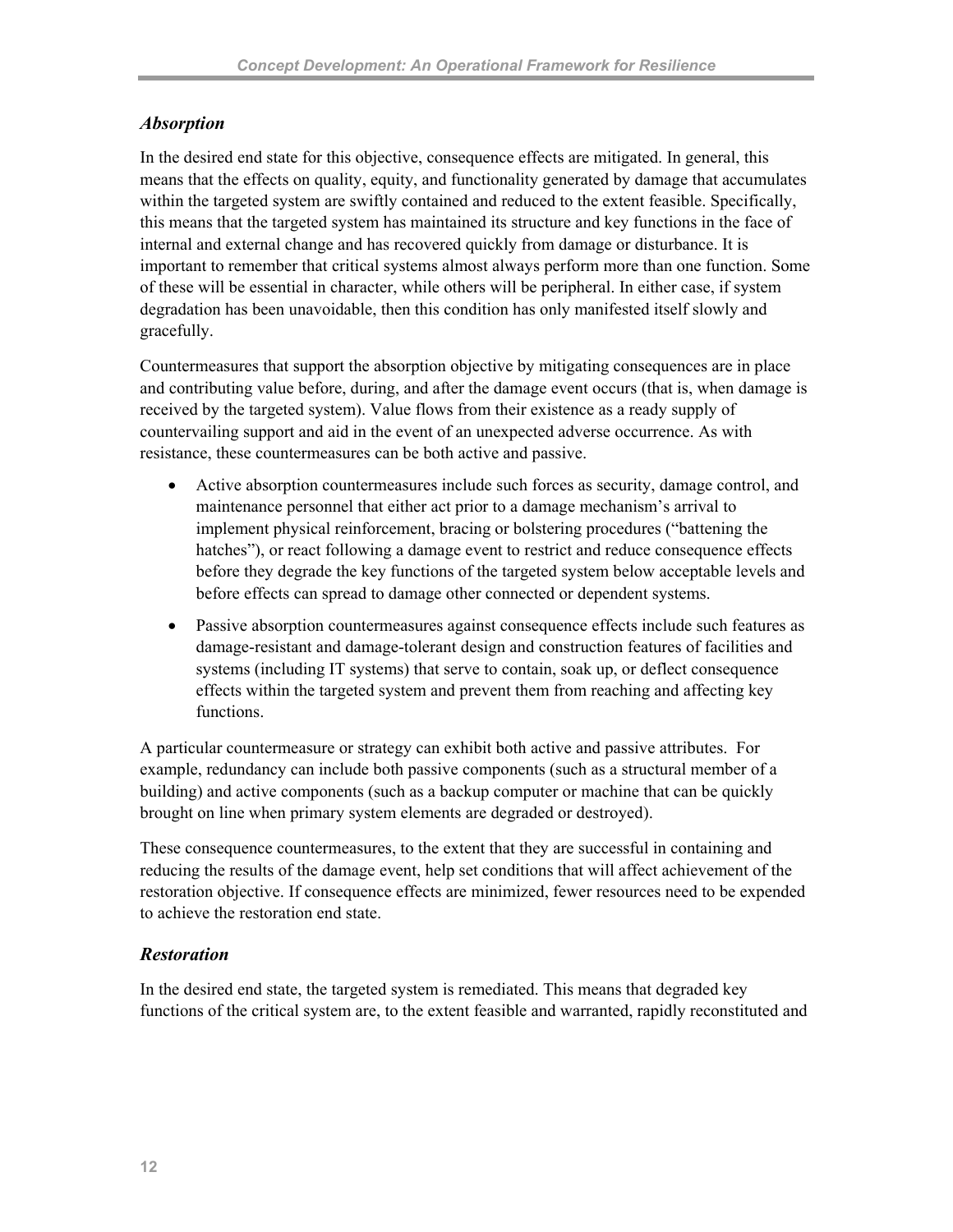reset to their pre-event state in terms of quality, equity, and functionality.<sup>21</sup> Damage to critical systems' most vital nodes and pathways has been rapidly repaired. In some cases, the restoration might lead to lower, but still acceptable, levels of functionality. Furthermore, key functions could be reestablished at alternative sites and with substitute ways and means. In some instances, this might have the effect of improving or making more cost-effective the restored functions. Such an outcome would be consistent with the idea that a resilient system or society should be able "to 'bounce back' expeditiously to an *enhanced functioning*" (italics added).<sup>22</sup> This "bonus result." however, need not be the standard against which successful restoration is measured.

As is the case with absorption, measures that support the restoration end state by reconstituting and resetting a targeted system are typically in place and contributing value before, during, and after the damage event occurs (that is, when damage is received by the targeted system). As with *resistance* and *absorption,* these can be both active and passive.

- Active restoration measures include the full repair of all system elements adversely affected by the damage event, including permanent reconstruction or replacement of any system elements irreversibly weakened or destroyed by damage events' consequence. This also includes review and inspection of all temporary or quick repairs effected during immediate reactions to the damage event.<sup>23</sup>
- Passive restoration measures do not directly act to reconstitute and restore the targeted system. Rather, they facilitate delivery of additional resources to support active restoration measures. This includes, for example, the pre-establishment of support relationships with specific vendors or contractor organizations, whose services will be critical to carrying out required reconstruction or replacement of system elements. It may also include the stockpiling of key materials or pre-identification of personnel with knowledge or skill sets critical to implementing active restoration measures.<sup>24</sup>

As can be seen from the foregoing discussion, the three resilience objectives are interrelated and reinforcing. For example, as suggested earlier, the more effectively the resistance objective is accomplished for a targeted system by attenuating if not eliminating the potential of a damage mechanism, the more cost-effective it will be for the other objectives to be realized. If this

<sup>&</sup>lt;sup>21</sup> "Reconstituted" means that a system has been fixed so that it has all of its intended and necessary parts. "Reset" means that the fixed system has been put back into a condition or a state where it is ready and able to perform its functions. Something can be reconstituted but not reset (it will then likely not function, even with all its parts). Something can also be reset, but not reconstituted (it will function badly or fail because it will be missing parts or have damaged parts).

<sup>&</sup>lt;sup>22</sup> See the definition put forward by Elran earlier in this paper.

 $23$  The actions of Morgan Stanley Dean Witter during the  $9/11$  attacks provide a case in point. Witter lost one million feet of square space in the disaster, and yet within an hour after the attack, personnel were already operating out of a backup site with senior management operating out of an additional site. Six employees lost their lives, which is significantly less than the losses other companies faced, thanks to implementation of the evacuation plan that was created in the wake of the 1993 attack on the World Trade Center. Harvard Business School, "Leadership on 9/11: Morgan Stanley's Challenge," *Working Knowledge for Business Leaders,* December 17, 2001; http://hbswk.hbs.edu/archive/2690.html.

<sup>&</sup>lt;sup>24</sup> The Strategic National Stockpile (SNS) is an example of such a measure. It is controlled by the Centers for Disease Control and Prevention (CDC) and consists of medicine and medical supplies that would be necessary to respond to a public health emergency. Centers for Disease Control and Prevention, *Strategic National Stockpile*, July 16, 2009; http://www.bt.cdc.gov/stockpile.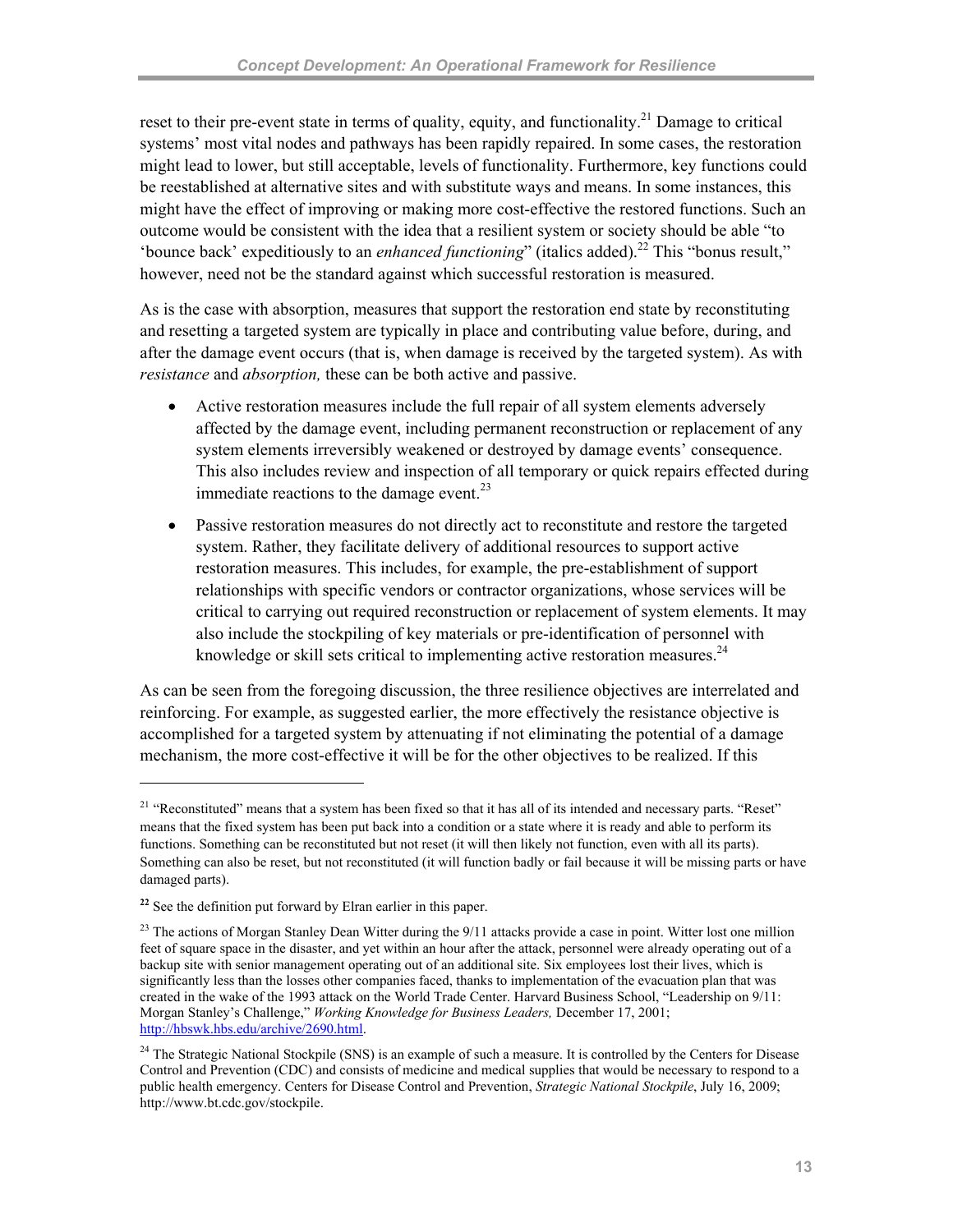occurred, the system would experience a less significant challenge than would otherwise be the case, with lesser consequence effects to be dealt with in achieving the *absorption* and *restoration*  end states.

#### **3.2 Principles of Resilience**

The objectives of resilience, as important as they are, do not by themselves define what is meant by a resilient system, nor do they shape the practical ways and means that might be employed to make a system resilient. We see the eight principles, presented below, serving as both a series of conceptual lenses that capture essential features of resilience and as a set of criteria for planners to consult in designing resilient critical systems. While these are presented individually for the purposes of analytic clarity, they are in fact intimately interconnected.<sup>25</sup>

- **(1)** *Threat and Hazard Limitation:* Working towards resilience objectives does not begin at the instant that damage occurs. Because of the potentially catastrophic results of being overwhelmed by high-consequence disasters, there is also a need to attenuate the potential of human threats or natural hazards to inflict damage before the hit is taken. This suggests that efforts should be made to anticipate, detect, identify, interdict, neutralize, avoid, or redirect damage mechanisms before they make contact with a target. Limiting the potential of a damage mechanism prior to the system's taking a hit will in turn limit the power of the blow received and better enable the system to recover. The resilience value of threat and hazard limitation actions is characterized principally by time and not necessarily by geography or spatial location. For example, as long as the potential of the attacker to inflict damage is driven to zero, it does not really matter whether a terrorist is stopped fifty feet or fifty miles from a targeted system. The resilience value of the threat and hazard limitation principle is reflected in actions, which may include strategic dispersal of the various key functions of critical systems. Such a measure limits the overall potential of a damage mechanism, even if it arrives at full force, by making it less likely to strike multiple assets in a single event. Notably, its value is also reflected in the intention to address not only single emergent or apparent damage mechanisms, but all that can be detected and identified with regard to a specific threatening or hazardous situation.
- **(2)** *Robustness:* This principle indicates the capability and capacity of critical systems to withstand severe internal and/or external stresses and to maintain key functions impacting American society, economy, and government. Robustness includes the capacity to degrade gracefully when this course of action is unavoidable. Categories describing the broad range of scale for such systems include the nation as a whole, regions, cities, programs, industry sectors, specific pieces of infrastructure, buildings, complex facilities and utilities, communities, families, and individuals. Such critical systems must be able to withstand stresses that manifest themselves individually, in combination, or in sequence in order to maintain key functions. Notably, this endurance quality also encompasses the enhanced physical and psychological capacity of individuals and communities to be

<sup>&</sup>lt;sup>25</sup> For further discussion of a number of the features we describe in the following paragraphs, see T. D. O'Rourke, "Critical Infrastructure, Interdependencies, and Resilience," *The Bridge,* spring 2007, pp. 27-29.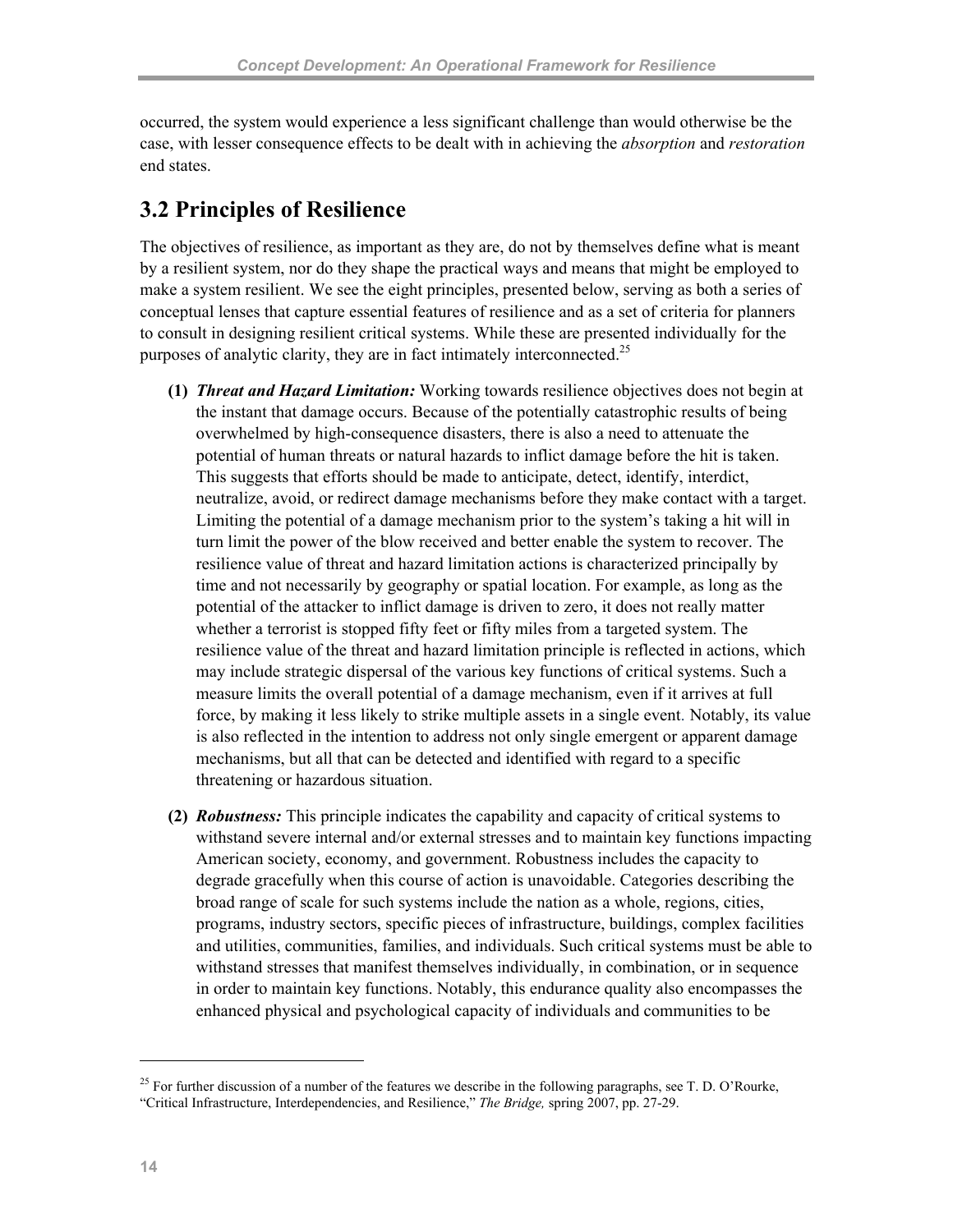strong, self-sufficient, and capable of appropriate response in the face of the consequences of a major disaster.

- **(3)** *Consequence Mitigation:* This principle is founded on recognition of the reality that we cannot always avoid catastrophes. As a result, we need capabilities that enable us to survive the impacts of human- or nature-driven assaults and to manage the consequences of those events. Consequence mitigation incorporates the capabilities and capacities of critical systems and their key functions to control and reduce cascading adverse effects of a damage event and then recover quickly and resume normal activity. The purpose of resilient entities' employing these capabilities is to ensure that they are not overwhelmed and/or immobilized by the results of one or more calamitous events. An important part of this characteristic is the strength that critical systems can potentially draw upon in terms of additional resources (such as funds, materiel, and personnel) through their interconnections and interdependencies with other systems, provided that such support relationships have been established and maintained effective advance planning and readiness efforts.
- **(4)** *Adaptability:* This is the principle that enables a resilient system to maintain equilibrium when anticipating a damage event or to return to an equilibrium state after experiencing unanticipated adversity. A resilient system is one that fluctuates because it responds and adjusts to internal and external change. In this regard, resilience is qualitatively different from stability and sustainability, which are merely aspects of equilibrium. A resilient system recognizes that change is inevitable and that it therefore must be able to encounter and adjust to the unexpected without its essential health being threatened. In contrast, stability conveys the idea of a steady-state system with minimal fluctuation. Similarly, sustainability is a static process. Sustainability addresses use of resources to ensure longterm survival and a non-decreasing quality of life. Once resource optimization is achieved, sustainability means continuing at that level.<sup>26</sup>
- **(5)** *Risk-Informed Planning:* To ensure that resilience principles contribute to desired resilience outcomes, they need to be implemented in relation to the threat, vulnerability, and consequence (TVC) factors identified for critical systems and their key functions within American society, economy, and government through a thoughtful risk assessment. Successful implementation of the elements of resilience also requires deliberate foresight, intentional prearrangements, and the purposeful development and exercise of required capabilities and capacities to effectively cope with each stage of the life cycle of an adverse situation.
- **(6)** *Risk-Informed Investments:* The allocation of resources to investments in meeting the resilience requirements of any critical system or key function needs to be done in a manner informed by an understanding of risks facing those assets. Risk assessments for critical systems (human and technical) and their key functions will all produce descriptions of risk that necessarily differ to a greater or lesser degree.<sup>27</sup> This is so

<sup>26</sup> Rose, p. 386. See also Jamais Cascio, "The Next Big Thing: Resilience," *Foreign Policy*, May/June 2009.

 $27$  For purposes of this discussion, risk is taken to mean a quantitative or qualitative statement for the set of TVC parameters associated with a particular system (simple or complex) over a given planning period. This is consistent with the definition of risk provided in the *DHS Risk Lexicon*, p. 24.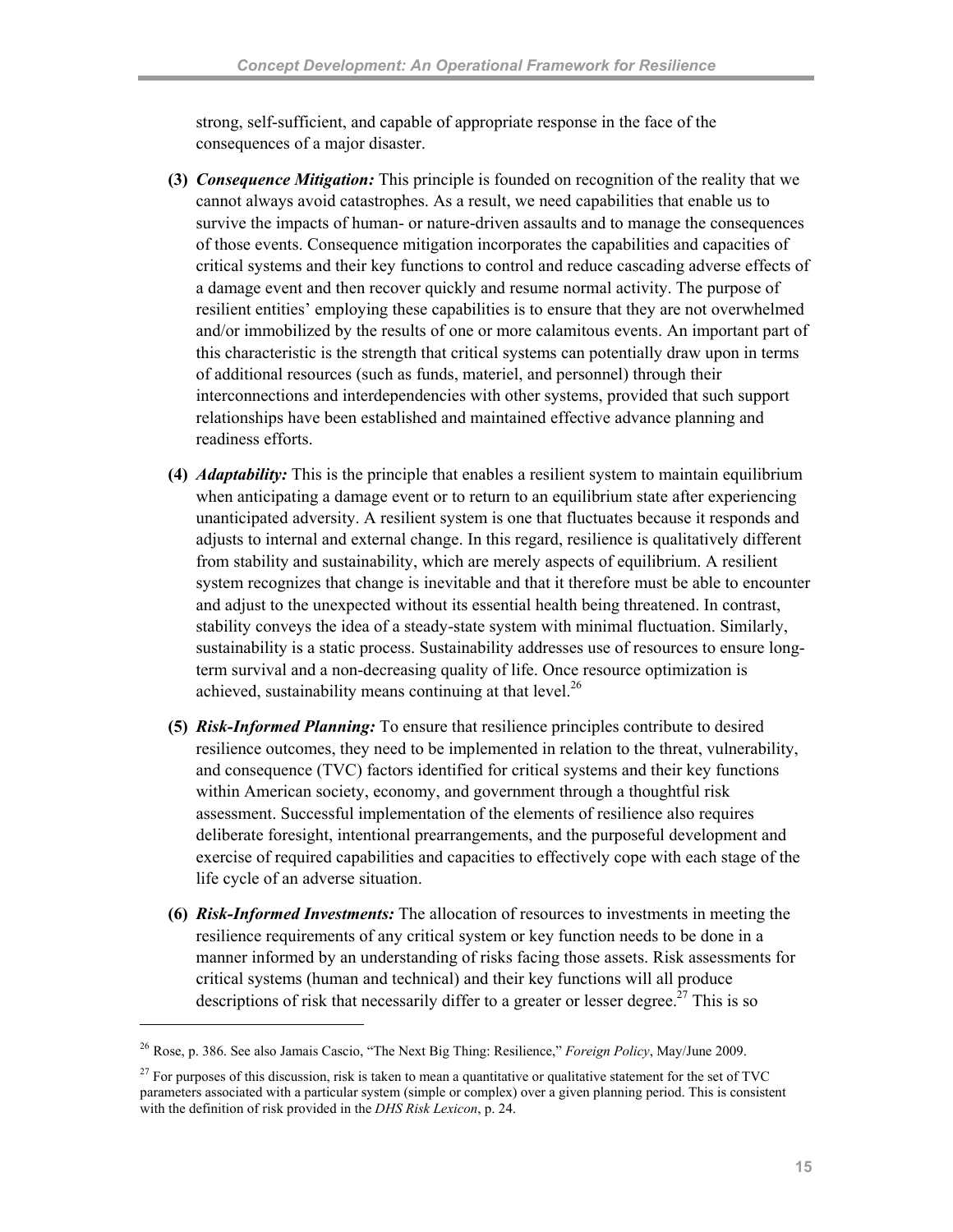because the scope, scale, and quality of the three risk elements (TVC) relevant to each system will differ from one case to case another, depending on the level of national life and the mixture of human and technical system features involved. However, if done properly, all such assessments will, in principle, reveal some mixture of requirements for robustness, threat and hazard reduction, and consequence mitigation—including some statement of the associated degree of underlying adaptability required for each.

- **(7)** *Harmonization of Purposes:* To be fully effective in serving their purpose, the six principles discussed above need to be mutually reinforcing. How these principles combine can be illustrated as follows: Risk-informed plans for responding to an event to maintain resilience would be developed, and risk-informed investments made, to ensure that the necessary resilience ways and means are established for a given system. Ready assets in place before disaster occurs can help to limit the damage that a threat or hazard is able to generate. This, in turn, will enable an appropriately designed and resourced system to behave robustly and continue critical functions after the conclusion of an expected (or unexpected) damage event. By extension, this will help the affected system to mitigate consequences and return to a *status quo ante* condition. All plans need to stay flexible and adaptive after damage event(s) and work with the specific situation.
- **(8)** *Comprehensiveness of Scope:* Finally, standing as a central principle that needs to be taken into account in understanding resilience and developing practical ways and means to make this happen is the recognition that resilience encompasses all of America's national homeland security enterprise, including federal, state, local, and tribal governments as well the private sector, communities, families, and individual citizens, synergistically. Resilience also naturally accounts for the broad span of the homeland security missions, encompassing societal, economic, and governmental areas. Crossing all these areas, as noted earlier, are the hard (physical assets, infrastructure) and soft (communities, citizenry) aspects of resilience, with cyber resilience spanning the entire space.

#### **3.3 Resilience and Homeland Security Missions**

One of the major themes found in our review of current governmental and academic sources is the question of whether and how resilience relates to preventing, protecting against, responding to, and recovering from threats to the homeland, whether caused by terrorists or natural disasters, while recognizing that it is not possible to prevent natural disasters in the same way it might be possible to prevent terrorist attacks.<sup>28</sup> These homeland security missions offer a useful structure to develop countermeasures to various threats in the form of on-the-ground capabilities that can lower the likelihood of a damage mechanism reaching a target and to mitigate consequences if

<sup>&</sup>lt;sup>28</sup> Adverse natural phenomena (hurricanes, floods, earthquakes, lightning-ignited wildfires, and tornados) are clearly not directed or carried out by sentient and malicious agents. In this sense, nothing can be done about natural hazards in terms of thwarting planning, logistics, surveillance, or weapons delivery activities.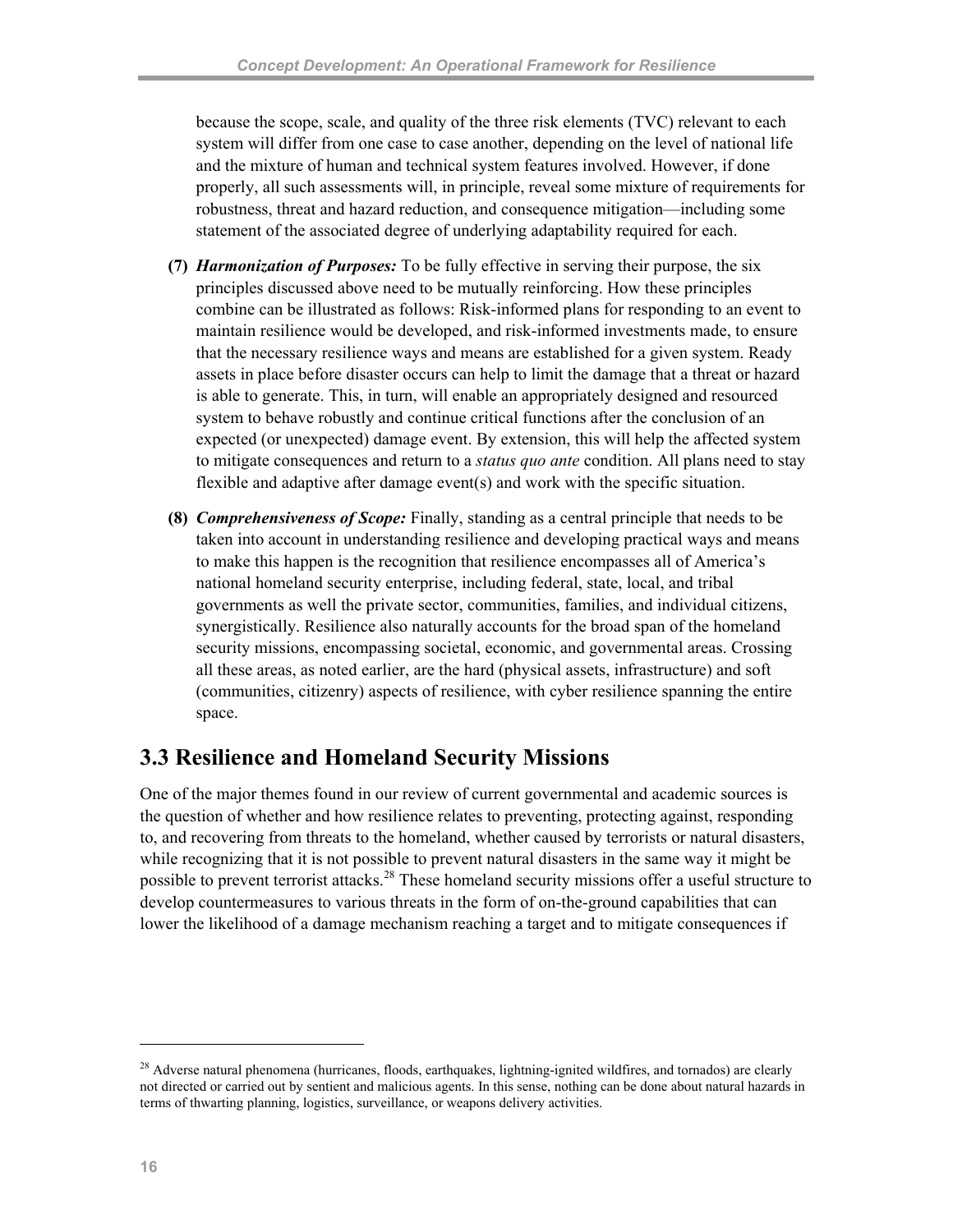such an event were to occur.<sup>29</sup> In other words, effective implementation of these missions can reduce risks for a given situation or class of situations.

There are many views on the relationship of resilience to these homeland security missions, which we summarize below. Often the different views on this issue are associated with particular stakeholders at different levels, both public and private. The more relevant perspectives on this question are discussed below, with comments on how we see these relationships in our operational framework.

#### *Protection*

 $\overline{a}$ 

With the NIPP as its main vehicle, the federal government has sought to reach out and engage state and local governments on the need for protection. A great deal of attention has been paid to establishing requirements for critical infrastructure protection across the commonly defined sectors of U.S. industry. Outreach to private-sector stakeholders has been particularly important, since, as noted, they own and operate approximately 85% of the nation's infrastructure. Resilience is an element of these initiatives, but not their centerpiece. Additionally, much of the focus of these efforts is on physical and cyber assets, not on society, community, or citizenry as such. $30$ 

More generally, it is important to recognize that excessive emphasis on the objective of critical infrastructure protection is not, in itself, an adequate basis for achieving resilience. Indeed, this assessment had led to the observation that "protection, in isolation, is a brittle strategy," inconsistent with the bend-but-do-not-break tenet of resilience.

- Any approach predicated primarily on protection will inevitably fall short when a human adversary finds something else to attack or when a natural hazard manifests itself in an unexpected place. It is impossible to protect every potential U.S. target, and even the most well-protected system can be overcome or penetrated, and, in this case, major consequences can occur.
- Setting the goal of protecting infrastructure at 100%, or what can be called a level of zero tolerance for failure, has resulted in a rapidly growing list of "critical infrastructures." Such expansive application of the "critical infrastructure" designation has badly diluted the meaning of the term in the sense that its usefulness for prioritization has been significantly undermined. In short, "if everything is critical, then nothing is critical."<sup>31</sup>
- Conceiving resilience as being synonymous with protection creates difficulties by leading to the commitment of excessive levels of resources to efforts to protect assets against the most powerful threats or hazards that can be imagined, regardless of their relative improbability. Such an approach will not only risk failing to provide perfect protection to

<sup>29</sup> These missions form the centerpiece of 2006 *National Strategy for Homeland Security* and offer an ensuring construct for policy and planning in this field. The White House, Homeland Security Council, *National Strategy for Homeland Security*. Washington DC, October 2007; http://www.dhs.gov/xabout/history/gc\_1193938363680.shtm.

<sup>&</sup>lt;sup>30</sup> The NIPP supports prioritization of protection *and resiliency* initiatives and investments across [CIKR] sectors." NIPP, p. 1 (emphasis added).

**<sup>31</sup>** Carafano, p. 4. The issue of resilience vice protection is also discussed in the HSAC CITF Report, pp. 5-6.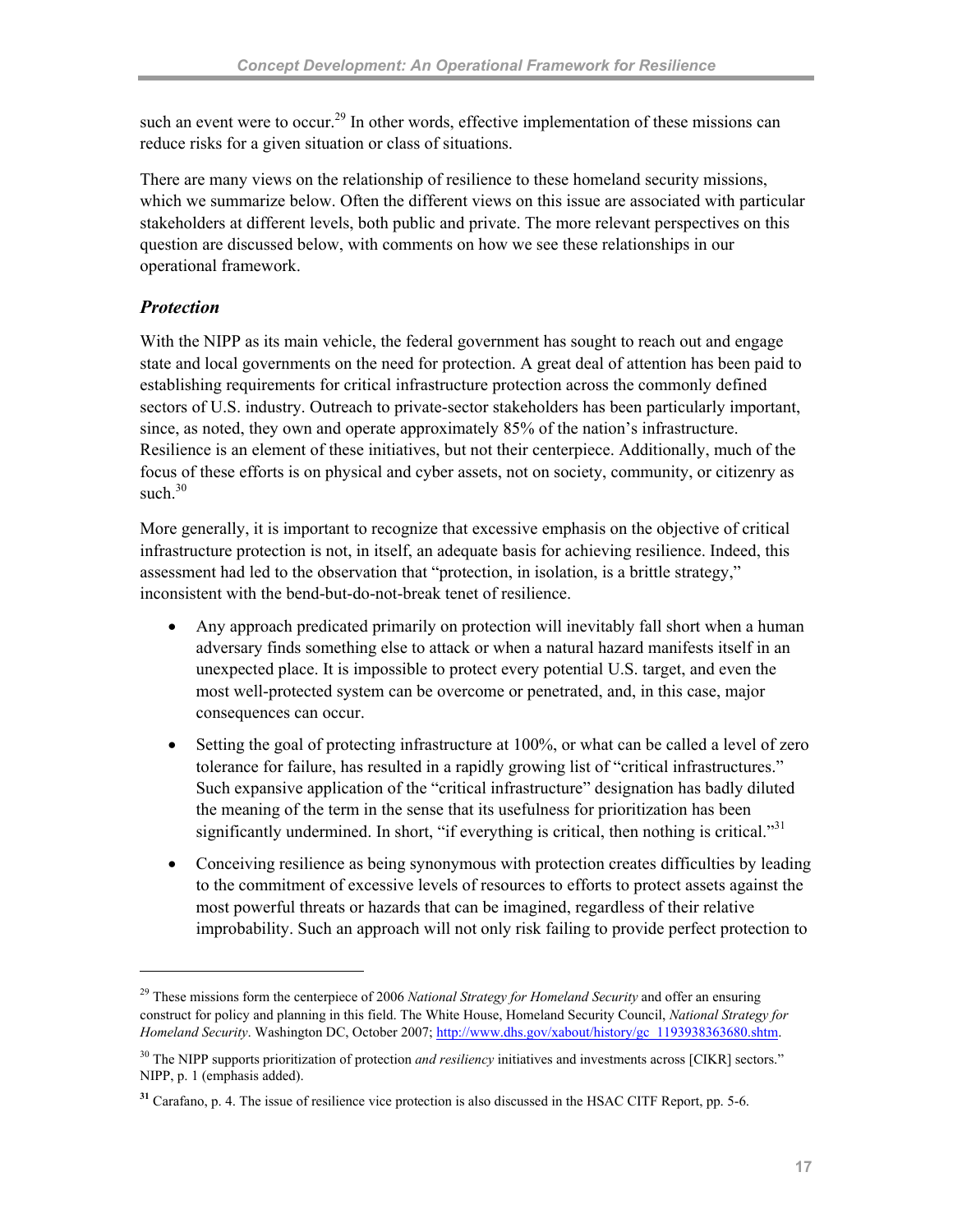the chosen systems, but will leave few or no resources that can be applied to support other homeland security missions.

One potentially useful suggestion in the context of resilience vice protection is that the homeland security planning community should begin to think in terms of critical infrastructure *resilience* (CIR), rather than critical infrastructure *protection* (CIP), not as a replacement for CIP, but rather as "an integrating objective designed to foster systems-level investment strategies."<sup>32</sup>

#### *Respond, Recover, Prevent*

As suggested, protection does not by itself achieve the objectives of resilience. This requires attention to the connection between resilience and the response and recover missions, as well as the linkage between resilience and the prevent mission.

Resilience has strong associations with response, with this connection most commonly tied to the state, local, and private-sector levels. As the National Response Framework (NRF) recognizes, all disasters, whether driven by activities of humans or nature, are local. Effective response is seen by the NRF as crucial to the resilience of the private sector and is a particular responsibility of prepared individuals working in partnership with local government and nongovernmental organizations.<sup>33</sup>

Resilience typically receives the least attention across all levels of governance when associated with recovery, which seems unusual given that resiliency suggests a need to be able to recover to full functionality after absorbing an attack or hazard. In part, this can be reasonably attributed to the heavy emphasis placed on prevention and response in connection with counter-terrorism in the wake of the 9/11 attacks.<sup>34</sup> However, there are inherent characteristics of recovery that tend to narrow the government's role in carrying out its various activities. Recovery is largely a financial process focused on gathering resources required for rebuilding, tends to demand more than governmental bureaucracies can provide, and is carried out by actors that tend to look to government for only a very limited set of inputs: money, information, and technical assistance. 35

Lastly, prevention receives a great deal of federal attention, with increasing emphasis on state and local actors, particularly with regard to estimating and seeking to thwart high-consequence threats. But this mission does not appear to be commonly or significantly associated with resilience.

Before moving ahead to discuss the ways and means of resilience, it might be helpful to comment on a question that often arises in homeland security discussions—notably, whether policies and

<sup>&</sup>lt;sup>32</sup> HSAC CITF Report, p. 5. For further discussion of CIR, see George Mason University School of Law, "Critical Thinking: Moving from Infrastructure Protection to Infrastructure Resilience," CIP Program Discussion Paper Series, February 2007.

<sup>33</sup> U.S. Department of Homeland Security, Federal Emergency Management Agency, *National Response Framework*, Washington DC, January 2008, p. 5.

<sup>34</sup> See Thomas A. Birkland, "Disasters, Catastrophes, and Policy Failure in the Homeland Security Era," *Review of Policy Research*, vol. 26, no. 4 (2009), pp. 226-227.

<sup>&</sup>lt;sup>35</sup> Robert Olshansky and Laurie Johnson, "Improving Post-Disaster Recovery: Initial Thoughts for a New Administration," University of Illinois, Urbana-Champaign, and Laurie Johnson Consulting; San Francisco, CA, November 17, 2008, p. 1.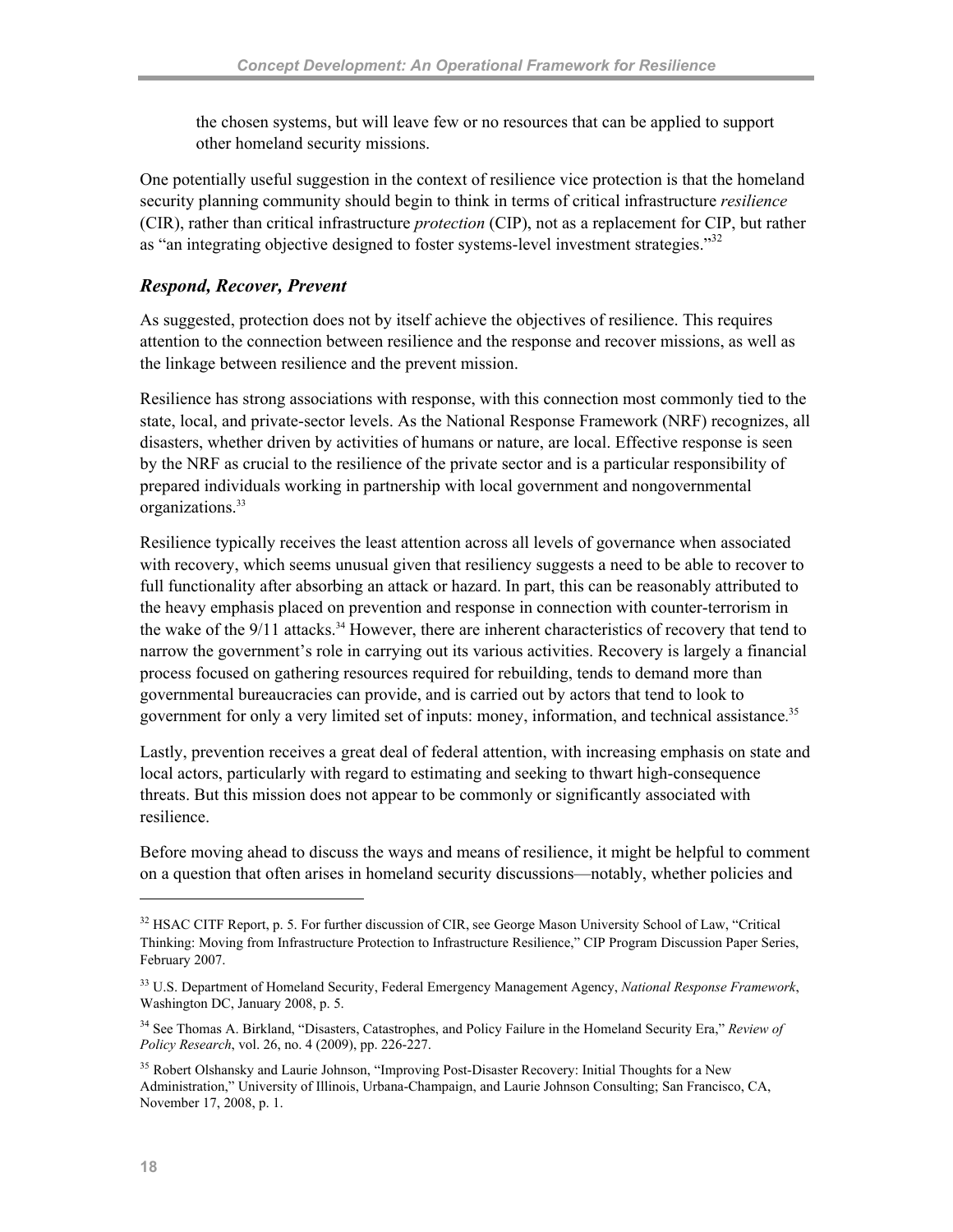programs seeking to safeguard our security, usually centering on the prevent and protect missions, can deter terrorists from initiating attacks.

Without attempting to directly address the elusive issue of deterrence, it is possible to argue that an operationalized approach to resilience, if applied in a practical manner at various levels and for different systems, can present a compelling message to potential adversaries, indicating that any attempted assault will fail to achieve its aims.<sup>36</sup> The dissuasive potential of resilience can be supported by noting that a vigilant and aggressive posture of resilience can increase the level of resources and energy that adversaries must expend to prepare an attack, while raising the cost and uncertainty surrounding their prospects for success. Indeed, not all terrorist attacks can be prevented by incorporating resilience into our most critical systems and their key functions, but adversaries would know that even successful strikes would not cripple our economy or society.

### **3.4 Resilience Ways and Means**

 $\overline{a}$ 

Taking practical steps towards meeting the objectives of resilience is best done by applying resilience-related ways and means to implementing prevent, protect, response, and recover missions, whether addressing physical and cyber assets or the social, business, and community infrastructure. This approach is designed to reinforce, reinterpret, and reorient traditional solutions through the incorporation of resilience-oriented policies, programs, and activities across the full mission spectrum.

While the relationships between the three resistance objectives and the four missions are not simple, the resistance end state is generally serviced by prevent and protect capabilities. The absorption end state is also serviced by protection capabilities, and it receives support from response capabilities. The restoration end state is likewise serviced by the response mission, but it is further serviced by recover capabilities.

Ways and means aimed at meeting the three interrelated resilience objectives need to be applied in an integrated and mutually reinforcing manner across the full mission spectrum, guided by the principles of resilience. For optimum impact, incorporating resilience ways and means into a system when it is in an early design or developmental stage can lead to the most cost-effective results. However, resilience solutions would need to be retrofitted, to the extent feasible, into critical points of our existing national infrastructure, soft as well as hard.

Resilience-related ways and means encompass a variety of capabilities, provided via policies, programs, and activities. They may be material, such as personnel, structures, barriers, networks, hardware, tools, sensors, and supplies of consumable resources like energy, food, and water. They may also be nonmaterial, such as architectures, standards, organizational designs, procedures, methods, techniques, operations, tactics, and training. These capabilities, as noted, are best introduced when systems are under development, but they can be retrofitted into existing systems, both hard and soft. While not exhaustive, the following observations are offered to illustrate the range of options available for identifying and implementing resilience-related ways and means into our critical physical and societal systems:

<sup>&</sup>lt;sup>36</sup> One expert observed that "decentralizing and reducing the brittleness of necessary global and national critical systems and their key functions demonstrates to terrorists the futility of attacking those systems." Carafano, p. 1.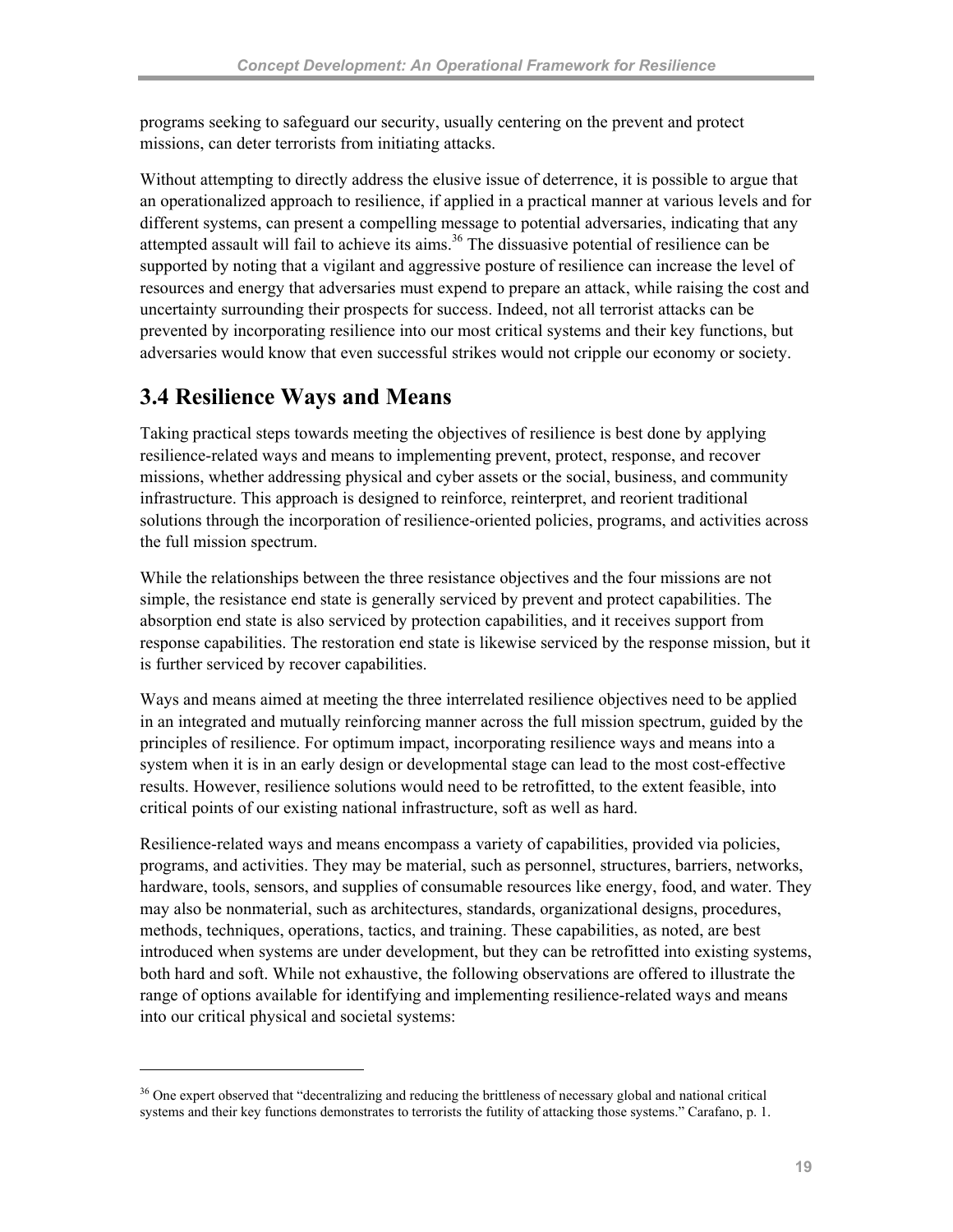- Maintaining a diversity of options among inputs and operations associated with key business functions can help us to attain economic resilience. Enterprises that have viable alternatives at their disposal for generating the quantity and quality of outputs needed to sustain business activity and profitability also tend to position themselves to be far more able to sustain serious shocks than those with more limited choices. Examples are developing alternatives for needed parts and training employees in multiple skill sets as well as developing alternative methods for performing key functions.
- Strategic dispersal of the various key functions of critical systems is another sound method for bolstering economic resilience. The virtue in this practice lies in its ability to make it less likely that any damage mechanism that arrives at full potential will be able to strike multiple assets in a single damage event.
- A variety of resilience ways and means can be found in the field of supply chain integrity and continuity of operations.<sup>37</sup> Some of the key characteristics of resilient supply chains are redundancies and alternatives built into all aspects of the life cycle of products and functions (processes, inventories, storage, suppliers, transportation, distributors).
- Included in measures related to enhancing protection, the NIPP mentions "building resiliency and redundancy [and] incorporating hazard resistance into facility design." Other ways and means noted in the NIPP, which can be oriented towards resilience, include "leveraging 'self-healing' technologies, promoting workforce surety programs, implementing cyber security measures, training and exercises, business continuity planning, and restoration and recovery actions."<sup>38</sup>

### **3.5 Relationships among Elements of Resilience**

Figure 2 (below) shows how resilience-related ways and means, filtered through the lenses of the resilience principles, can be incorporated via the homeland security missions to support achievement of the three resilience objectives.

<sup>&</sup>lt;sup>37</sup> See Yossi Sheffi, *The Resilient Enterprise: Overcoming Vulnerability for Competitive Advantage* (Cambridge, MA: MIT Press, 2005).

<sup>38</sup> NIPP, p. 1.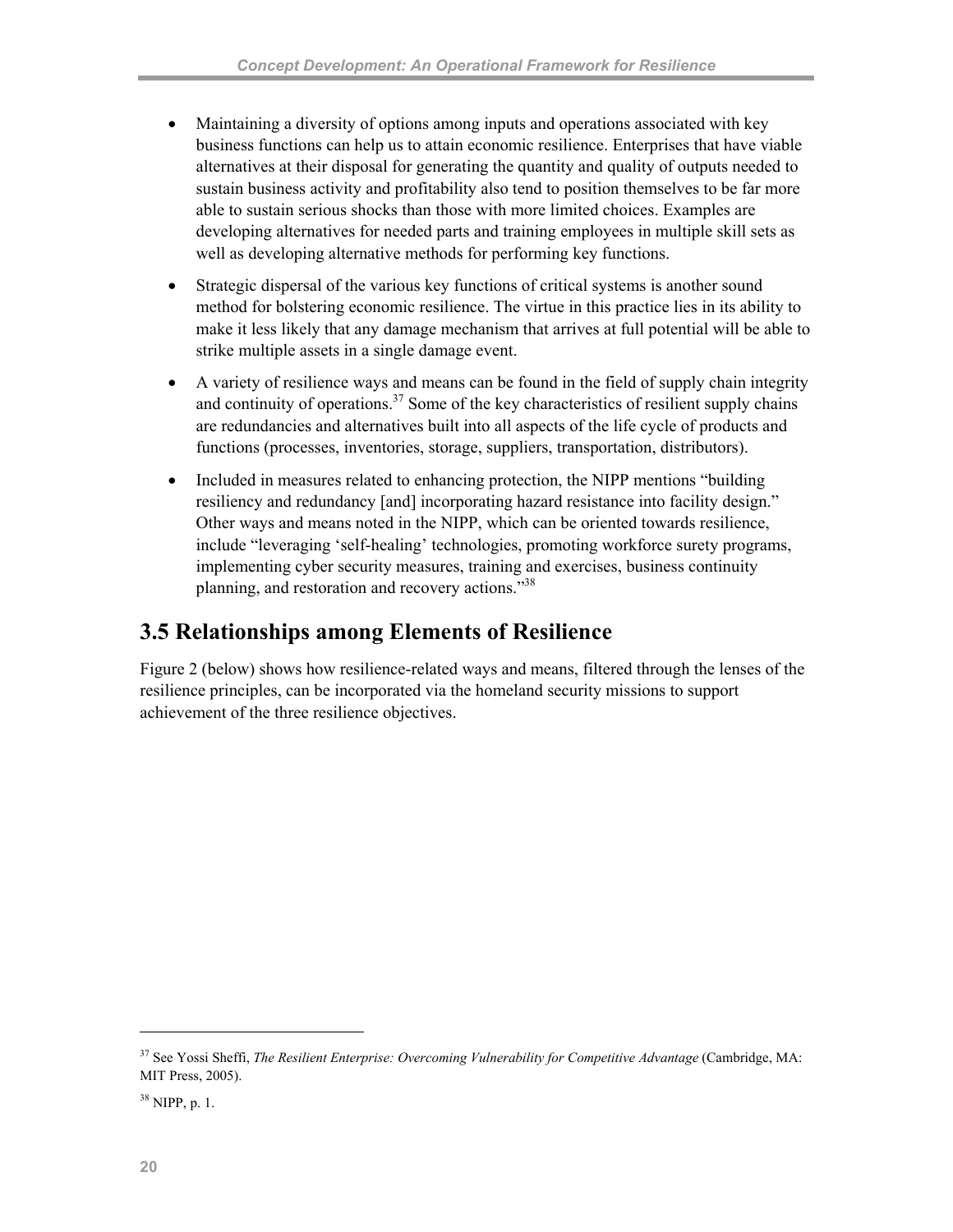

**Figure 2: Relations among Elements of Resilience** 

Consistent with the above discussion, highlights of the major features of Figure 2 can be summarized as follows. For illustrative purposes, the figure shows the elements of resilience under the assumption of a terrorist attack, but its basic construct also applies to natural hazards.

*Adversary Attack Path:* This provides a graphical depiction of essential steps and stages included in a generic terrorist attack scenario. While simplified to depict a single event, this should not be construed to mean that the life cycle of any particular adverse event will contain only a single damage event. Indeed, adversaries might well apply damage mechanisms in combination, in sequence, or in other mixtures as suits their purpose.

*Objectives:* Resistance, absorption, and restoration objectives are the combined end-states or outcomes which represent attainment of resilience. While seemingly sequential, these objectives are mutually reinforcing, which reflects itself how the array of resilience elements aimed at meeting these objectives need to be interpreted and applied.

*Principles:* These serve as conceptual lenses for understanding features of resilience. They also serve as planning criteria to help design or choose practical ways and means from across the homeland security missions suitable for application in achieving resilience objectives.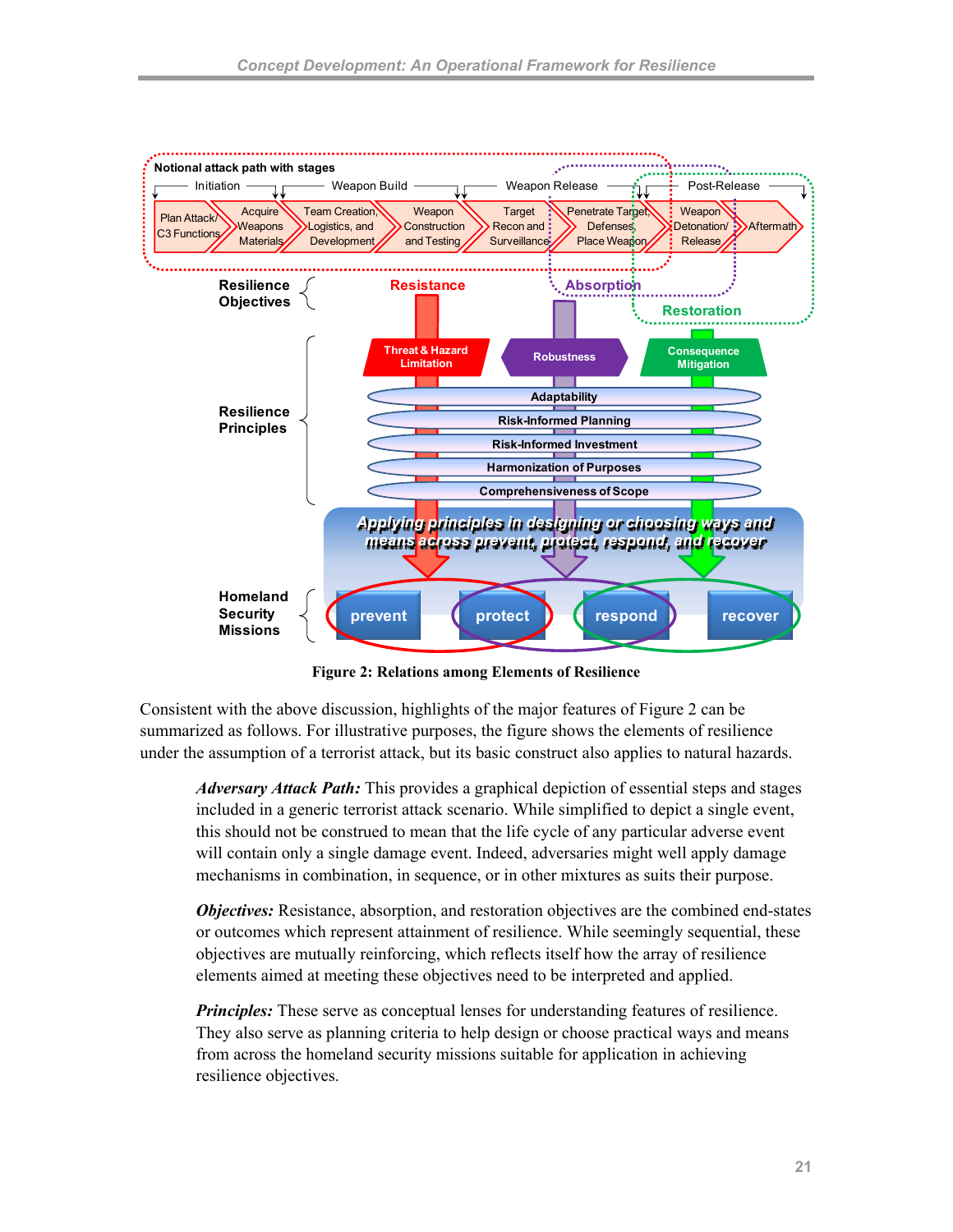*Ways and Means:* These encompass a wide variety of policies, programs, and activities that produce resilience-related capabilities. Ways and means can be judged suitable for resilience-oriented initiatives when they are consistent with the key criteria provided by the principles.

*Homeland Security Missions:* These prevent, protect, respond, and recover missions provide a practical framework for the incorporation of resilience-related ways and means. Development and execution of policy and program solutions for enhancing resilience need to be accomplished in an integrated manner across the mission spectrum.

### **3.6 Resilience Illustrated**

When the above principles are applied to the design, building, enhancing, and operating of critical systems and their key functions with the aim of achieving the resilience objectives, one should expect to see dramatic differences in how such systems perform in the face of a challenge.

To analytically visualize the effects that application of resilience principles makes in achieving the three desired end states, some method is needed for describing and illustrating the behavior of critical systems and their key functions when these are confronted with specific threats or hazards. A simple but direct way of accomplishing this is to *establish a "resilience profile" for key functions within critical systems*. In the following discussion, we will describe the dimensions and parameters of such profiles and then provide examples of how they can be applied to create an illustrative analytic profile for a key function within a critical system.

Three essential dimensions, *performance, time,* and *gravity,* offer a framework for each profile by providing descriptions of the specific system that needs to be able to meet resilience objectives appropriate for its particular features and environment.

*Performance:* This dimension describes the general level of capacity and quality at which an element or elements of a system perform an essential role. In regard to resilience planning, it can be conceived of as an aggregate measure of the effectiveness of the key inputs, central operations, and principal outputs of a particular task of a particular system. This idea recognizes that systems frequently perform more than one role. Performance can be measured on a scale running from zero to 100 percent.

*Time:* This dimension refers to the chronology of the whole life cycle of any particular adverse situation, whether caused by human- or nature-driven hazards. Many but not all life cycles begin with either strategic warning that indicates the emergence of a serious security situation far in advance of an actual damage event or tactical warning that provides a relatively far shorter period before a damage event occurs. Whatever the extent of warning, the resilience time dimension accounts for the possibility that adverse situations may arrive in a single instance, in combination, or in a definite sequence, as mentioned previously. The damage-inflecting dimension of the event concludes when the last damage mechanism makes contact with the target and delivers its effects. But the resilience time dimension continues through the period in which a targeted system reacts to contain and reduce consequence effects and reconstitute and reset itself to its pre-event state, as feasible.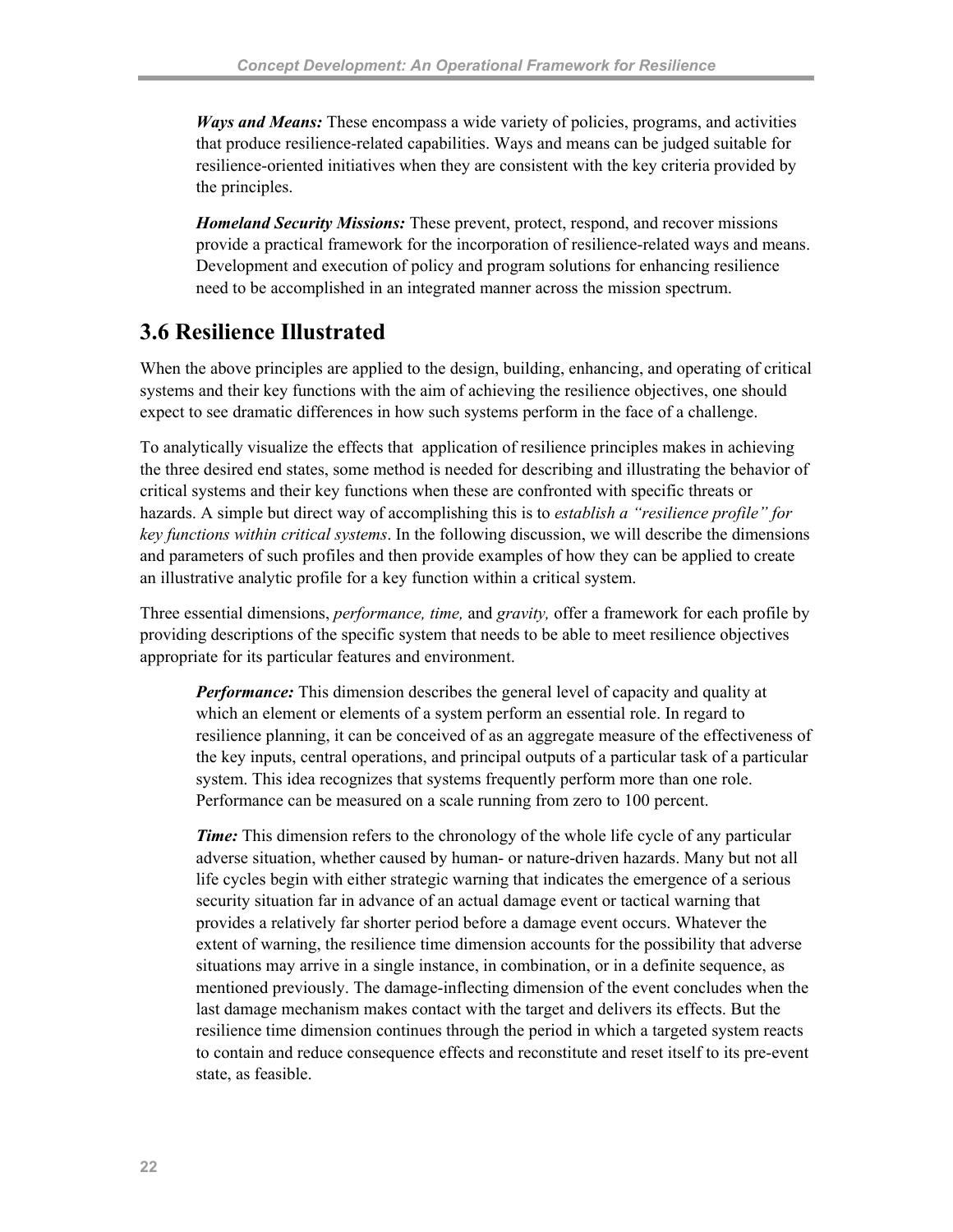*Gravity:* This dimension is the quality that determines the degree to which any particular function plays a key role within its host system. Gravity represents the extent to which a particular function within a system of interest performs one or more vital roles in our society, economy, or government and is linked through interconnections and dependencies to other systems in the same or other areas of national life. The more vital the roles that the function and its host system perform and the greater number of interconnections and dependencies in which it participates, the greater its gravity. The importance of a function's level of gravity is reflected in the relative stringency of its allowable resilience performance limits. High-gravity functions will have a relatively small degree of allowable performance degradation under stress. Likewise, they will have a relatively shorter allowable period before they are expected to begin to recover from stress-imposed degradation.

Within a given framework, the resilience profile is more sharply defined by three specific parameters: *function, latency limit*, and *minimum performance boundary*.

*Function:* In technical terms, a function is defined as a sequence or architecture of elements that plays one or more roles or performs one or more tasks within a particular system. The most commonly specified elements of a function are its key inputs, central operations, and principal outputs. In practical terms this can relate to things as diverse as an automobile factory's production of cars, the federal government's provision of Social Security benefits to U.S. citizens, or an American family's ability to earn sufficient income to maintain a middle-class standard of living.

*Latency Limit:* This term describes the maximum amount of time allowable for a function to remain in a degraded or suboptimal state before it must begin to recover. For an automobile factory, this might be days or weeks. For provision of Social Security benefits, this might be weeks to months. For an American family's standard of living, this could be months to years.

*Minimum Performance Boundary:* This is the lowest acceptable level of performance for the defined function. For an automobile factory, this might be quantified in terms of number of units produced within a set period to achieve a level of profitability that can cover production costs and sustain the business. For the federal government, this might be some minimum percentage of Social Security benefits that citizens have earned in order to keep them above the poverty line. For an American family, this might be a level of income sufficient to provide for basic necessities of food, clothing, shelter, and household utilities.

Figure 3 (below) illustrates how the above-referenced dimensions and parameters are combined in a simple and generic fashion to create a visual profile of a function's resilience performance.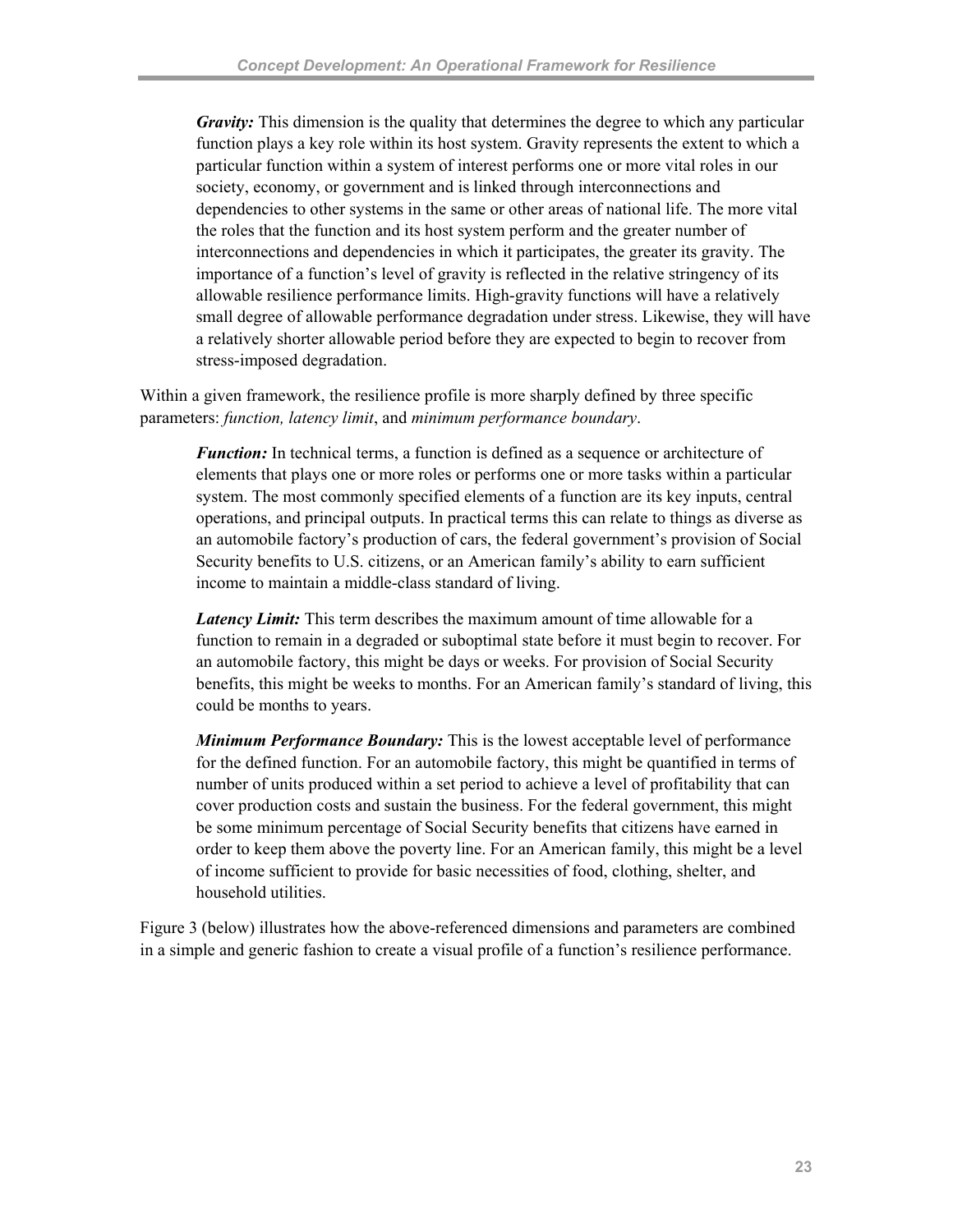

**Example 1. Key Function in a Non-resilient System**

- **Function defined as a company's employee benefit**
- 
- 
- **Damage event occurs at T-0; power of damage mechanism unaffected by system.**
- **Brittle system quickly succumbs to event.**
- **Function performance falls rapidly towards 0% at T-2.**
- **Function performance never recovers.**
- **Event outcome is total function failure at T-4.**
- **mechanism reduced by system's resilience features.** • **Resilient system degrades slowly in response to event.** • **Function performance stays only briefly at minimum.** • **Function performance recovers rapidly at T-3.** • **Event outcome is total function restoration at T-4.**

**Example 2. Key Function in a Resilient System**

#### **Figure 3: Expected Function Performance in Non-resilient and Resilient Systems**

The *first example* looks at the employee benefit activity (key function) in a non-resilient company, which incorporates few or none of the principles of resilience. The function is relatively low in gravity since most of the employees are attracted to the firm by relatively high salaries and do not depend solely on employer-provided benefits. The company is a brittle system. It has little in the way of effective means of attenuating the potential of a damage mechanism that presents itself. Close to the full potential of a damage mechanism (a category 5 hurricane) is realized when it makes contact with the targeted system (the storm strikes the company's main production center).

- Lacking means planned and implemented in advance to enable it to withstand such a natural disaster and manage its effects, the company quickly loses a large portion of its profitability.
- With no effective means of rapidly reconstituting and resetting itself in the aftermath of the damage event, the employee benefits activity is eliminated as a cost-cutting measure. As employees are not willing to accept a complete absence of benefits, they begin leaving to look for other employers, and the company begins to fail, with little if any prospects for restoration.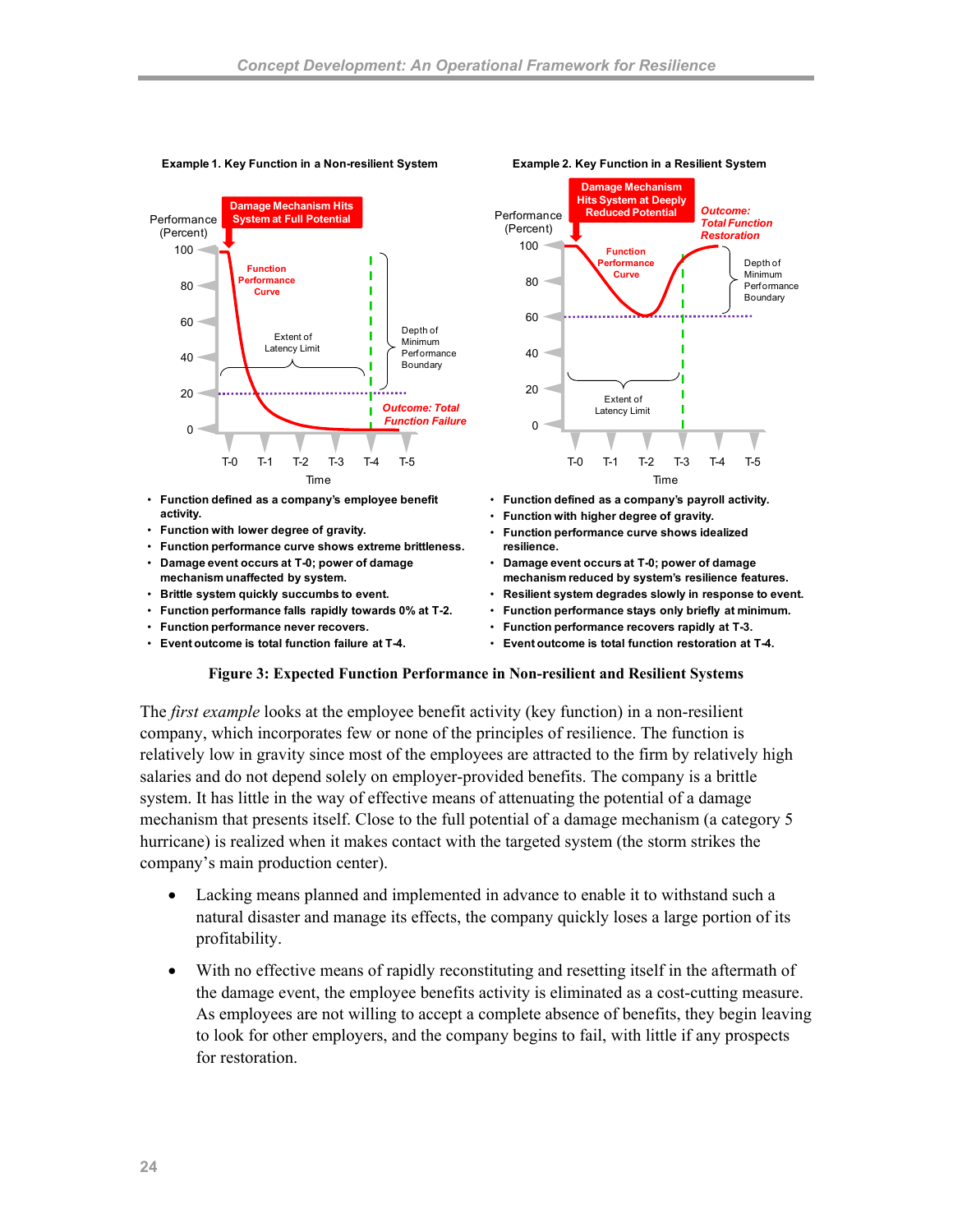The *second example* looks at the payroll activity in a resilient company, which incorporates the full set of resilience principles. It is a situationally aware, tough, and adaptable firm. At a very early point in the approach of a damage mechanism (the category 5 hurricane), it detects and recognizes the emerging adverse situation and brings to bear effective means of attenuating its potential for harm (the company's production facilities were hardened against storm damage and flooding in advance of the hurricane's arrival). Only a small portion of the original potential of the damage mechanism is realized when it makes contact with the targeted system (the production facilities, while somewhat degraded, remain in operation).

- With appropriate means planned and implemented in advance to enable it to withstand such an assault and manage its effects, the function of the system degrades only modestly and for a brief period (company profitability is only moderately affected resulting in small temporary reductions in salary and the three-month deferral of yearly bonuses).
- Possessing effective means of reconstituting and resetting itself in the aftermath of the damage event, the function and its host system recover rapidly to a normal state (salaries and bonuses return to normal one fiscal quarter after the date of the hurricane).

### **3.7 Summary of Approach to Resilience**

 $\overline{a}$ 

The supporting connections among three of the central elements of resilience concept discussed above are are summarized in Table 1.39

<sup>&</sup>lt;sup>39</sup> Please note that in this particular envisioning of the basic relationships among resilience objective, mission areas, and principles the ways and means previously referenced in relation to Figure 1 are merged into the mission areas referenced at the bottom of the table.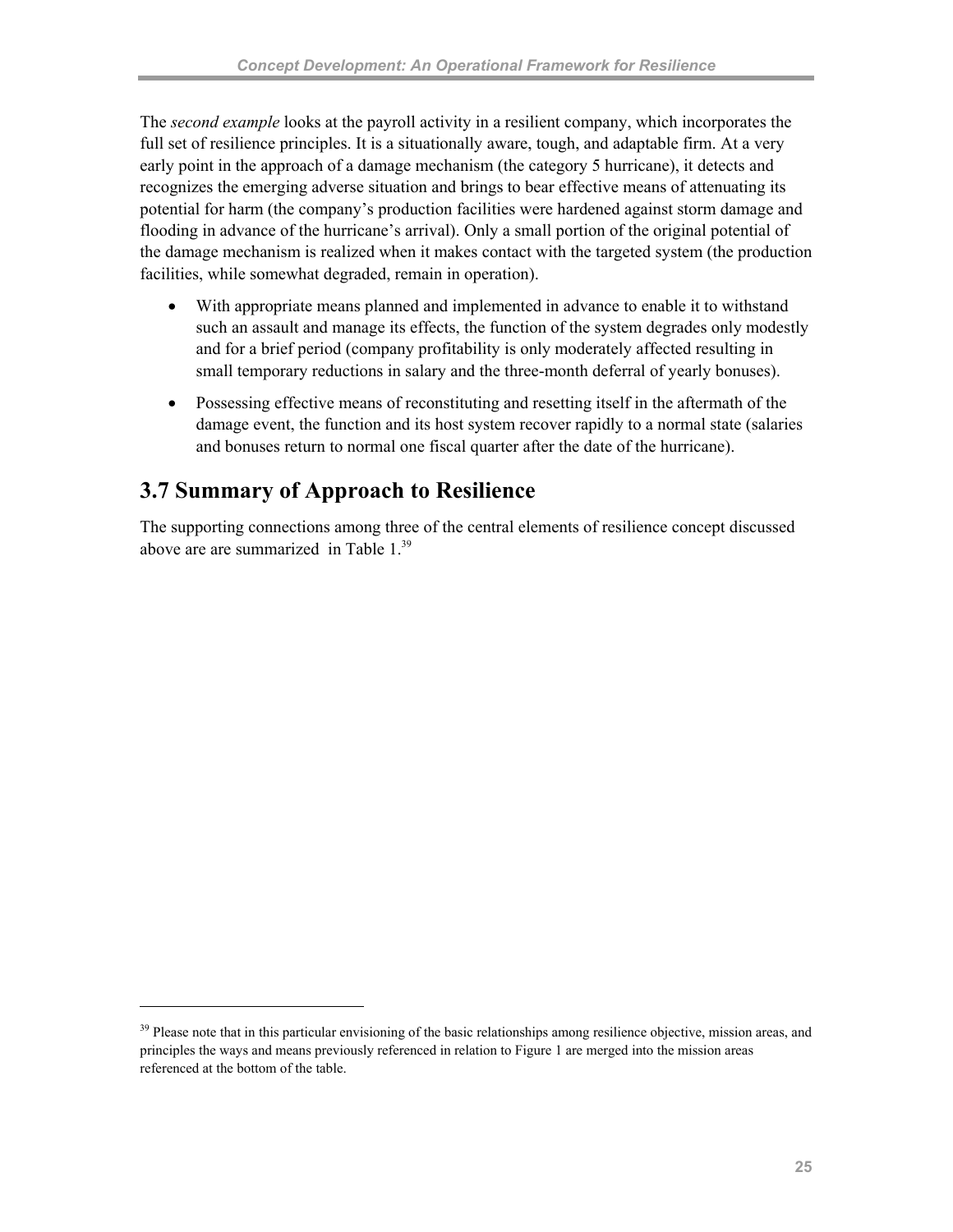|                                                       | <b>Resilience Objective Supported</b> |                        |                        |
|-------------------------------------------------------|---------------------------------------|------------------------|------------------------|
| <b>Resilience Principles</b>                          | 1. Resistance                         | 2. Absorption          | 3. Restoration         |
| Threat and Hazard Limitation                          |                                       |                        |                        |
| Robustness                                            |                                       |                        |                        |
| <b>Consequence Mitigation</b>                         |                                       |                        |                        |
| Adaptability                                          |                                       |                        |                        |
| Risk-Informed Planning                                |                                       |                        |                        |
| Risk-Informed Investment                              |                                       |                        |                        |
| Harmonization of Purposes                             |                                       |                        |                        |
| Comprehensiveness of Scope                            |                                       |                        |                        |
| <b>Homeland Security</b><br><b>Missions Addressed</b> | prevent and<br>protect                | protect and<br>respond | respond and<br>recover |

#### **Table 1: Crosswalk of Resilience Objectives with Principles and Missions**

From the relationships described in Table 1, the following points are particularly notable:

- Threat and hazard limitation is principally associated with the resistance objective.
- Robustness is principally associated with the absorption objective.
- Consequence mitigation is principally associated with the restoration objective.
- Adaptability, risk-informed planning, risk-informed investment, harmonization of purposes, and comprehensiveness of scope are critical considerations for all three resilience objectives.
- The resistance objective is inherently linked to prevent and protect missions.
- The absorption objective is inherently linked to protect and respond missions.
- The restoration objective is inherently linked to respond and recover missions.

Although not appearing explicitly in either Figure 3 or Table 1, resilience cannot be addressed without recognizing its comprehensiveness of scope. Our approach to resilience is highly sensitive to this issue, which was highlighted in the final principle of resilience presented earlier in this section. As noted, this span of coverage encompasses both the hard and soft aspects of resilience and their interrelations.

In sum, the operational framework presented is based on the recognition that resilience is, in essence, the aggregate result of achieving the resistance, absorption, and restoration objectives over the entire life cycle of an adverse event. These end states are achieved for key functions of critical systems through ways and means usually associated with the homeland security missions that have been reinterpreted, reoriented, and refocused to be consistent with the criteria reflected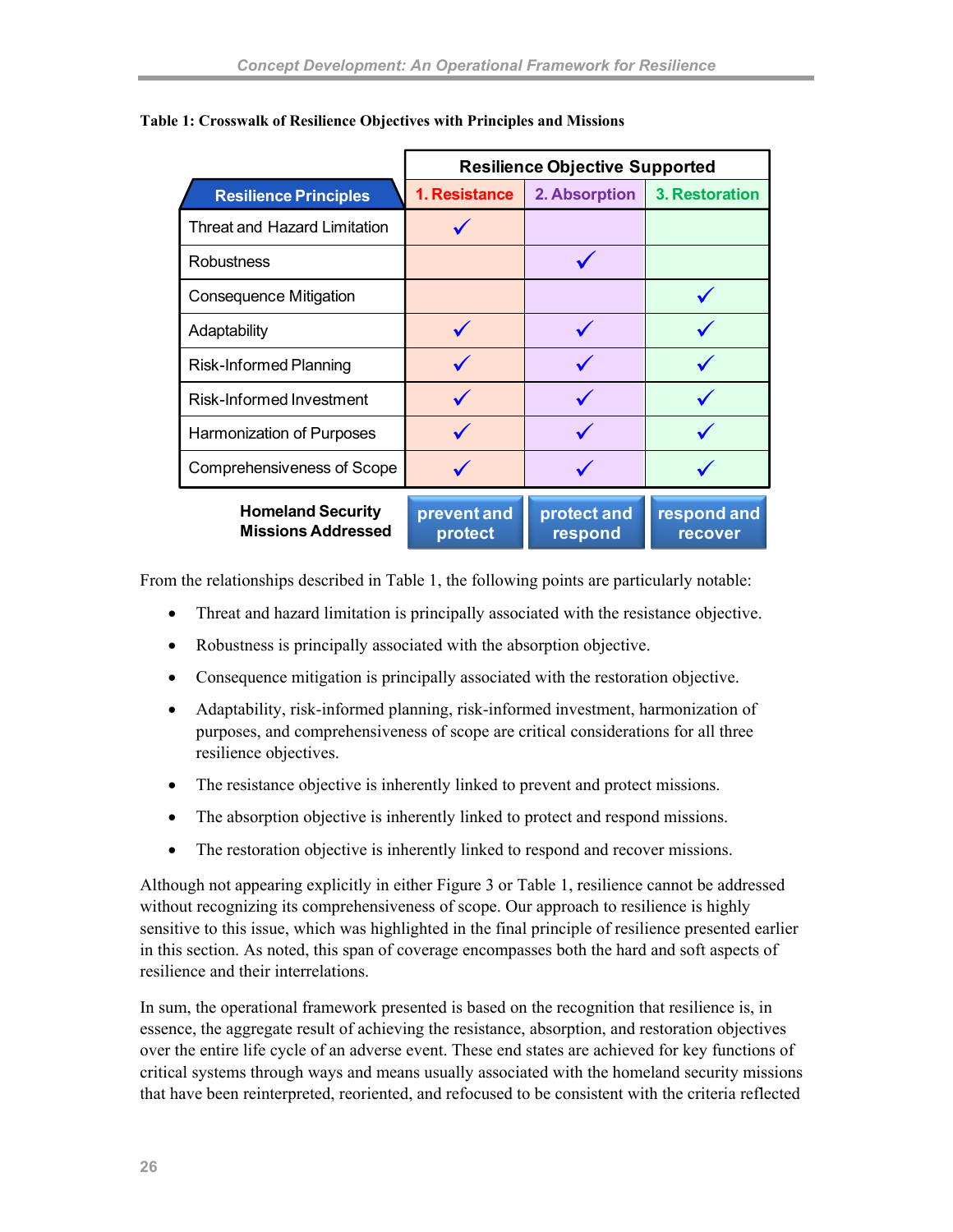in the set of eight resilience principles. Effective implementation of measures to attain resilience objectives, with the inherent flexibility that needs to be part of such solutions, can enhance the capabilities of our society, economy, and government to continually adjust to changing circumstances in the face of human- or nature-driven adverse occurrences. To be effective, a framework for resilience needs to show how policies can be translated into practice through a planning process. This is discussed in the following section.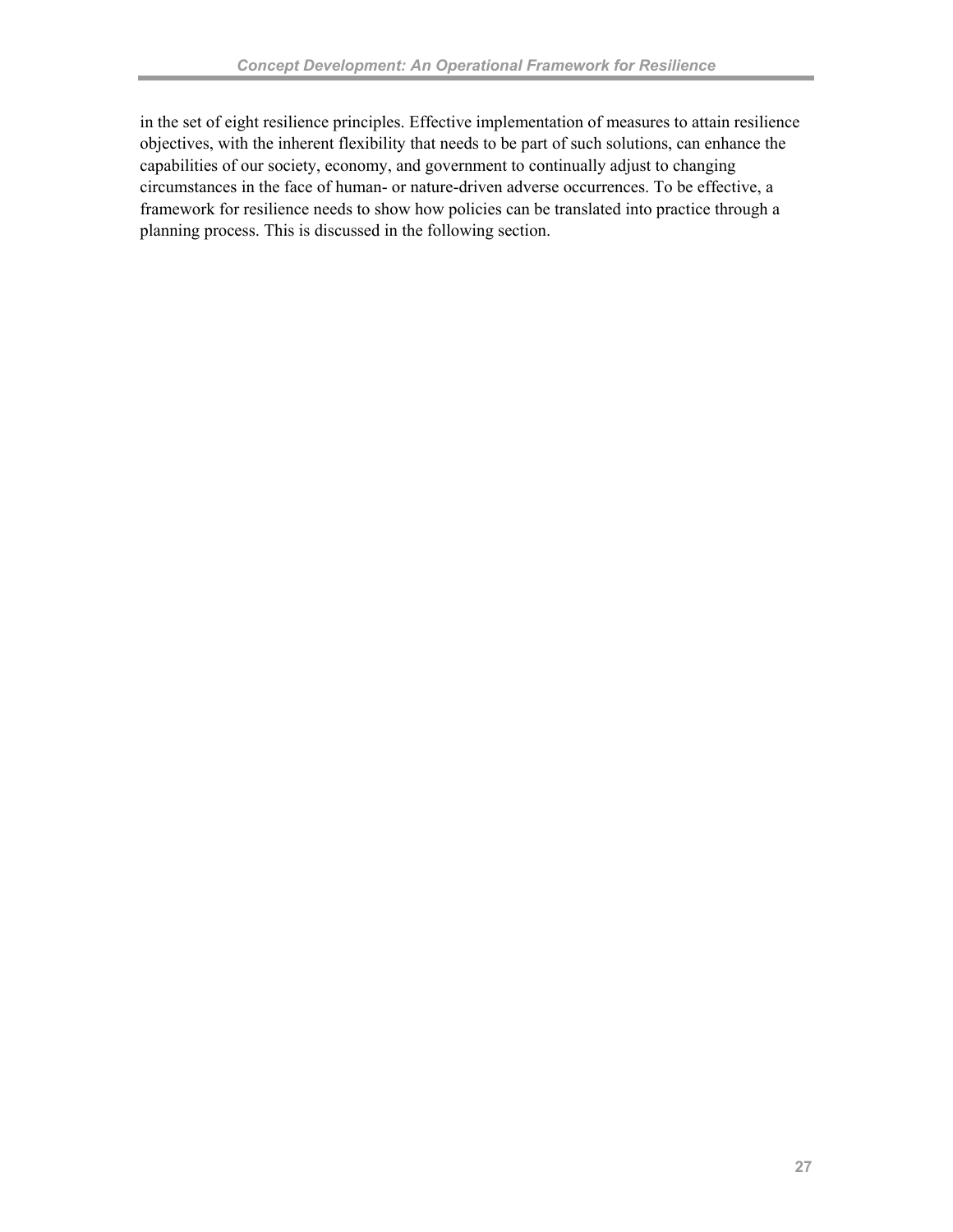### **4. PLANNING FOR RESILIENCE**

Planning for resilience needs to be done far in advance of the emergence of any adverse situation that includes one or more damage events. Only through effective planning can the concept of resilience be translated into practical steps to achieve operational resilience.<sup>40</sup>

#### **4.1 Guidelines for Resilience Planning**

Resilience planners will face many challenges, as the difficulties of homeland security operational planning in general are compounded by the inherent complexities of resilience.<sup>41</sup> Following are some broad guidelines for assisting planners in meeting these challenges.

*Work with Complexity:* Resilience planning is a necessarily complex effort. This complexity arises out of the large number of stakeholders in the U.S. homeland security enterprise and the vast number of interdependencies and interconnections that exist among critical systems and their key functions across the societal, economic, and governmental areas of American national life. It also arises out of the vast number of possible threats and hazards we may have to confront, both today and in the future. These inherent complexities of the homeland security strategic environment make it necessary for resilience planners at all levels to begin to think more broadly, accounting for resilience requirements that cut across the prevent, protect, respond, and recover homeland security missions. Resilience planning succeeds by acknowledging the complicated nature of the homeland security strategic landscape and finding feasible and tailored approaches for deliberately managing it.

*Account for Interdependency:* Achieving resilience objectives depends upon planning and preparedness methods that involve the capacity of planners to effectively appreciate the key risk factors in their operating environments. But planners also need to take an expansive look beyond the narrow situation specific to their own systems (such as network, facility, organization, community, or family) to identify and assess requirements that arise from their broader strategic context. Plans created through processes that are largely isolated and overly restricted in scope ("stovepipes") are likely to fail in execution because they will tend to be surprised when confronted by the adverse effects of ignored vulnerabilities that reach out from other quarters. In some instances, even relatively small points of connection can enable one system's vulnerabilities potentially to spread to affect many others.

*Establish Priorities:* Resilience planners need to cultivate a sophisticated understanding of their systems' strengths, vulnerabilities, roles, responsibilities, and relationships. This means developing priorities to ensure that resilience solutions are as efficient and

 $^{40}$  It might be noted that preparedness in connection with homeland security has many interpretations. We interpret preparedness as encompassing all plans and actions that enable the spectrum of homeland security missions to be executed as a means to lower risk. In this paper we emphasize planning and do not address other elements of preparedness for achieving resilience.

<sup>&</sup>lt;sup>41</sup> For an insightful assessment of challenges facing crisis planning, see Allan McConnell and Lynn Drennan, "Mission Impossible? Planning and Preparing for Crisis," *Journal of Contingencies and Crisis Management*, vol. 14, no. 2 (June 2006), p. 61.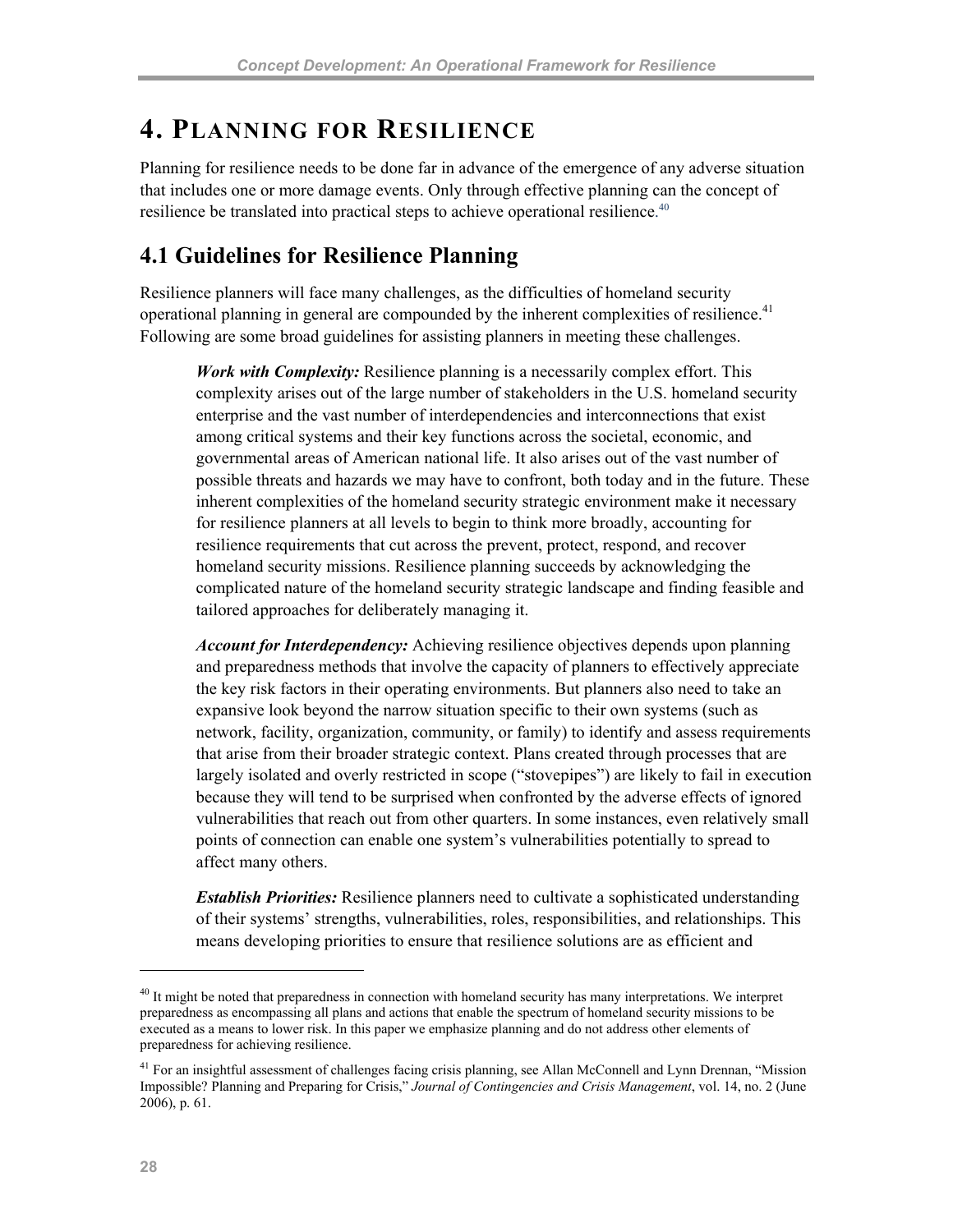effective as feasible, given unavoidable limits on resources. Risk-informed guidelines can be used to prioritize evolving implementation efforts by parsing application of resilience measures in terms of threats, vulnerabilities, and consequences relevant to systems, sectors, regions, and communities. For interrelated systems, a planner needs to recognize that not every connection or dependency will carry meaningful exposure to others' vulnerabilities. Indeed, some linkages provide essential conduits through which additional resources and assistance may be accessed during emergencies.

*Bound the Problem:* Resilience plans need to be scoped and bounded appropriately so that executable solutions can be applied and demonstrable progress made. No planning effort can be expected to be effective against every conceivable challenge or in every possible set of circumstances. Planning for resilience needs to recognize that feasibility and resource limitations make it impractical to apply resilience to the entire set of potential targets that might be subject to serious challenges from natural or man-made threats. If there is a policy of fully safeguarding all potential targets, then no targets will be adequately safeguarded. Even with prioritization, planners need to avoid the danger of overextending plans to the point where they are impractical. There need to be riskinformed guidelines for prioritizing such efforts over time in terms of threats and vulnerabilities as relevant to systems, sectors, regions, and communities.

*Tailor Solutions:* Practical planning for resilience needs to reflect the imperatives stemming from the relevant system's operating and strategic environments as well as its life-cycle status. For each of these contexts, resilience planning processes are most effectively conducted at the earliest stage practicable of a system's life cycle, which is the best stage for incorporating resilience ways and means into critical systems (both human and technical) and their key functions. Applying resilience at the inception stage in the life of every system and function is not always possible, however. The societal, economic, and governmental areas of American life are filled with a vast array of existing systems, incorporating both hard (technical) and soft (human) features, many of which have been in place for long periods and may have become unacceptably vulnerable and brittle in that time. In these instances, as suggested above, best efforts are needed to reduce risk by retrofitting or upgrading these older assets with resilience-consistent features or qualities.

*Enhance Coordination:* To develop useful resiliency planning processes, enhanced approaches are needed that build on current interagency and intergovernmental mechanisms for coordinating critical infrastructure protection planning to ensure that these usefully connect with and account for the other interagency and intergovernmental planning processes for supporting the homeland security missions. Interagency and intergovernmental planning mechanisms also need to be expanded, where necessary, in terms of their inclusiveness so that they span the stakeholders that represent all levels of the U.S. homeland security enterprise (federal, state, local, tribal, and private sector). Given the scarcity of resources, it is likely that collaborative processes will need to be developed if resilience ways and means are to be practically incorporated across the homeland security enterprise.

*Ensure Executability:* All plans need certain features and information content in order to be executable. Resilience plans are no different. Tactical, operational, and strategic plans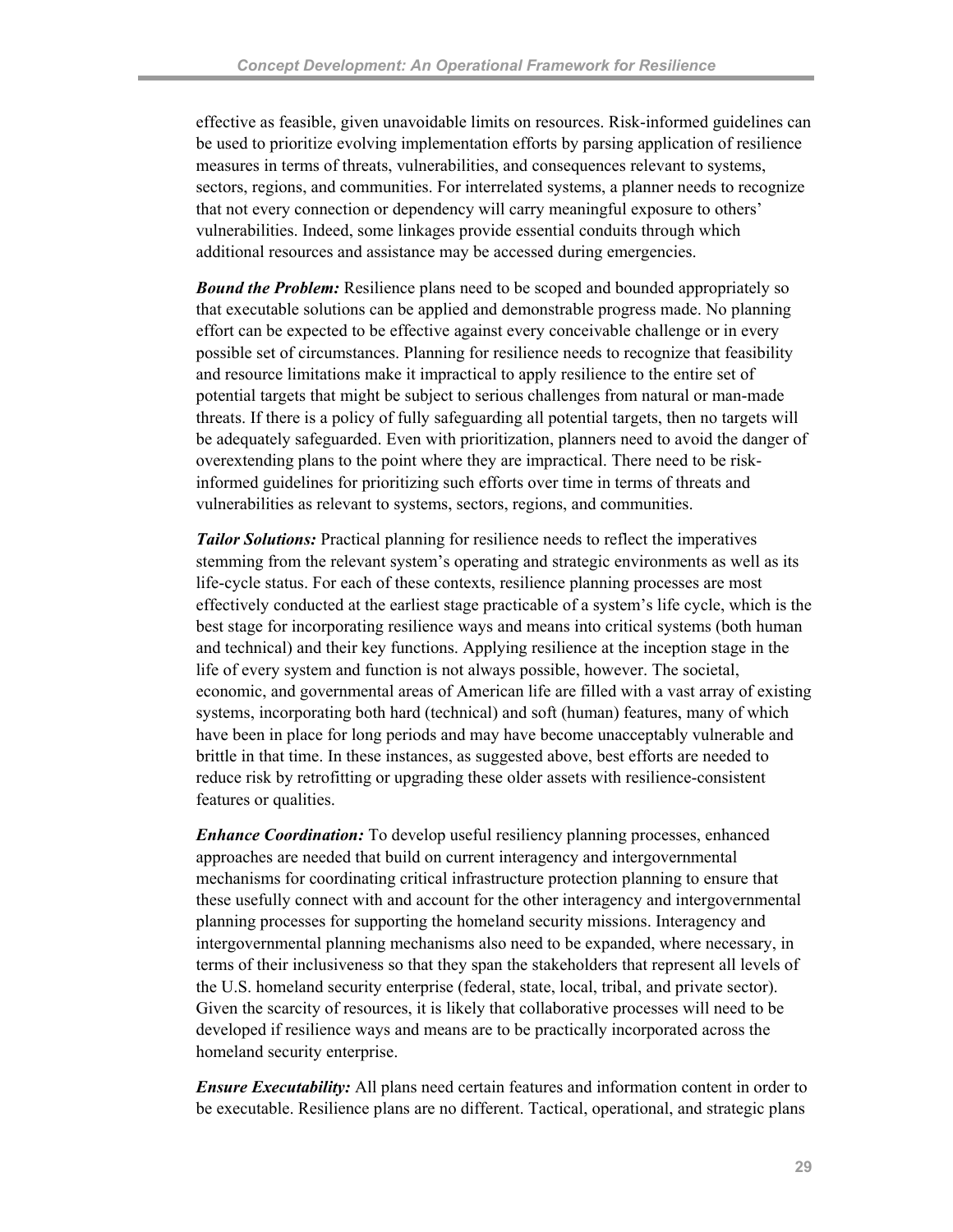for activities associated with achieving the resistance, absorption, and restoration end states need to provide for delineation of roles, missions, key relationships, objectives, schedules, and measures or metrics of success. Priorities need to be set and resources made available.

**Test Outcomes:** Planning solutions need to be tested, practiced, and evaluated through reviews and exercises using a full range of scenarios. While it may seem unusual, special attention needs to be paid to rehearsing the adaptability inherent in resilience, not only on how to deploy and exploit a fixed set of measures. To ensure that resilience plans can be effectively executed also critically depends on the exercise of required capabilities and capacities. Such drills need to be conducted in close coordination with established prearrangements to ensure that they are effectively carried out and their desired results are achieved.

### **4.2 Planning Against Elements of Resilience**

On a more focused level, effective residence planning needs to be attuned to the *objectives o*f resilience, responsive to its *principles*, and capable of applying appropriate ways and means across the *mission spectrum*. How to plan against each of these elements is discussed below.

#### *Objectives of Resilience*

To be meaningful, resilience plans need to reflect the three objectives of *resistance, absorption*, and *restoration.* These desired end states provide the essential purposes and the foundation for organizing the logic that plans must have to be effective. They provide critical means of managing complexity by helping planners filter the many variables in a complicated environment to identify those most relevant to intended outcomes. Planning against these objectives also provides a basis from which to make rational decisions regarding the proportion of attention that relevant variables deserve, and to discover cost-effective means of applying resources to fund solutions.

Understanding these objectives is indispensable to the ability to formulate meaningful measures of how well the desired end states have been achieved—an essential element of sound planning. We suggest some basic questions to consider when thinking about this issue, considering each objective in turn:

- Given the application of all identified *resistance* solutions, to what extent have these succeeded in limiting the potential of the threat or hazard at hand to deliver harm, destruction, or loss of national significance against any critical system and its key functions? To what extent does the candidate solution serve to cost-effectively limit the potential damage associated with a particular threat or hazard?
- Assuming application of all identified *absorption* solutions, to what degrees have targeted systems effectively contained and reduced any consequence effects manifested as a result of a damage event and swiftly responded to maintain their key functions at acceptable levels? To what extent do various solutions enable a system to withstand severe internal and/or external stresses and maintain key functions even as it degrades gracefully?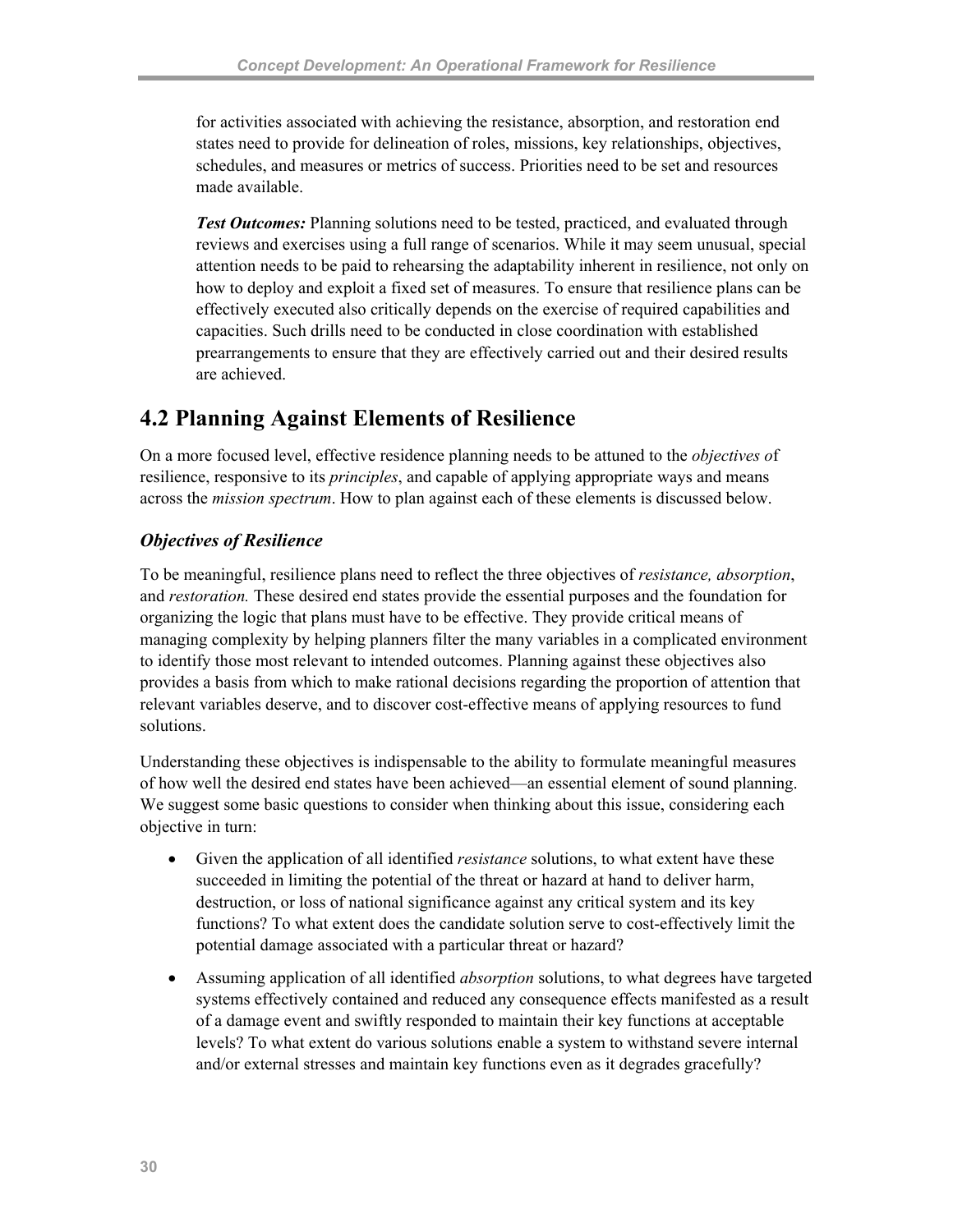• Given the aggregation of all solutions, to what extent has *restoration* been accomplished? Has any degradation accrued by a critical system been restored? Have the effects of cascading effects been limited? How rapidly have its key functions been reconstituted and reset and its essential wholeness restored?

In seeking to satisfy all three end states, two special needs to be considered. First, that these objectives are interrelated and mutually reinforcing in assuring that a system indeed becomes resilient. Second, the prospect that an optimal solution for meeting one of the resilience objectives might conflict with or tend to reduce the effectiveness of solutions chosen to support either or both of the other two.

#### *Principles of Resilience*

The eight principles of resilience discussed earlier not only illuminate the meaning of resilience, but make up a set of criteria that can be used in planning. The presence of features reflecting each principle or characteristic within a particular system is necessary to render it effectively resilient. The lack of one or more principles will create weaknesses that can eventually be exploited by a human adversary in designing an assault or exposed by an extreme natural hazard event when it arrives. For example, a system that is designed and resourced to depend solely on robustness may be costly to produce and ultimately ineffective in defending its critical functions against a manifest threat that is greater in scope, scale, and quality than the worst expected case. In the event that the system's robustness features are overwhelmed, its critical functions will be left exposed to potentially fatal levels of damage with little likelihood of timely rescue or remedy.

The criteria are particularly useful when exploring candidate ways and means intended to produce practical resilience results when applied across the mission spectrum. They can be framed as questions:

- To what degree does the alternative being examined promote adaptability? How costeffectively does it enable a resilient system to maintain equilibrium when anticipating a damage event or to return to an equilibrium state after experiencing unanticipated adversity?
- In what way does the solution being considered address risk as a function of TVC identified for the system of interest and its key functions? To what stages of the life cycles of expected adverse situations does the alternative apply?
- Are planning solutions accounting for both the soft and hard aspects of resilience, as appropriate? Is there recognition that all critical systems and key functions within the societal, economic, and governmental areas are inextricably linked?

The principles address the all-important need for risk-informed assessments in connection with resilience. Such assessments entail employing a risk method with TVC inputs as a means of informing investment decisions on how resources can be best allocated in incorporating resilience solutions into the key functions of critical systems.

*Inputs to Risk Methods:* Risk methods need TVC inputs not just for the present, but looking toward the future. Developing assumptions on the level and types of threats that systems might face is an essential first step. In terms of future natural disasters, historical data can be extrapolated with some adjustments to provide the threat assumptions needed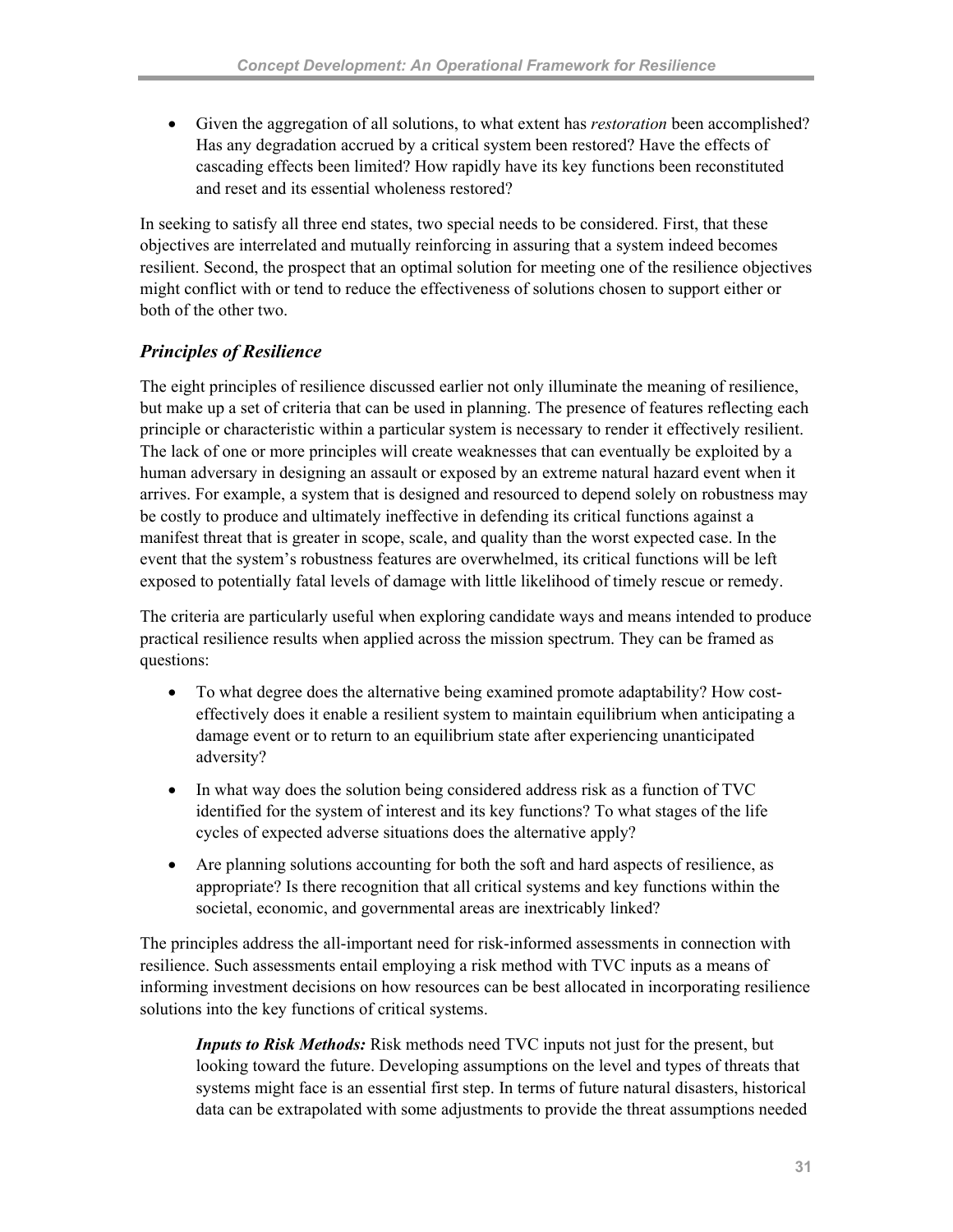to assess risk. Terrorist threats, where reliable and repeatable data is not available, cannot credibly be predicted, but analytically based planning assumptions can be elicited for use in risk assessments. Such assumptions should not focus entirely on extreme worst-case (catastrophic) situations with very low likelihoods of occurrence but with extremely high consequences were such an event to occur. Planners should also posit more realistic yet serious "plausible worst case conditions," more likely to occur and with significant consequences, especially if the frequency of occurrences is high. Risk assessments to assist in finding resilience solutions also need to analyze potentially effective countermeasures across the mission spectrum that can bring resilience ways and means to bear in meeting anticipated threats across the mission spectrum. This means understanding and prioritizing our vulnerabilities, including associated connections and interdependencies. 42

*Allocating Resources:* A proper risk assessment helps to ensure that resources devoted to meeting resilience needs provide a substantial and positive return on investment, even where modest amounts are committed.<sup>43</sup> This requires a balanced and comprehensive approach, seeking to obtain the best Return on Investments (ROIs) in resourcing ways and means to ensure that key functions of critical systems are sufficiently resilient. This would entail estimates and trade-offs of how alternative resilience-related solutions that might be incorporated into the prevent, protect, response, and recover mission spectrum against a range of potential terrorist and natural threats can contribute to lowering risks in areas where the existing risk is judged to be too high. An approach to resource allocation that follows this construct is the Risk Assessment Process for Informed Decision-making (RAPID) being developed by DHS to influence program investments in the context of the annual Planning, Programming, Budgeting, and Execution (PPBE) cycle.<sup>44</sup>

#### *Homeland Security Mission Areas*

The range of ways and means potentially applicable to resilience requirements is very large. Consequently, it is necessary to rationally group and sort these items in terms of what they do and what purposes they serve, with special attention given to ways and means of supporting resilience objectives. In addition to the criteria discussed above, another important way to help rationally choose among alternative ways and means is to understand them in the context of the homeland security missions of prevent, protect, response, and recover, as discussed earlier.

Experience in providing capability solutions to support the homeland security missions provides a menu of homeland security policies, programs, and activities that can be reviewed by resilience planning. These can be tailored and interpreted as necessary to satisfy resilience objectives in general and more specific resilience needs dictated by their own situational needs and the

<sup>42</sup> For a discussion of the elements of risk assessment, see Homeland Security Institute, *Risk Analysis and Intelligence Communities Collaborative Framework*, Final Report, especially the "Risk Tutorial" found in the companion CD, Arlington, VA, April 23, 2009. This document records the results of a study prepared for the Department of Homeland Security, Office of Science and Technology.

<sup>43</sup> Jeff Gaynor, "Infrastructure from a Private Viewpoint," interview with *Defense Management Journal* (UK), March 2007; http://www.defencemanagement.com/feature\_story.asp?id=7463.

<sup>44</sup> See U.S. Department of Homeland Security, Risk Management and Analysis (RMA), *Fact Sheet: RAPID II*, July 2009.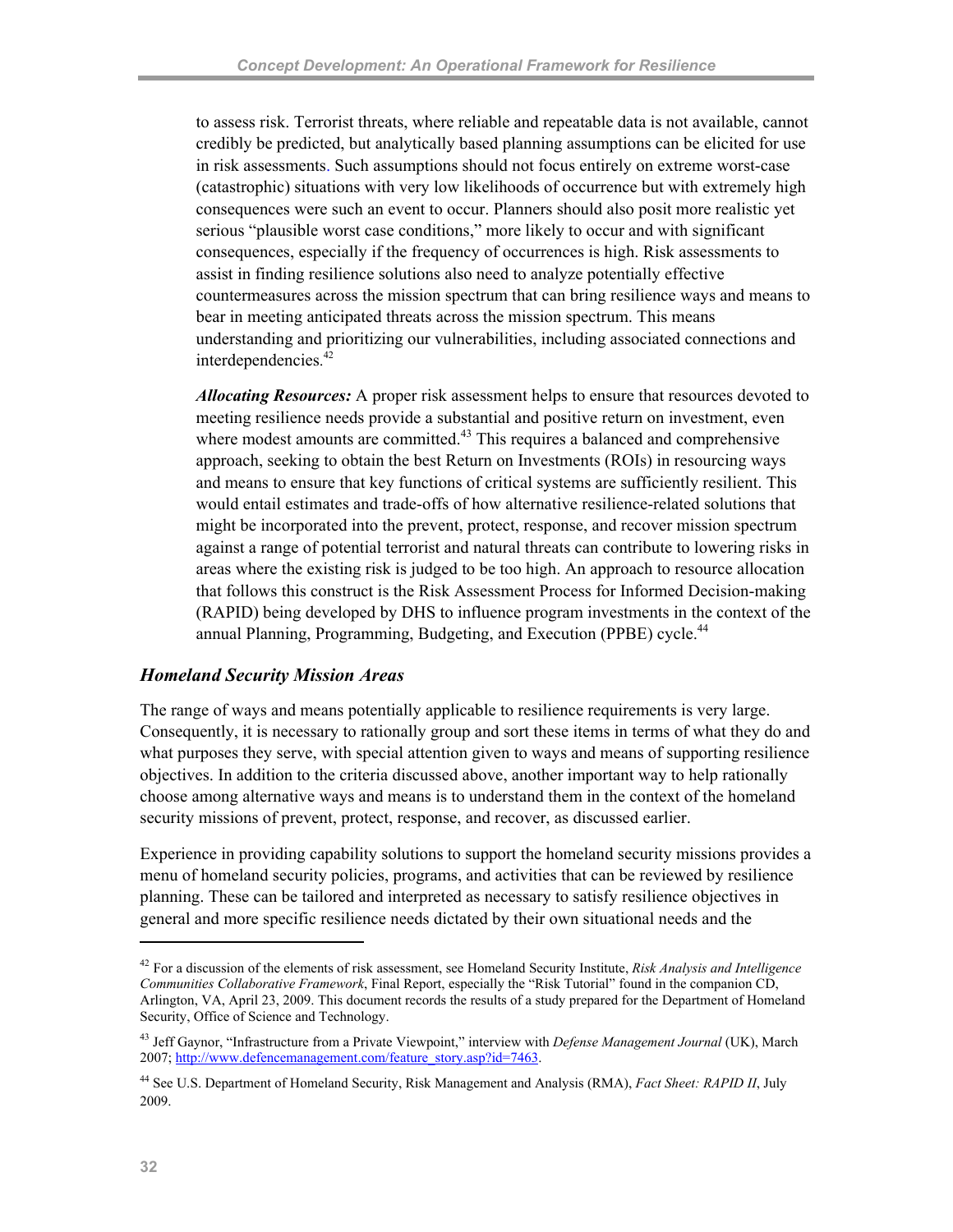operational and strategic environments that bound their areas of responsibility and define the systems relationships for which they need to account.

In planning for resilience in connection with the homeland security missions, it is important not to focus attention on hard elements at the risk of overlooking soft elements. To be relevant and effective, resilience initiatives need to directly address activities and capabilities essential to supporting and maintaining the web of human relationships within communities that are necessary to the resilience of both society and infrastructure.

### **4.3 Contrasting Resilience Profiles**

Planners can profitably use resilience profiles to visualize the desired outcome in the system resilience behavior they seek to achieve though cost-effective investments. The two contrasting examples below illustrate the profiles of two generic system functions that differ markedly in terms of the three parameters of *function*, *latency limit*, and *minimum performance boundary*. In one case, these parameters are set to reflect a stringent resilience standard. In the other case, these parameters are set to a more relaxed standard. The difference in these two examples lies in the varying significance of the roles they perform and the number of connections they have to other systems. Accordingly, each is rationally designed to provide a level of resilience sufficient to its mission, reflecting cost-effective solutions to different problems. This distinction is illustrated by the differently-shaped function performance curves shown in their respective resilience profiles. Both situations are examined with the simplifying assumption of common time and performance scales or dimensions.

#### *Stringent Resilience Profile*

The first example, Figure 4 (below), shows a high-gravity system function. While this is intended only to illustrate a generic line-of-business function, practical examples might include a civilian power company's production of electricity, a city government's conduct of local law enforcement activities, or a charity organization's delivery of meals to families living below the poverty line. A resilience profile for any such high-gravity function, being a means of illustrating its desired behavior within a critical system when confronted with a specific threat or hazard, will reflect a short latency limit and a minimal degradation in performance. The tightly constrained character of these parameters reflects the critical nature of the function's role. If the function is allowed to fail, then grave consequences can be expected not only for its host system, but also for the large number of entities to which it is connected or which are dependent on it.

In Figure 4, the threat or hazard that affects the function is also generic, but it could represent a wide variety of dangers. For example, the electric power company might face a threat of multiple improvised explosive devices (IEDs) from a group of militant right-wing extremists. Alternatively, the city government's law enforcement arm might be confronted by a severe weather event (such as a blizzard) that hampers or precludes its ability to conduct patrols or answer complaints. As a third example, the charity might have to deal with an individual firebombing attack by a political extremist group. In any of these cases, a sound risk assessment reveals that a certain distribution of investment will be needed to acquire the ways and means that provide the necessary capabilities to effectively achieve the three resilience objectives with regard to the threat or hazard at hand.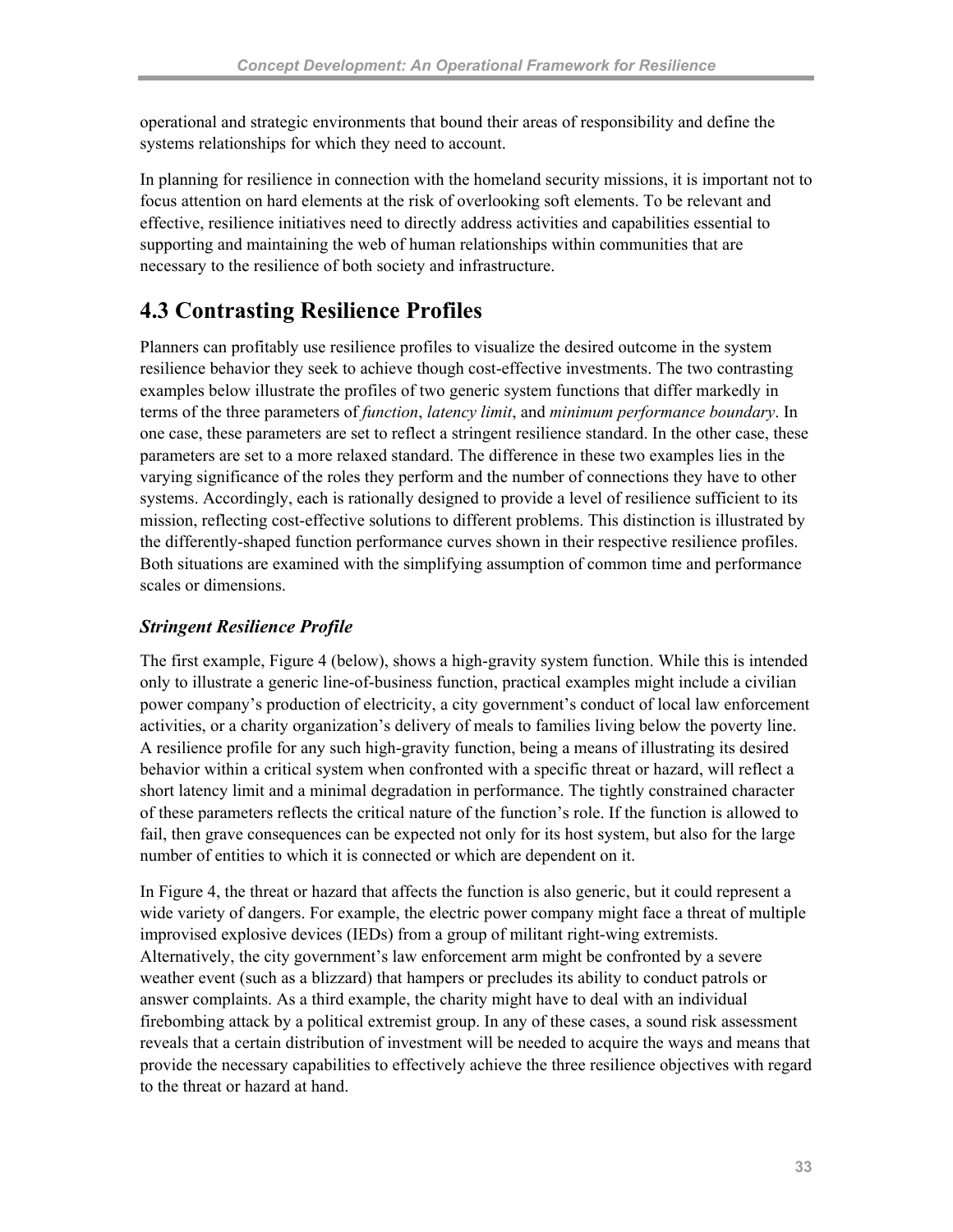The pie graph in Figure 4 indicates that this generic profile emphasizes resistance, with 50 percent of available resources being applied to service that end state. Notionally, this could reflect a power company's enhanced use of physical security barriers, stand-off distance, and patrolling guard forces at its electricity-generating plants. In the instance of the city police force, it could represent the acquisition of high-mobility, all-terrain utility vehicles to neutralize the effects of heavy weather on patrol and complaint response operations. With regard to the charity, this allocation of resources to serve the resistance objective could indicate the hiring of a contract security force to ensure the safety of facilities and staff.

In all of these notional instances, the application of capabilities serves the same purpose: to limit the damage potential of human threats and/or natural hazards, thus enabling more effective realization of the absorption and restoration objectives. Because it is unlikely in any of these examples that the capabilities applied to serving the resistance objective will be completely effective, resources proportional to the needs identified in a risk assessment must also be applied to building capabilities that will serve the absorption and restoration end states.



#### **Figure 4: High-Gravity Function of a Resilient System**

#### *Relaxed Resilience Profile*

The second and contrasting example, Figure 5 (below), shows a low-gravity system function. The graph in this instance also shows a generic line-of-business function. This can serve as a proxy for situations such as a major corporation's recruitment of new employees, the federal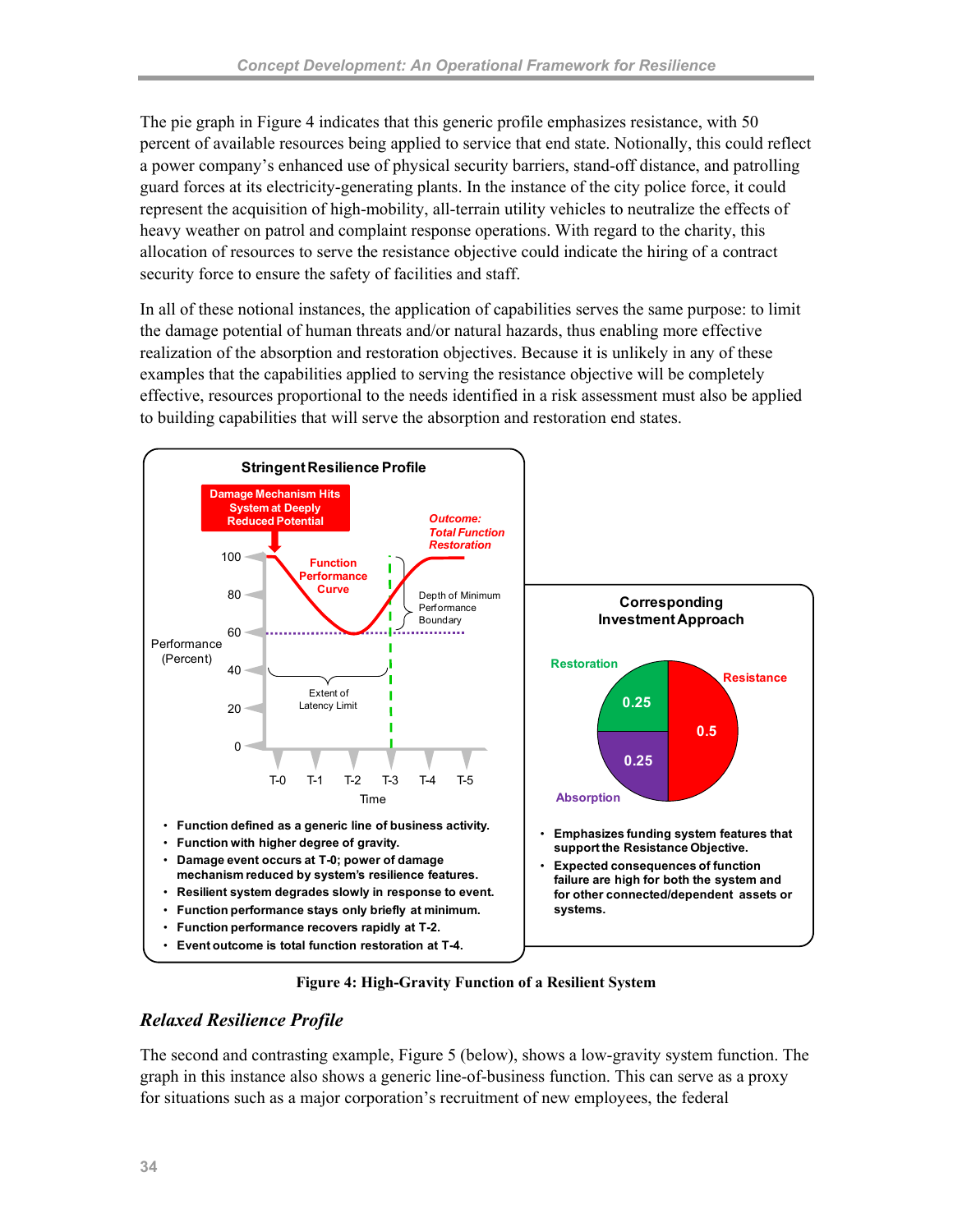government's operation of national parks, or a major university's basketball program. A resilience profile for any such lower-gravity function will reflect a lengthier latency limit and a substantially lower allowable degradation in performance. The more loosely constrained character of these parameters reflects the more peripheral nature of the function's role with regard to the systems it serves. Even if the low-gravity function is allowed to significantly degrade as illustrated below, serious consequences for the host system and any dependent systems unlikely to accrue.

Figure 5 also includes a generic the threat or hazard that affects the given system function. As with Figure 4, the range of specific examples this could represent is very broad. Situations might include a corporation facing a threat of terrorist small-arms attacks in the countries where its overseas headquarters are located, the federal government's national park system coming under threat from forest fires naturally ignited by increased electrical storm activity, or a university dealing with an earthquake striking its main campus basketball athletic facilities.

As with high-gravity functions, the delineation of resilience profiles for low-gravity functions begins with a risk assessment intended to influence the distribution of investment among the range of solutions that provide necessary capabilities to reach the three resilience objectives. The pie graph in Figure 5 indicates that this generic profile emphasizes restoration, with 75 percent of available resources being applied to service that end state. Notably, the restoration objective can be effectively obtained even if the damage potential of threats or hazards is not greatly attenuated and even if the absorption objective cannot be optimally achieved.

Notionally, this distribution could reflect a corporation's relocation of its headquarters and the residences of its employees to new facilities that incorporate layered physical security measures. In the instance of the U.S. National Park System, it could represent the systematic replanting of burned-over areas with seedling trees. With regard to the major university, this allocation of resources could represent the rebuilding of its basketball center with earthquake-resistant structural features in a less seismically active area. Each of these notional examples shows the application of capabilities to achieve the same aim: to remediate the damaged function by reconstituting and resetting it as is feasible and warranted.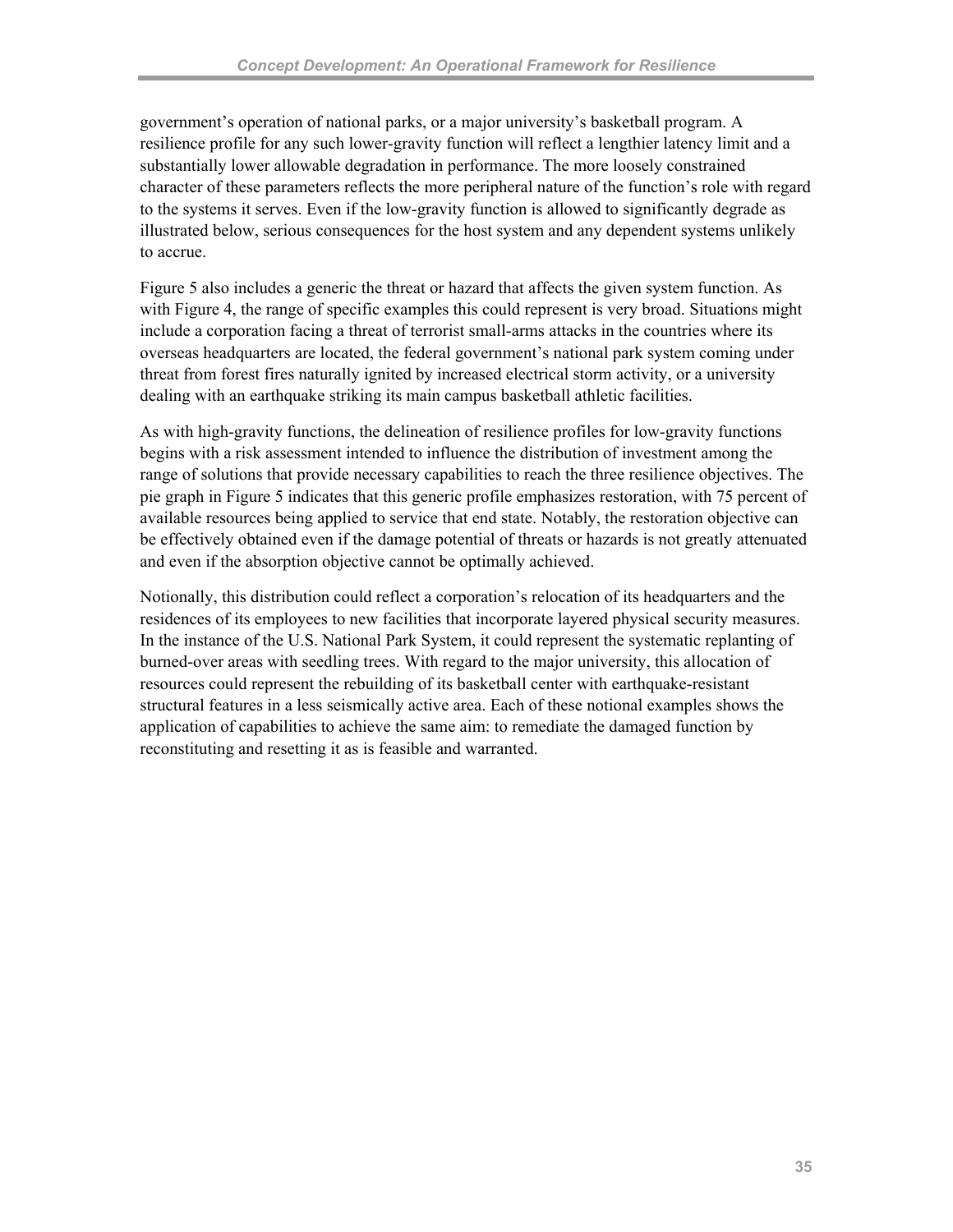

**Figure 5. Low-Gravity Function of a Resilient System** 

This analysis sought to provide a structured framework for moving forward to operationally incorporate resilience into our infrastructure and society. Further analytic work and policy considerations are needed to underpin specific initiatives. We offer suggestions and options in the next section.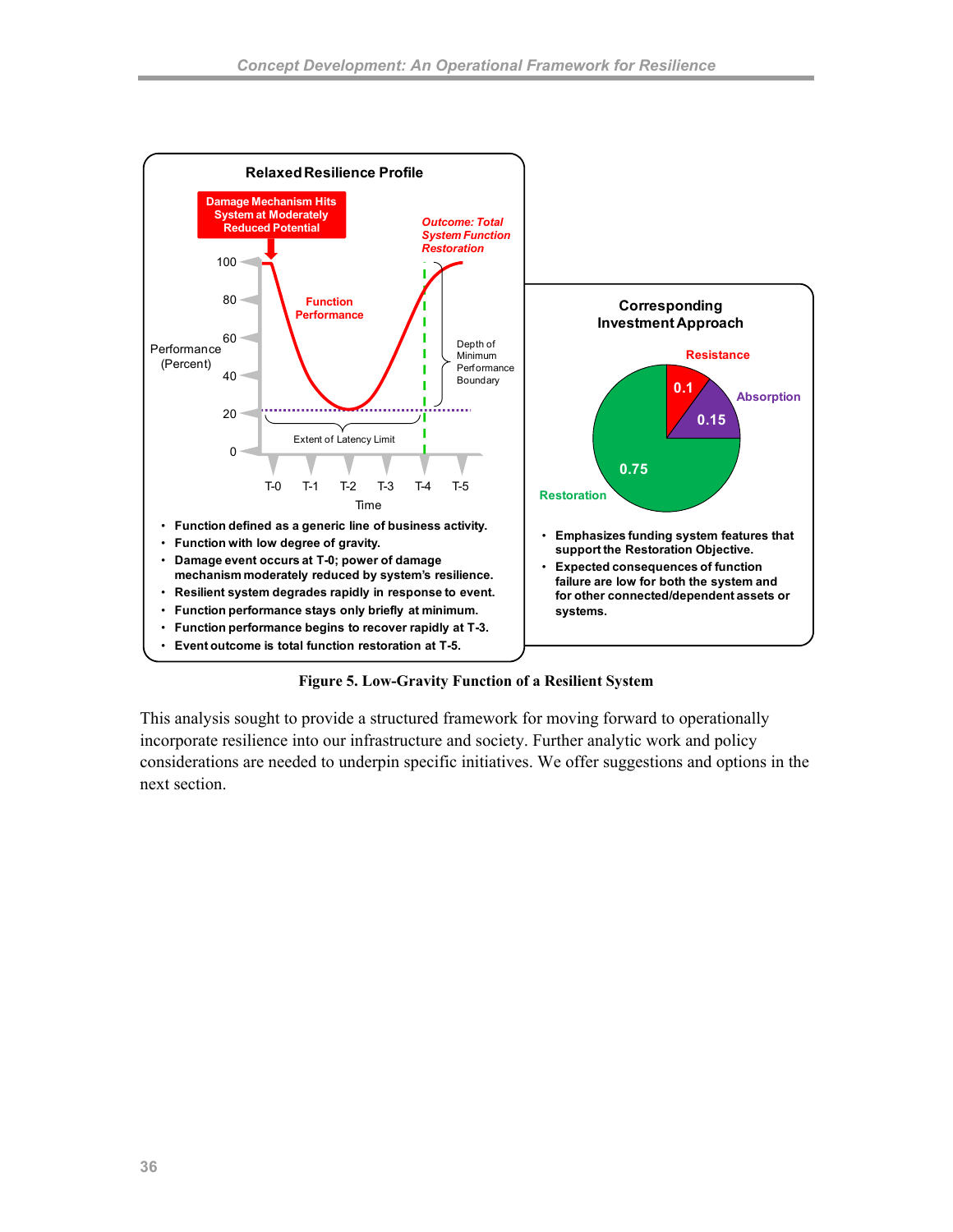## **5. NEXT STEPS**

The purpose of this paper is to present a high-level structured framework for understanding the parameters of resilience, along with a set of guidelines that might be followed in seeking to translate this concept into operational ways and means. If the proposed framework is accepted, many detailed issues need attention before practical steps can be taken to formulate actionable policies, programs, and procedures for incorporating resilience into critical elements of our physical and social infrastructure.

These steps can be divided into three categories, represented by the following questions:

- What specific areas of further analysis might be given high priority with a view towards making resilience truly operational?
- How might DHS assist White House staff in making resilience part of our overall homeland security approach?
- How can stakeholder perspectives on resilience at private and public levels be anticipated and accommodated?

Preliminary suggestions for each of these avenues are provided below.

### **5.1 Analytic Priorities**

One potential area of analytic interest is the question of how to incorporate the resilience construct into various parts of U.S. society, economy, and government so that they actually become more resilient. It is not feasible or wise to attack all parts of this problem at once. Systematic, rational approaches involving risk-informed prioritizing effort offer the prospect of developing an evolving implementation "roll-out" strategy for prioritizing such efforts over time according to critical systems, sectors, regions, and communities.

A second line of possible investigation might be to flesh out in detailed ways the concept of creating resilience profiles to identify systematically the acceptable parameters that each key function within a critical system must demonstrate when it is challenged. This, in turn, might trigger more in-depth analyses of the ways and means that can be applied to operationalize resilience across a range of situations and what investments might be considered. Trade-off assessments and analysis of alternatives would be among the techniques employed.

A final area of suggested analysis concerns resource constraints, which will remain severe due to the economic crises being experienced. It seems questionable that state or local governments are likely to favor any new investments in homeland security for resiliency purposes. The federal government's capacity to serve as the main funding source for at least seed money is also doubtful. This leaves the private sector to take the lead in investing in resilience, possibly supported by federal stimuli in the form of tax incentives, targeted grants, and liability coverage. These and other significant issues and possible solutions would form a powerful area of study with the potential for large payoffs in making resilience happen.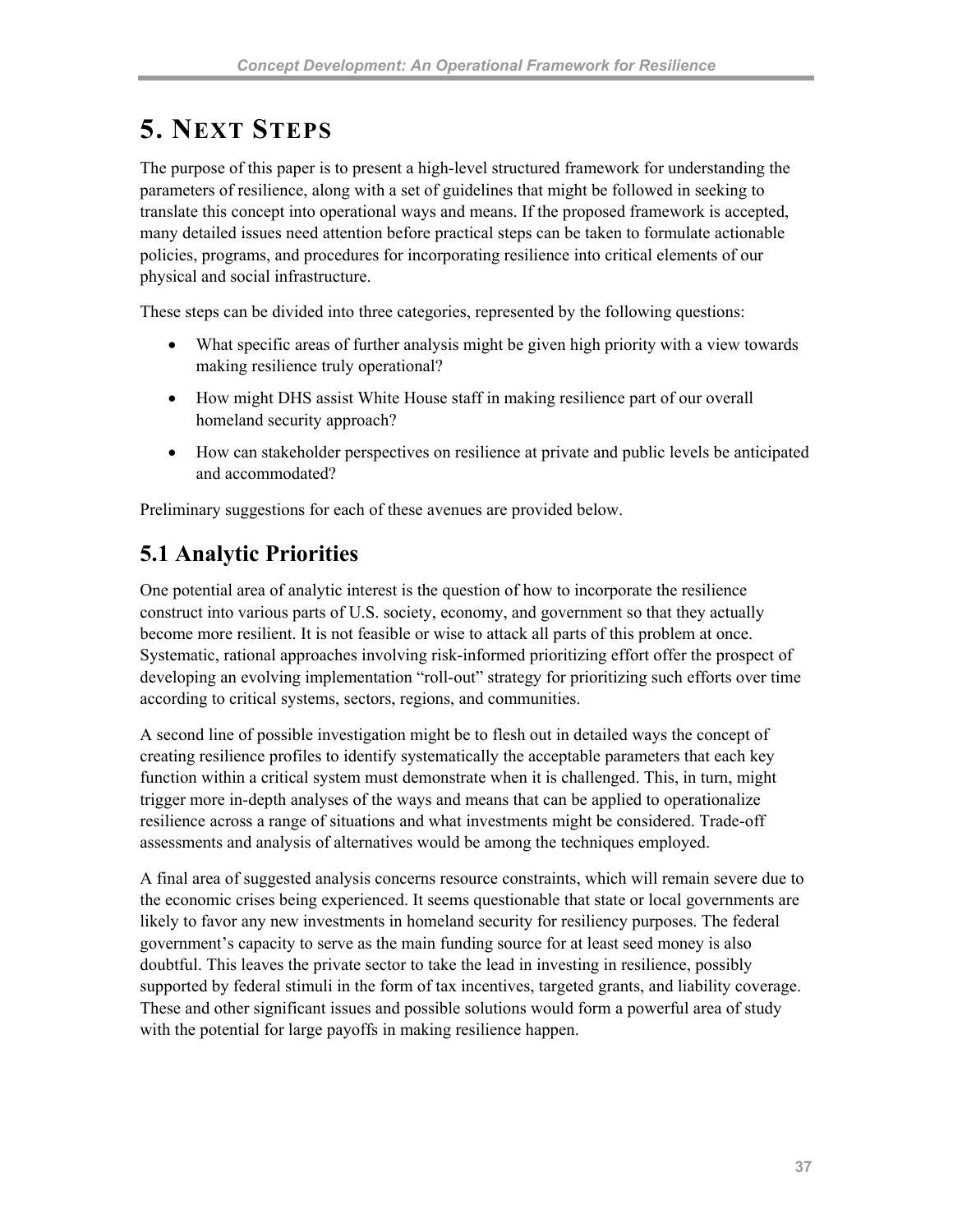### **5.2 DHS Issues**

As the primary agency with homeland security responsibilities and authorities, DHS might usefully consider a number of initiatives that can move resilience forward, responsive to guidance from the new White House Directorate. Initiatives DHS might consider include

- Formulating a preliminary draft policy directive, perhaps a separate Presidential Directive (PD) that establishes the policies, purposes, and parameters of resilience and how it should be incorporated into homeland security planning and preparedness. This would articulate not only the federal level role in resilience but also the reinforcing roles and responsibilities of non-federal stakeholders, both public and private. The draft would provide a set of high-level guidelines for operationalizing resilience in terms of responsibilities, solutions, and investments.
- Reviewing relevant existing implementation documents to determine the extent to which they would require modifications to align themselves with the broad resilience policy statement in order to provide the practical steps needed to incorporate resilience on the ground. Resilience elements in the NIPP could be strengthened and resilience objectives and principles might be inserted into the National Preparedness Guidelines (NPG) and National Response Framework (NRF).<sup>45</sup>
- Developing a plan of action to make the case to each major stakeholder group that resilience is a necessary, feasible, and desirable objective to be attained by using ROI, demonstrating to governments, businesses, communities, and citizens that the benefits in lowering risks of all-hazard threats to the functioning of our economy and society are well worth the costs in dollars, effort, and time. Proactively constructing such a plan is essential, since without such buy-in, resilience cannot be realized in a practical and effective sense.
- Exploring how DHS and the federal government might stimulate the application of resilience at state and local government levels, with nongovernmental organizations (NGOs), and within the business community. Examples of such initiatives are grants, tax incentives, liability protection, and other initiatives. In this connection, one approach that has been discussed is the concept of public-private partnerships to support the development of a more resilient nation.<sup>46</sup>

### **5.3 Stakeholder Initiatives**

While at least preliminary acceptance by all relevant federal agencies is needed for any serious resilience initiatives, the major challenge—if experience is any guide—is in obtaining stakeholder buy-in at the state and local government levels, with NGOs and communities, and across the private sector. This highlights the challenges of achieving coherence in pursuing resiliency in a complex stakeholder environment if federal agencies, their state and local partners, Congress, and

<sup>&</sup>lt;sup>45</sup> While undergoing revisions and enhancements, the NPG and NRF will remain relevant as doctrinal and operational documents. The latest versions of these documents are referenced in the Bibliography.

<sup>46</sup> For an insightful discussion of building private-sector resilience, see McNeil.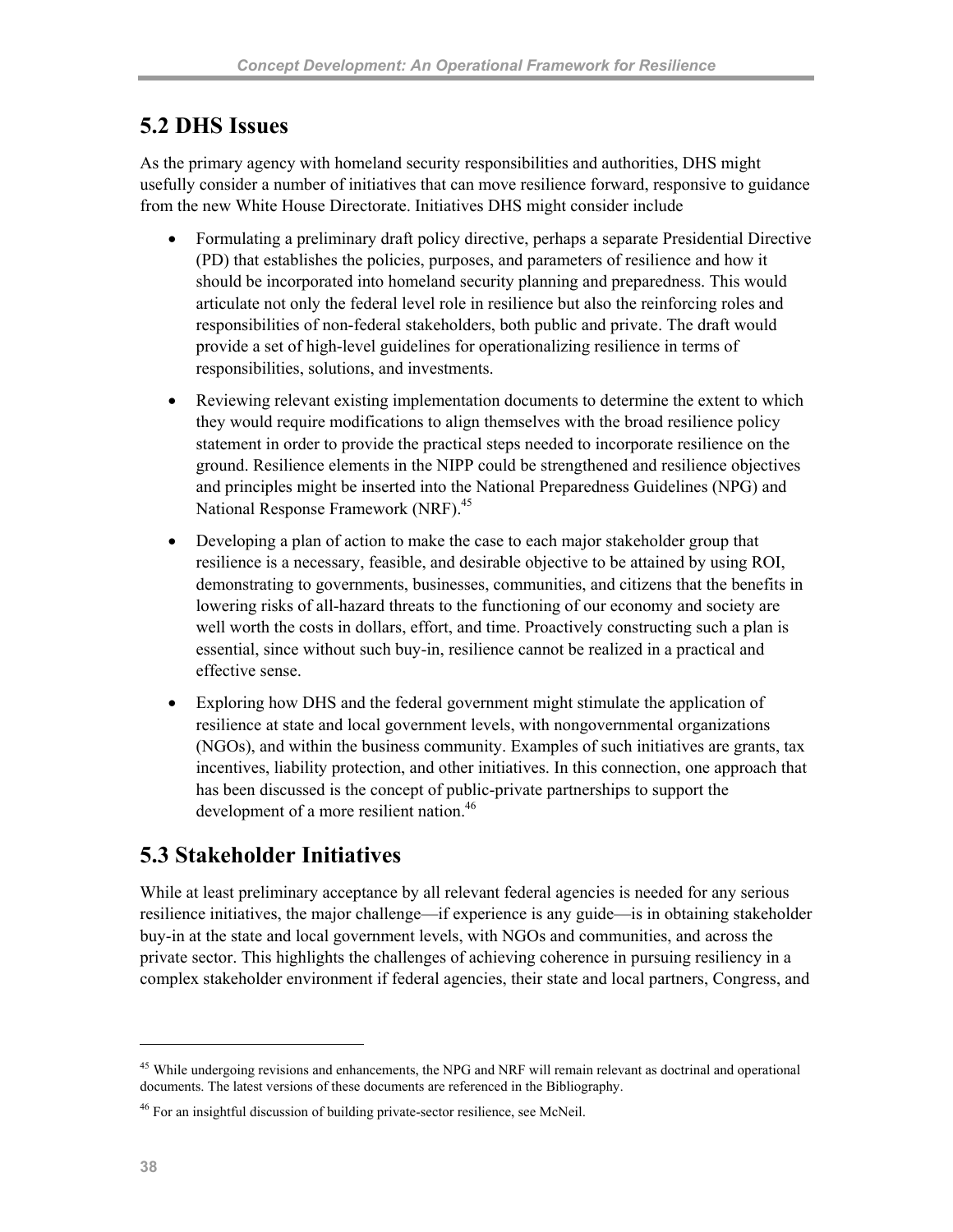industry choose to oppose likely changes in policies, reallocations of funding, and shifting responsibilities.

Attempts by the federal government to impose resilience will not succeed. Inputs, feedback, and ultimately buy-in from other public stakeholders and the private sector must be sought, however difficult this may be. Before DHS, the White House, or any federal policies on resilience reach a mature level, substantial efforts would need to be made in seeking comments from other significant stakeholders.

Vehicles and venues for obtaining stakeholder feedback can include involving FEMA Regional Administrators to interact with state, local, and private partners, tapping the Government and Sector Coordinating Councils within the NIPP framework, seeking assistance from the National Governors Association, holding focus group meetings with selected representative at the local level, and using business associations.

The above steps will take time, effort, and resources to execute. Resilience means many things to different players across the homeland security stakeholder community, but this need not remain an impediment to moving ahead in a productive direction. It is important to use the opportunity afforded by the Obama Administration's interest in resilience to turn this concept into reality and get it right. If this cannot be accomplished, the concept of resilience will likely not have an operational impact in making the homeland more secure.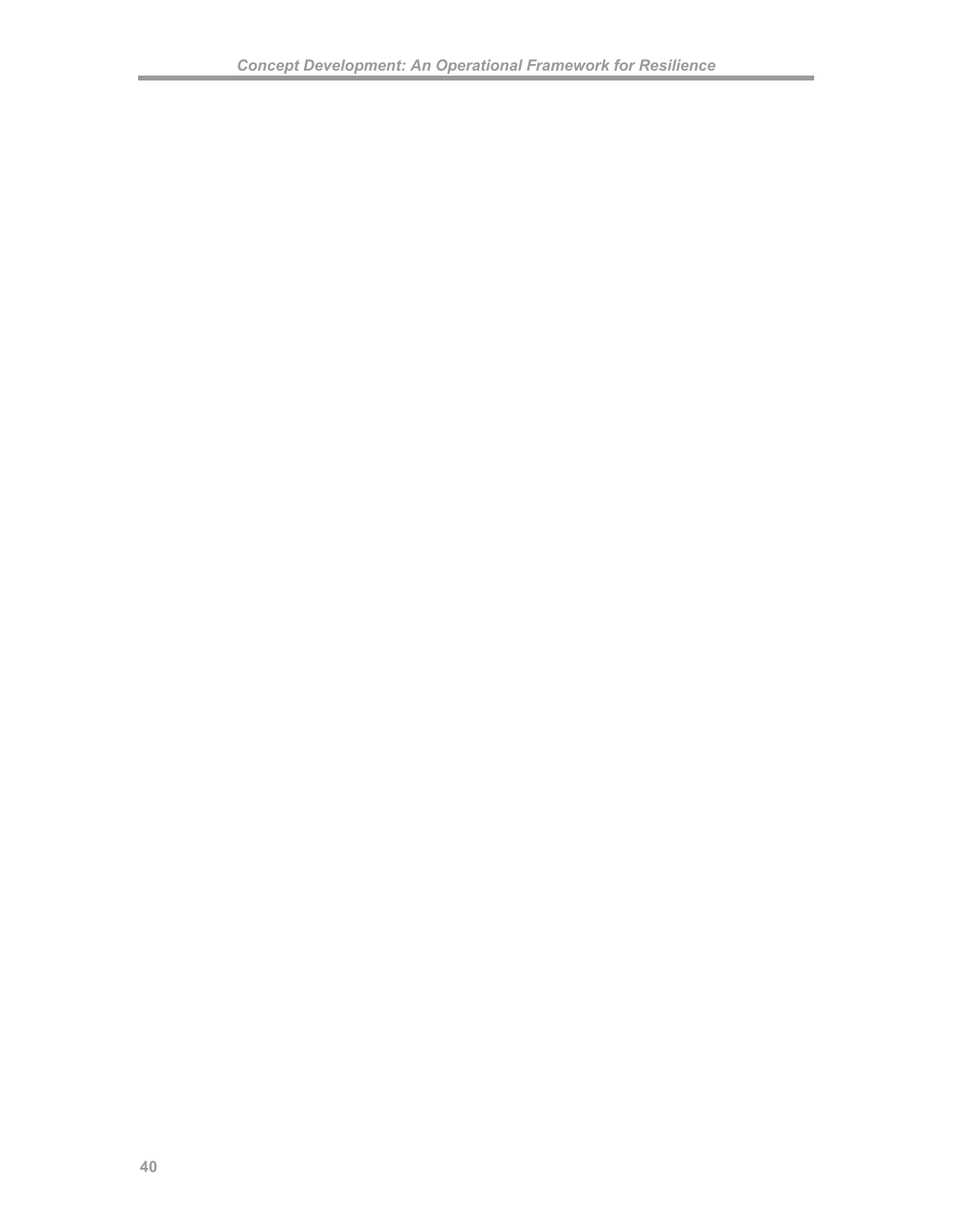### **BIBLIOGRAPHY**

#### **Governmental**

- Centers for Disease Control and Prevention. *Strategic National Stockpile.*  http://www.bt.cdc.gov/stockpile/U.S. Department of Defense. *National Defense Strategy*. Washington, DC, June 2008. http://www.defenselink.mil/news/2008%20national%20defense%20strategy.pdf.
- U.S. Department of Homeland Security. *One Mission, Securing Our Homeland; U.S. Department of Homeland Security Strategic Plan 2008-2013*. Washington, DC, September 2008. http://www.dhs.gov/xabout/strategicplan/.
- ———. *National Infrastructure Protection Plan*. Washington, DC, 2009. http://www.dhs.gov/files/programs/editorial\_0827.shtm.
- ———. *National Preparedness Guidelines*. Washington, DC, September 2007.
- ———. *The National Strategy for Maritime Security*. Washington, DC, September 2005. www.dhs.gov/xlibrary/assets/HSPD13\_MaritimeSecurityStrategy.pdf.
- ———. *The National Strategy for the Physical Protection of Critical Infrastructures and Key Assets*. Washington, DC, February 2003. http://www.dhs.gov/files/publications/publication\_0017.shtm.
- ———. "Remarks by Secretary Napolitano at the Council on Foreign Relations," released July 29, 2009.
- U.S. Department of Homeland Security, Federal Emergency Management Agency. *National Response Framework*. Washington, DC, January 2008. http://www.fema.gov/pdf/emergency/nrf/nrf-core.pdf.
- U.S. Department of Homeland Security, Homeland Security Advisory Council. *Report of the Critical Infrastructure Task Force*. Washington, DC, January 2006. www.dhs.gov/xlibrary/assets/HSAC\_CITF\_Report\_v2.pdf
	- ———. *Top Ten Challenges Facing the Next Secretary of Homeland Security*. Washington, DC, September 11, 2008. www.dhs.gov/xlibrary/assets/hsac\_dhs\_top\_10\_challenges\_report.pdf.
- U.S. Department of Homeland Security, Risk Management and Analysis. *Fact Sheet: RAPID II*, July 2009.
- U.S. Department of Homeland Security, Risk Steering Committee. *DHS Risk Lexicon*, Washington, DC, September 2008.
- The White House. *Homeland Security and Counterterrorism.*  http://www.whitehouse.gov/issues/homeland\_security/.
- ———. *The National Security Strategy of the United States of America*. Washington, DC, March 2006. http://georgewbushwhitehouse.archives.gov/nsc/nss/2006/.
- ———. *National Strategy for Combating Terrorism*. Washington, DC, September 2006. http://georgewbush-whitehouse.archives.gov/nsc/nsct/2006/.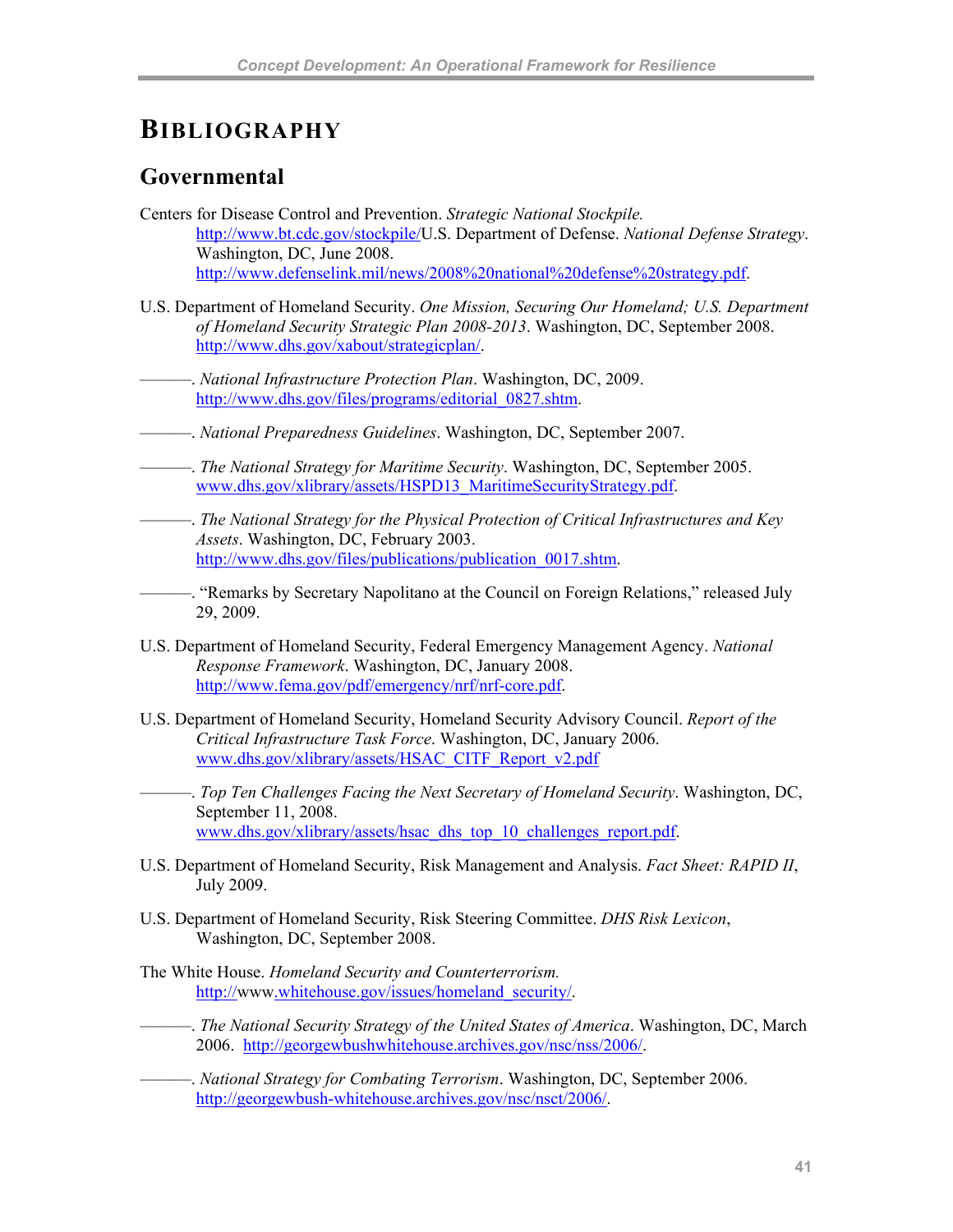———. *Presidential Policy Directive-1*. Washington, DC, February 13, 2003.

The White House, Homeland Security Council. *National Strategy for Homeland Security*. Washington, DC, October 2007. http://www.dhs.gov/xabout/history/gc\_1193938363680.shtm

#### **Nongovernmental and Academic**

- Allenby, Brad, and Jonathan Fink. "Toward Inherently Secure and Resilient Societies." *Science*, vol. 309, no. 5737 (August 12, 2005): pp. 1034-1036.
- Arnold, Mary. *The Resilient Homeland: Broadening the Homeland Security Strategy* (testimony before the House Committee on Homeland Security). May 6, 2008.
- Barabasi, Albert-Laszlo and Bonabeau, Eric. "Scale-Free Networks." *Scientific American*, vol. 288, no. 5 (May 2003): p. 60.
- Birkland, Thomas A. "Disasters, Catastrophes, and Policy Failure in the Homeland Security Era." *Review of Policy Research*, vol. 26, no. 4 (2009): pp. 226-227.
- Carafano, James Jay. *Backgrounder: Resiliency and Public-Private Partnerships to Enhance Homeland Security*. The Heritage Foundation, Washington, DC, no. 2150, June 24, 2008.
- Cascio, Jamais. "The Next Big Thing: Resilience." *Foreign Policy*, vol. 88, no. 3 (May/June 2009).
- Colten, Craig E., Robert W. Kates, and Shirley B. Laska. "Three Years After Katrina: Lessons for Community Resilience" *Environment*, vol. 50, no. 5 (September 2008): pp. 36-47.
- Elron, Meir. "Israel's Homeland Security Concept: From Civil Defense to National Resilience." Briefing presented to HSsaI, August 4, 2009.
- Flynn, Stephen E. "America the Resilient." *Foreign Affairs*, vol. 87, no. 2 (March/April 2008): pp. 2-8.
	- ———. *The Edge of Disaster: Building a Resilient Nation*. New York: Random House, 2007.
- Gaynor, Jeff. "Critical Infrastructure from a Private Viewpoint." *Defense Management Journal*, no. 36, (2007). http://www.defencemanagement.com/article.asp?id=249&content\_name=Homeland%20 Security&article=7463.
- George Mason University School of Law. "Critical thinking: Moving from Infrastructure Protection to Infrastructure Resilience." CIP Program Discussion Paper Series, February 2007.
- Harvard Business School. "Leadership on 9/11: Morgan Stanley's Challenge." December 17, 2001. http://hbswk.hbs.edu/archive/2690.html.
- Homeland Security Institute. *Risk Analysis and Intelligence Communities Collaborative Framework*, Final Report, April 23, 2009. Prepared for the Department of Homeland Security, Office of Science and Technology.
- Hsu, Spencer S. "Obama Integrates Security Councils, Adds New Offices: Computers and Pandemic Threats Addressed." *Washington Post*, May 26, 2009, p. 4.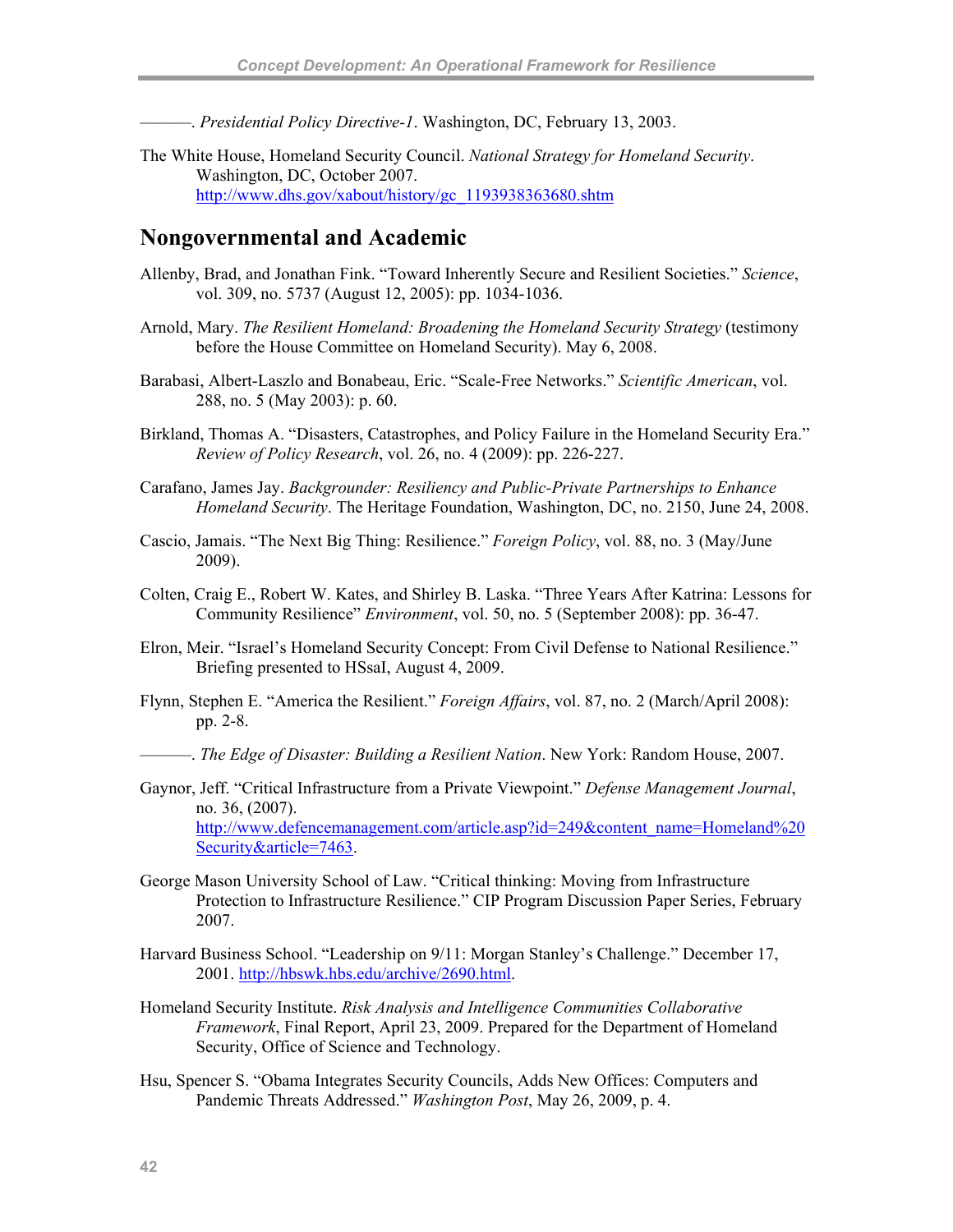http://www.washingtonpost.com/wpdyn/content/article/2009/05/26/AR2009052603148.html.

- Jackson, Brian A. "Marrying Prevention and Resiliency." RAND Corporation Occasional Paper, 2008.
- Horwitz, Steven. "Hurricane Recovery Comes Out of a Box." *Local Knowledge*, no. 1 (Summer 2008): pp. 48-55.
- McConnell, Allan, and Drennan, Lynn. "Mission Impossible? Planning and Preparing for Crisis." *Journal of Contingencies and Crisis Management*, vol. 14, no. 2 (June 2006).
- Mileti, D. *Disasters by Design: A Reassessment of Natural Hazards in the United States*. Washington, DC: Joseph Henry Press, 1999.
- Norris, Fran, et al. "Community Resilience as a Metaphor, Theory, Set of Capacities, and Strategy for Disaster Readiness." *American Journal of Community Psychology* (2008): pp. 127-150.
- McNeill, Jena Baker. "Backgrounder: Building Infrastructure Resiliency: Private Sector Investment in Homeland Security." The Heritage Foundation, Washington, DC, no. 2184, September 23, 2008.
- Olshansky, Robert, and Laurie Johnson. "Improving Post-Disaster Recovery: Initial Thoughts for a New Administration," University of Illinois at Urbana-Champaign and Laurie Johnson Consulting. San Francisco, California, November 17, 2008.
- O'Rourke, T. D. "Critical Infrastructure, Interdependencies, and Resilience." *The Bridge* (Spring 2007): pp. 27-29.
- The Reform Institute. "Building a Resilient Nation: Enhancing Security, Ensuring a Strong Economy," 2008. http://www.reforminstitute.org/DetailNews.aspx?nid=1322&cid=.
- Rose, Adam. "Economic Resilience to Natural and Man-made Disasters: Multidisciplinary Origins and Contextual Dimensions." *Environmental Hazards: Human and Policy Dimensions* (2007): pp. 1-16.
- Rose, Adam, Ghabedo Oladosu, and Shu-Yi Liao. "Business Interruption Impacts of a Terrorist Attack on the Water System of Los Angeles: Customer Resilience to a Total Blackout," *Risk Analysis*, vol. 27, no. 3 (2007): pp. 513-531.
- Sheffi, Yossi. *The Resilient Enterprise: Overcoming Vulnerability for Competitive Advantage*. Cambridge, MA: MIT Press, 2005.
- Wachtendorf, Tricia. "What Is Community Disaster Resilience? Presentation at Building Community Resilience and a Culture of Preparedness." NORAD and USNORTHCOM Surgeon's Conference, March 10-12, 2009.
- Wang, Fan Xiao, and Guanrong Chen. "Complex Networks: Small-World, Scale-Free and Beyond," *IEEE Circuits and Systems Magazine* (Spring 2003): pp. 15-16.